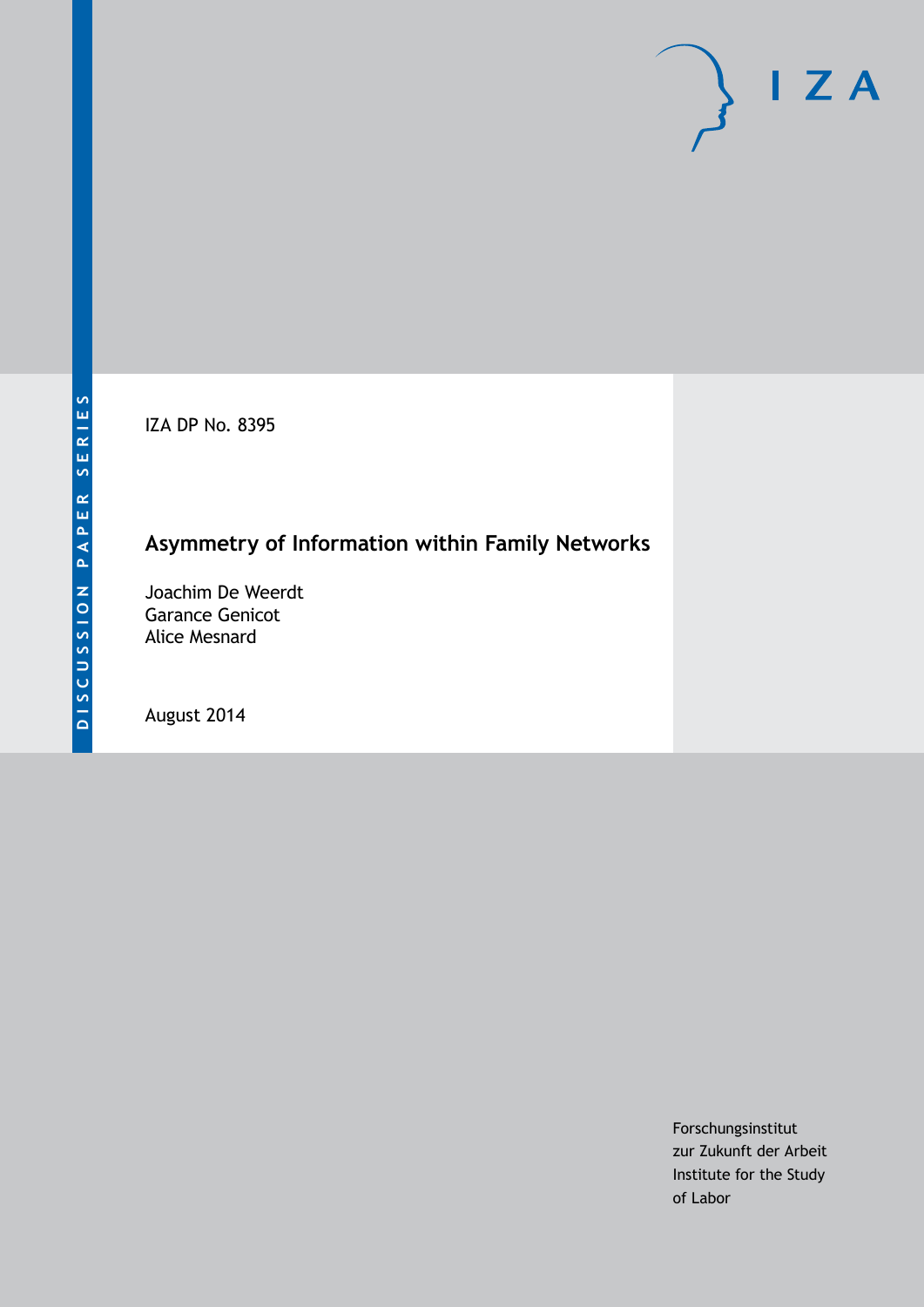# **Asymmetry of Information within Family Networks**

## **Joachim De Weerdt**

*EDI, Tanzania*

## **Garance Genicot**

*Georgetown University and IZA*

## **Alice Mesnard**

*City University, London and Institute for Fiscal Studies*

Discussion Paper No. 8395 August 2014

IZA

P.O. Box 7240 53072 Bonn Germany

Phone: +49-228-3894-0 Fax: +49-228-3894-180 E-mail: [iza@iza.org](mailto:iza@iza.org)

Any opinions expressed here are those of the author(s) and not those of IZA. Research published in this series may include views on policy, but the institute itself takes no institutional policy positions. The IZA research network is committed to the IZA Guiding Principles of Research Integrity.

The Institute for the Study of Labor (IZA) in Bonn is a local and virtual international research center and a place of communication between science, politics and business. IZA is an independent nonprofit organization supported by Deutsche Post Foundation. The center is associated with the University of Bonn and offers a stimulating research environment through its international network, workshops and conferences, data service, project support, research visits and doctoral program. IZA engages in (i) original and internationally competitive research in all fields of labor economics, (ii) development of policy concepts, and (iii) dissemination of research results and concepts to the interested public.

<span id="page-1-0"></span>IZA Discussion Papers often represent preliminary work and are circulated to encourage discussion. Citation of such a paper should account for its provisional character. A revised version may be available directly from the author.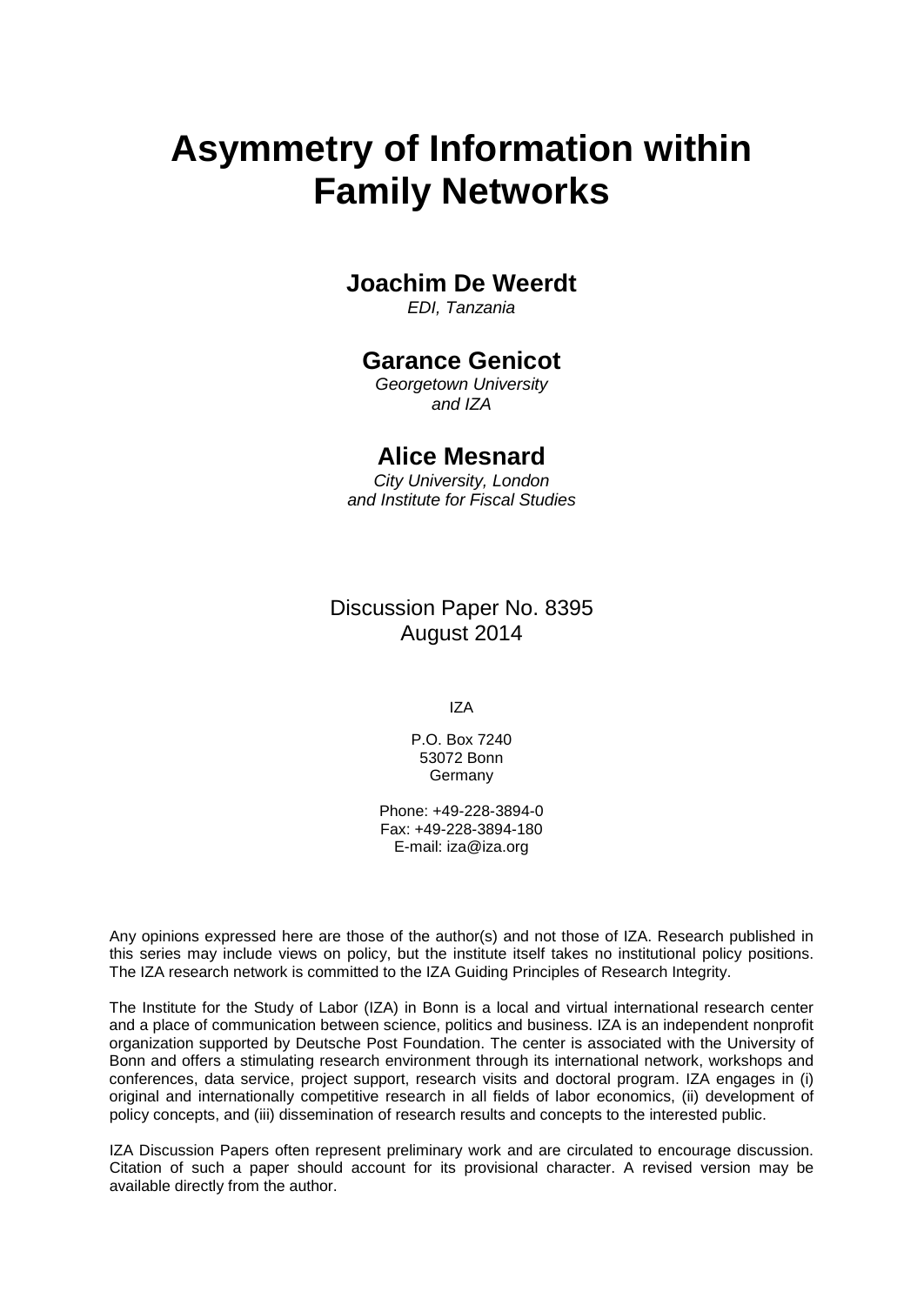IZA Discussion Paper No. 8395 August 2014

## **ABSTRACT**

## **Asymmetry of Information within Family Networks[\\*](#page-1-0)**

This paper studies asymmetry of information and transfers within a unique data set of 712 extended family networks from Tanzania. Using cross-reports on asset holdings, we construct measures of misperception of income among all pairs of households belonging to the same network. We show that there is significant asymmetry of information and no evidence of major systematic over-evaluation or under-evaluation of income in our data, although there is a slight over-evaluation on the part of migrants regarding non-migrants. We develop a static model of asymmetric information that contrasts altruism, pressure and exchange as motives to transfer. The model makes predictions about the correlations between misperceptions and transfers under these competing explanations. Testing these predictions in the data gives support to the model of transfers under pressure or an exchange motive with the recipient holding all the bargaining power.

JEL Classification: O12, O15, D12

Keywords: asymmetric information, transfers, pressure, exchange, altruism

Corresponding author:

Garance Genicot Department of Economics Georgetown University 559 ICC, 37th & O Streets, NW Washington, DC 20057 USA E-mail: [gg58@georgetown.edu](mailto:gg58@georgetown.edu)

\* We thank Stefan Dercon for valuable inputs and comments.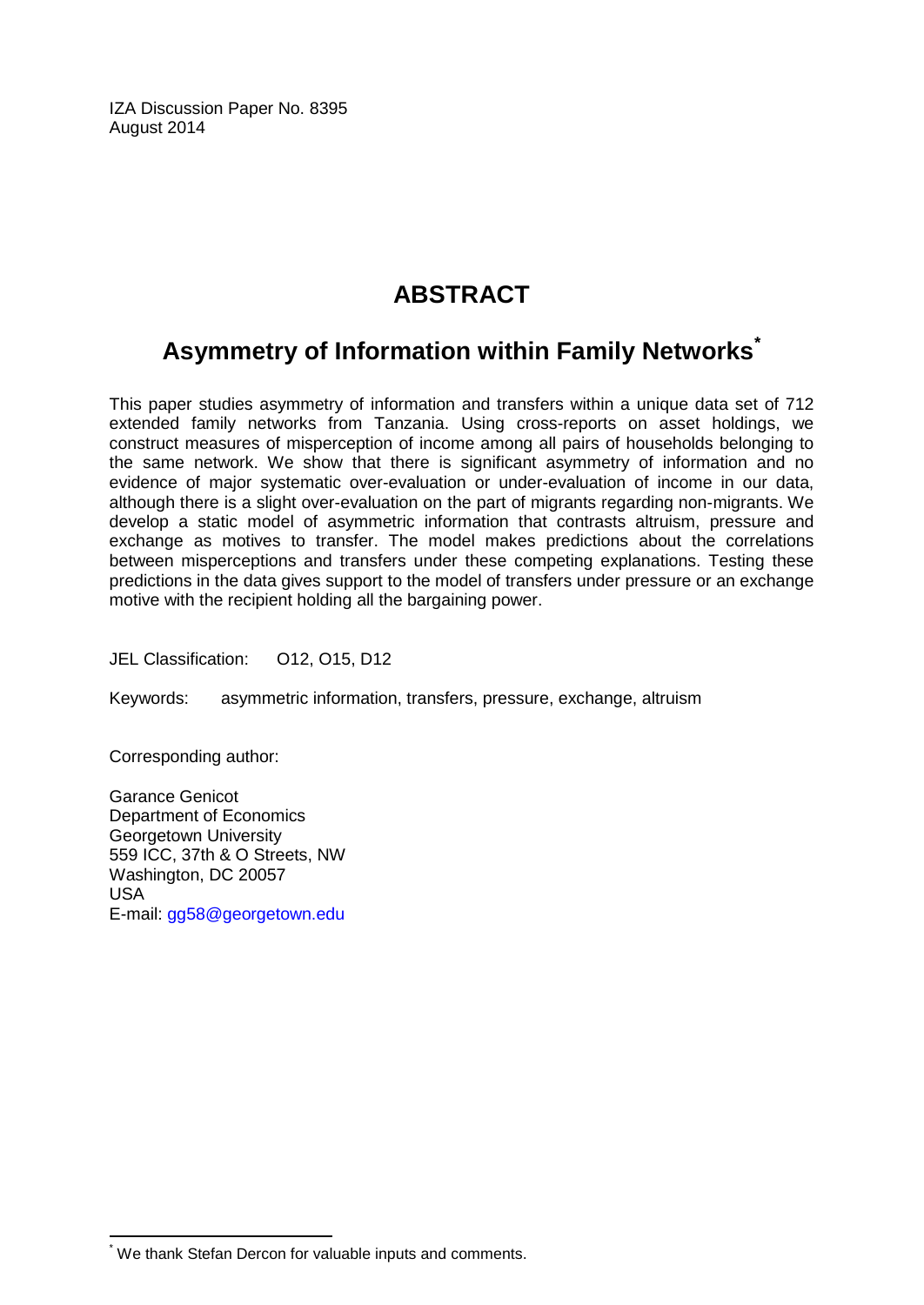### 1 INTRODUCTION

Private transfers among family members are pervasive in developing countries (Cox and Fafchamps (2008)). For several decades a strand of the literature has been the determinants of these transfers (Lucas and Stark (1985), Rapoport and Docquier (2006)). That literature has, however, typically assumed perfect information between family members.

In contrast, a growing literature on migration suggests that there could be substantial asymmetry of information among close relatives. McKenzie, Gibson, and Stillman (2012) show that Tongo in potential migrants underestimate their future earnings as migrants in New Zealand, and especially so if they have relatives there. Seshan (2013) studies a sample of Indian wives with migrant husbands in Qatar and finds substantial asymmetry of information. Among a small sample of Senegalese migrants in France and Italy, Serror (2012) shows that migrants make mistakes on the asset ownership of the family members remaining in Senegal.

One expects asymmetry of information to be important for private transfers. Using lab experiments in the field to vary the observability of gains of family members, Jakiela and Ozier (2012), in the context of close relatives, and Ambler (2013), in the context of migrants, show that less information decreases transfers to other family members. Seshan (2013) finds that the more wives of Indian migrants working in Qatar under-estimate the overseas income of their husbands, the lower the fraction of income sent home as annual remittances. Batista and Narciso (2013) observe higher remittances from a sample migrants in Ireland when they are offered free phone cards and argue that it is due to improved information.

This paper uses a unique dataset of 712 extended family networks originating the Kagera region in Tanzania to study asymmetry of information and private transfers within these networks. Making use of cross-reports on asset ownership among geographically dispersed extended family networks, we propose a method of measuring of misperceptions of income for each pair of households belonging to the same network. We believe that by using cross-reports on assets our measures will suffer less from measurement error, compared to, for example, directly asking about income; particularly in a context where home consumption plays an important role. However, it raises the question of how to translate these questions on various assets into a household's beliefs regarding the living standards of others. Our method consists of using a weighted sum of differences between believed and actual asset holdings. The weights are set depending on how a particular asset correlates with consumption and allows for negative weights (assets predicting lower consumption) and interaction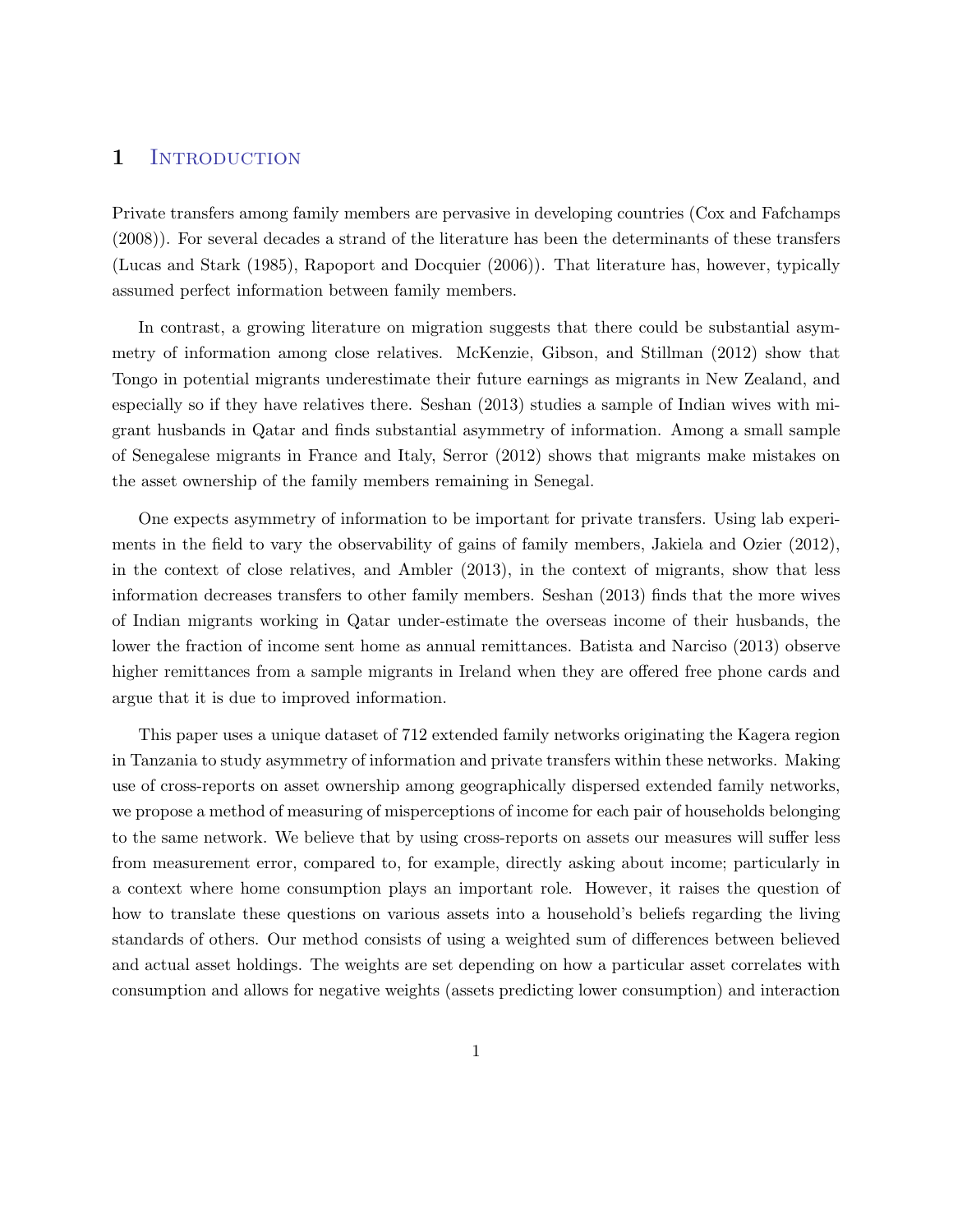effects across assets or between assets and household characteristics, such as location. Naturally, since this measure of misperception is based on assets, it will capture asymmetry of information regarding medium term income, but would not capture asymmetry of information regarding short term shocks.

Using this measure we first characterize asymmetry of information among extended family networks. We find substantial levels of asymmetry of information and show that it correlates positively with genetic, social and physical distance between households. Perceptions are, on average, roughly correct. There is also no evidence of large, systematic under- or over-estimates across different types of households. Non-migrants underestimate migrants' income by about 1.8% on average and migrants overestimate non-migrants' income by about 5.2%, which is consistent with McKenzie, Gibson, and Stillman (2012) and Serror (2012). For the median migrant-stayer pair, however, there is no misperception in either direction.

Second, to relate transfers to misperceptions, we develop simple theoretical models of transfers and asymmetry of information.<sup>1</sup> We compare three possible motives for transfers in this model: altruism, in which the potential donor cares about the recipient; pressure, in which the recipient has some means of imposing a utility cost on the donor; and exchange, in which the transfer represents a payment for some good or service provided by the recipient. Our model of altruism predicts a negative partial correlation of transfers with both the recipient's actual income and the donor's misperception of that income. Our model of exchange also predicts a negative partial correlation between the transfer and the recipient's income if the donor has all the bargaining power. In contrast, if pressure is the driving motivation or an exchange motive in which the recipient has all the bargaining power, it is the donor's income and the recipient's misperception of the donor's income that matter and are positively correlated with the transfers. Note that these models capture not only the effect of exogenous information on transfers, but also the feedback mechanisms whereby transfers themselves, or the amount requested are informative.

Taking these predictions to the data we determine partial correlation coefficients between transfers and misperceptions. We find that transfers co-move with the recipient's misperception of the donor's wealth, but not with the donor's misperception of the recipient's wealth. This suggests

<sup>1</sup>Since our measure of misperception concerns medium term income and we have one-time observations, the models are static and considers a potential donor and recipient having each some private information regarding their income. This differs from Cole and Kocherlakota (1999), Attanasio and Pavoni (2011) and Hauser and Hopenhayn (2008) who explore the interesting dynamic effects arising from asymmetry of information regarding short term shocks in infinitely-repeated games.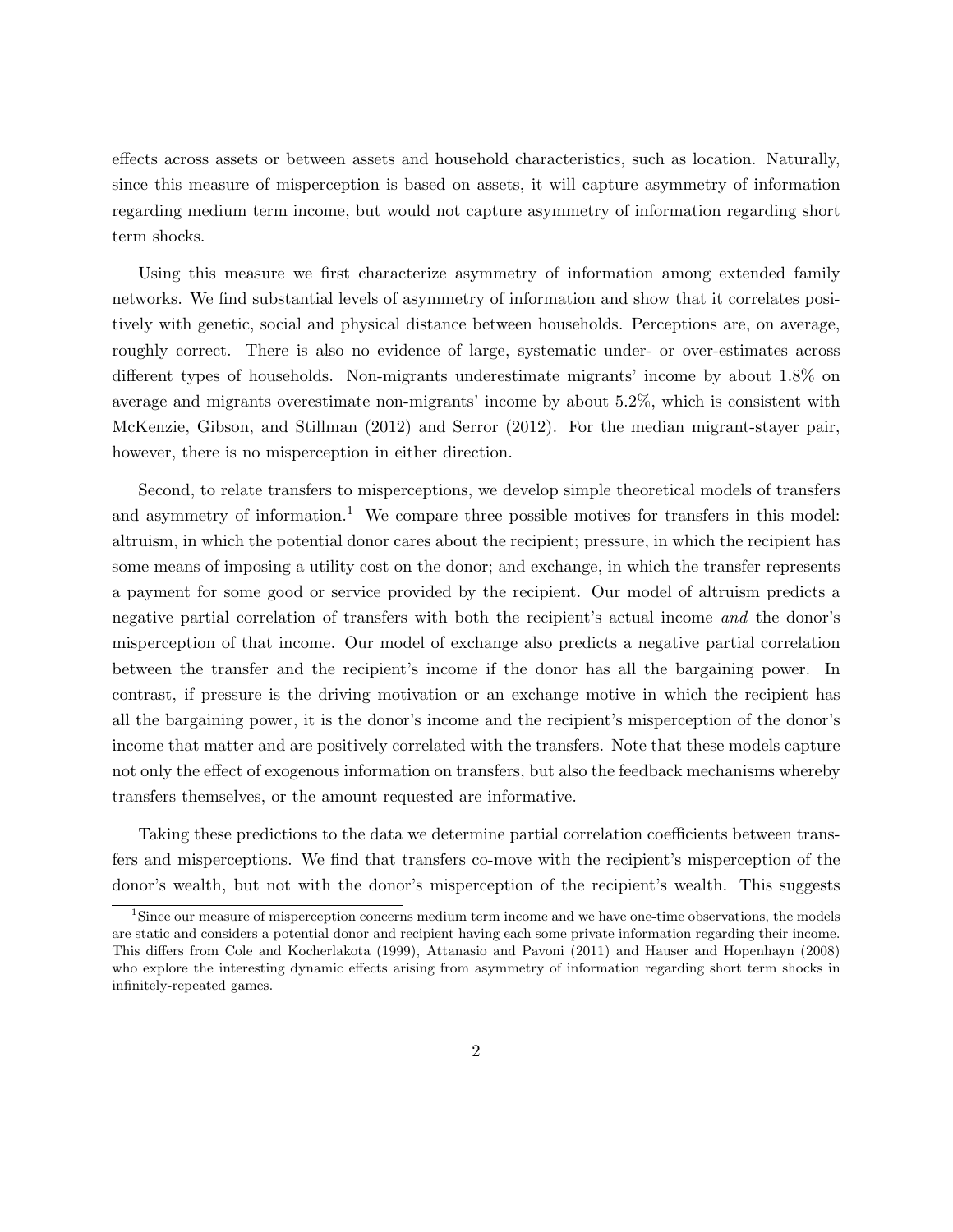the recipient takes a key place in the relationship, either through exerting pressure to give on the donor in a pressure model or by holding the bargaining power during the exchange of services with the donor. This is consistent with the experimental evidence of Jakiela and Ozier (2012) and Ambler (2013), and the large ethnographic literature highlighting the importance of disapproval, shaming, ostracism and other means of pressure, as described and cited in Platteau (2012) and Chort, Gubert, and Senne (2012).

The rest of the paper is organized as follows. Section 2 presents the data on extended family networks in Tanzania that we use to build the measures of asymmetry of information. These measures are defined and validated in Section 3. Section 4 describes misperceptions of income and how they relate to measures of closeness. Section 5 presents competing models of transfers and how they relate to misperceptions of income between two households belonging to a family network. Section 6 studies the correlations between transfers and misperceptions of income to examine the empirical validity of the models and Section 7 concludes.

### 2 DATA

This paper uses two waves of the Kagera Health and Development Survey (KHDS). The original survey (KHDS 1991-94) interviewed 915 households in 52 villages representative of the Kagera Region of Tanzania over four rounds from 1991 to 1994. This region, in the north-western part of the country, has a population of 2.5 million people, the vast majority of whom depend on agriculture as the main source of income. The Kagera region is relatively isolated: it borders landlocked countries Uganda, Rwanda and Burundi and is 1,400 km away from the main port and commercial capital of the country, Dar es Salaam. Research using the data that underlie this paper has shown that diversification of income generating activities and migration are key household strategies for growth (De Weerdt (2010) and Beegle, De Weerdt, and Dercon (2011), respectively).

KHDS 2010 attempted to trace all individuals on any original household roster and administer a full household interview in the household in which they were found residing in 2010. The survey attained very high recontact rates. Out of the original 915 households there are only 71 households (8%) where not a single individual was traced (excluding 26 households where all members had died). The interviewing team accounted, in 2010, for 88% of the 6,353 individuals listed on any KHDS91-94 roster: 68% of the original respondents were visited and the household in which they lived were administered a household interview, while 20% of respondents were confirmed to have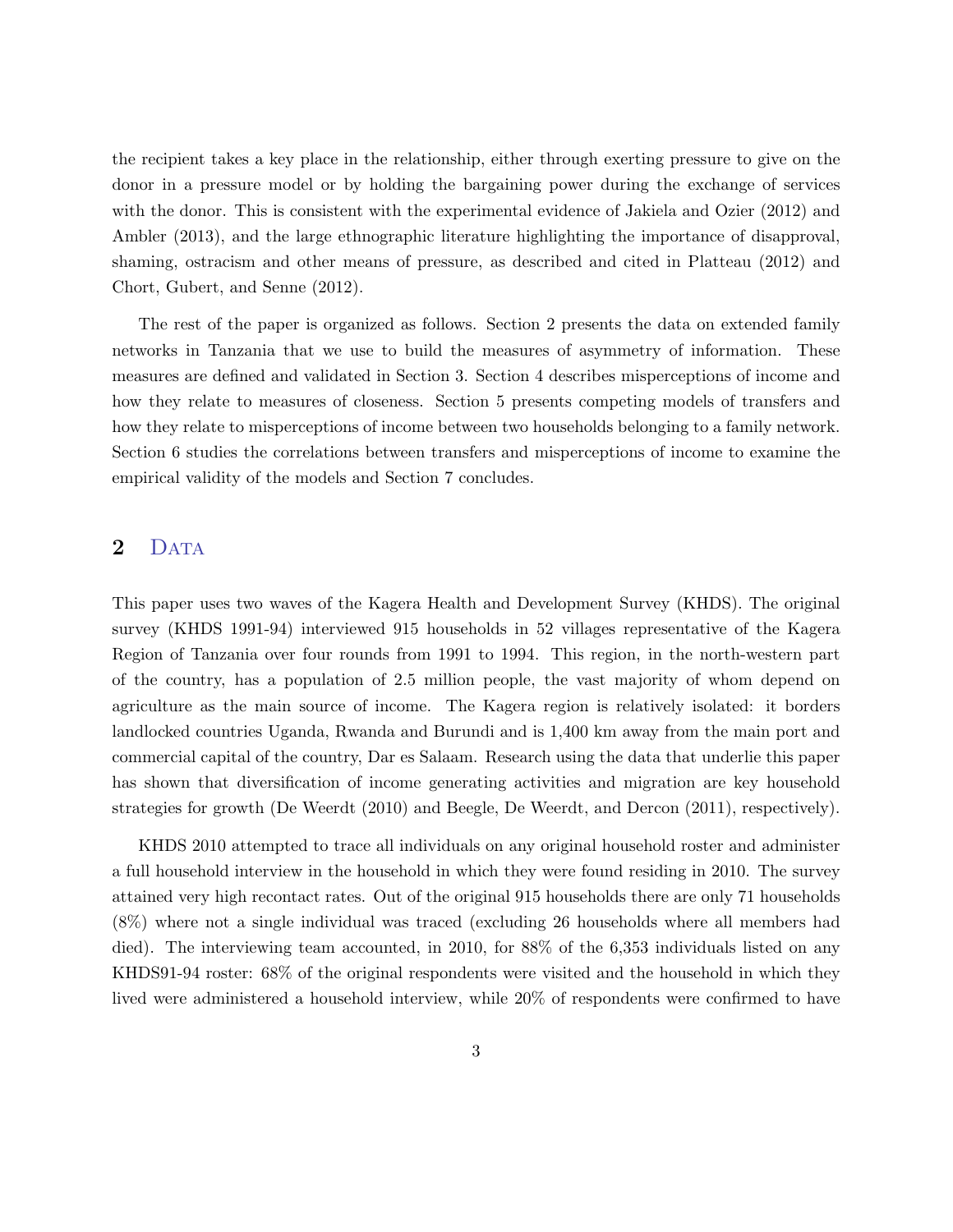died and the circumstances of their death were recorded through an interview with an informant (often during the household interview with other surviving household members). 12% of individuals were not found.<sup>2</sup> Out of the interviewed individuals  $45\%$  were found residing in the baseline village, 53 percent had migrated within the country, 2 percent to another East African country (primarily Uganda) and 0.3 percent had moved outside of East Africa.

Practically, we take advantage of this unique data structure to define a split-off household as any household that contains at least one member from the original roster and an extended family network as a network of split-off households, all originating from the same baseline household. Each household interview probed, through a network roster, for relationships and interactions between the current household and any split-off household. For example, if the original members have split into three different households, the network consists of these three households and each household is asked questions about the other two, giving us a data set of 6 dyadic observations.

What makes these data so particularly suited to shed light on our research question is, first, that we have data on both sides of each pair of linked households in the networks. That allows us to cross-check the beliefs held by one household about the other with reality as recorded in the questionnaire. Secondly, this survey is one of the few that tracks respondents outside the immediate vicinity of the enumeration area. While there are undoubtedly information asymmetries between households residing in the same locality, these may be more subtle and harder to measure. In our geographically disperse networks information asymmetries are salient - and below we will see that physical distance is strongly correlated with the degree of misperception between two households.

In empirical applications networks are typically self-defined, with questionnaires probing each respondent for a list of network partners. Our network definition is quite different as it is based on membership in a household 18 years ago. Our definition has the distinct advantage of being welldefined and exogenous, alleviating econometric concerns related to sampled networks (?). Attrition aside, we have complete networks defined in this way. Of course, as is nearly always the case in the literature, this network includes only a subset of households to or from whom transfers are sent or received. <sup>3</sup> We can quantify the share of the transfers that we are capturing by comparing the within-network transfers to transfers coming from outside the network. We see that for households receiving transfers, 51% of the donors are from within the extended family network as defined in this paper. Similarly, 51% of the total value of the transfers received is from within that network.

 $2$ Given the very long period of 16 years between the surveys the attrition rate in KHDS 2010 is extremely low relatively to other panels (Alderman et al. 2001)).

<sup>&</sup>lt;sup>3</sup>In fact, we do not know of any matched survey with data on the comprehensive transfer network.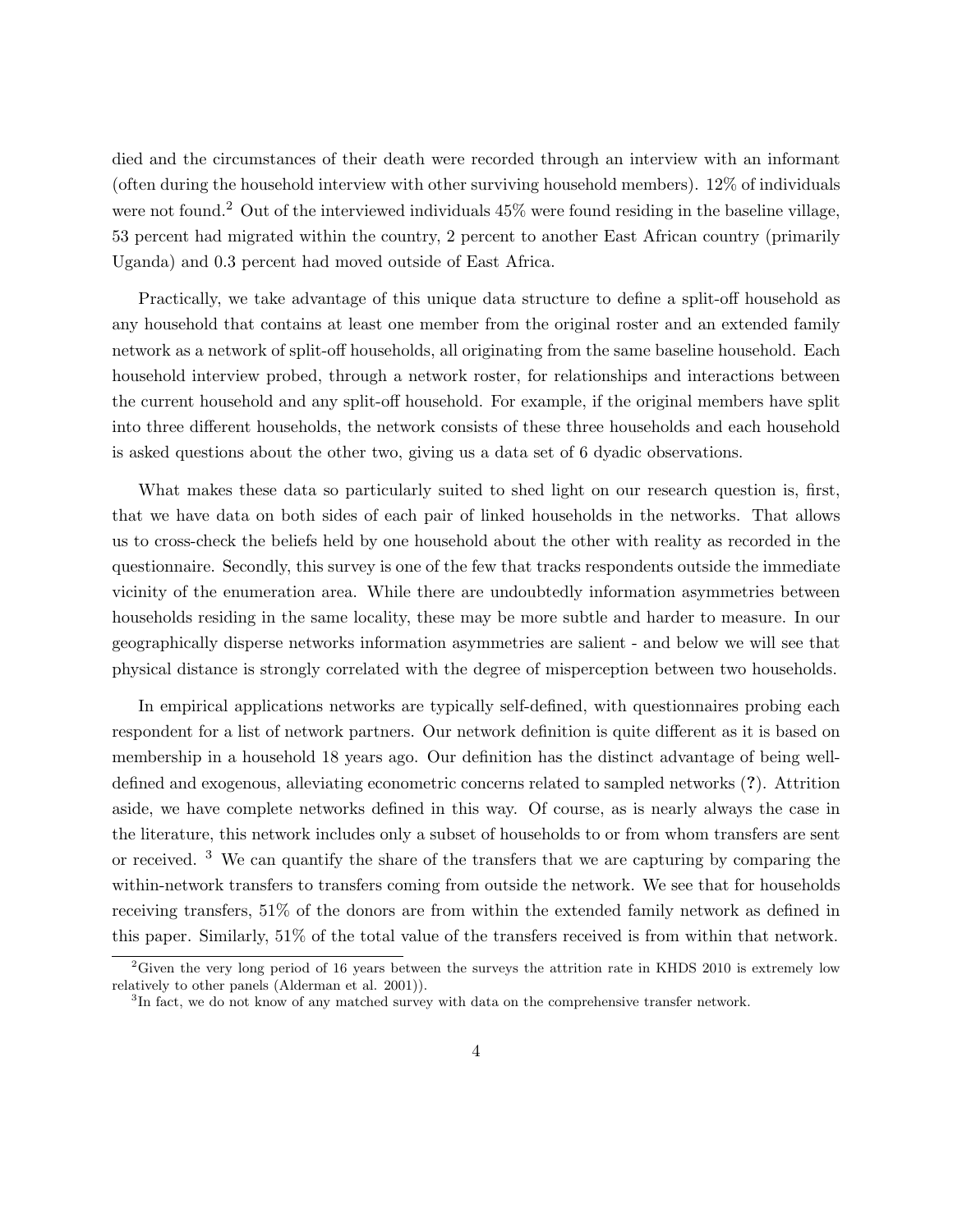After dropping households that did not split or have missing or incomplete interviews, our sample consists of 3,173 households, from 712 families, yielding 13,808 unique within-family pairwise combinations of households. The principal strategy for tracing people from the original KHDS household rosters was to obtain their contact details through interviewed relatives. We should expect attrition rates to be higher among households that have infrequent contact with their family members. Indeed, out of all dyads in our sample 53% communicated at least once in the month preceding the survey, while for 5% the last communication was over 5 years ago. By contrast, the reports from interviewed households about untraced households (which constitute dyads that are dropped from the analysis) show that only 26% of such pairs communicated within the last month and 23% over 5 years ago. In what follows, then, it is useful to keep in mind that we are likely looking at a somewhat more connected set of family members who are not living in the same location.

Some (but not all) of the asymmetric information questions were skipped for split-off households residing in the same location as the respondent. Wherever the analysis below makes use of these skipped questions, we revert to a subsample of 9,032 dyads, all living in different locations, and encompassing 2,807 households within 613 extended family networks. Within this subsample 41% of dyads communicated within the past month and 7% within the past year.

Finally, significant resources were spent on collecting detailed consumption data on each interviewed household. The questionnaire included extensive food and non-food consumption modules, carefully designed to maintain comparability across survey rounds. For seasonal consumption items the recall period was 12 months to ensure comparability. The CAPI application automatically linked the consumption section to the agricultural section so the interviewer could probe carefully for consumption from home-produced foods. The final consumption aggregate includes purchased and home-produced food, as well as food eaten outside of the household. It contains 51 food items and 27 non-food items. The aggregates are temporally and spatially deflated using data from a price questionnaire included in the survey. Consumption is expressed in annual per capita terms using 2010 Tanzanian shillings.<sup>4</sup>

<sup>&</sup>lt;sup>4</sup>A full description of the consumption aggregate is available at http://www.edi-africa.com/research/khds/introduction.htm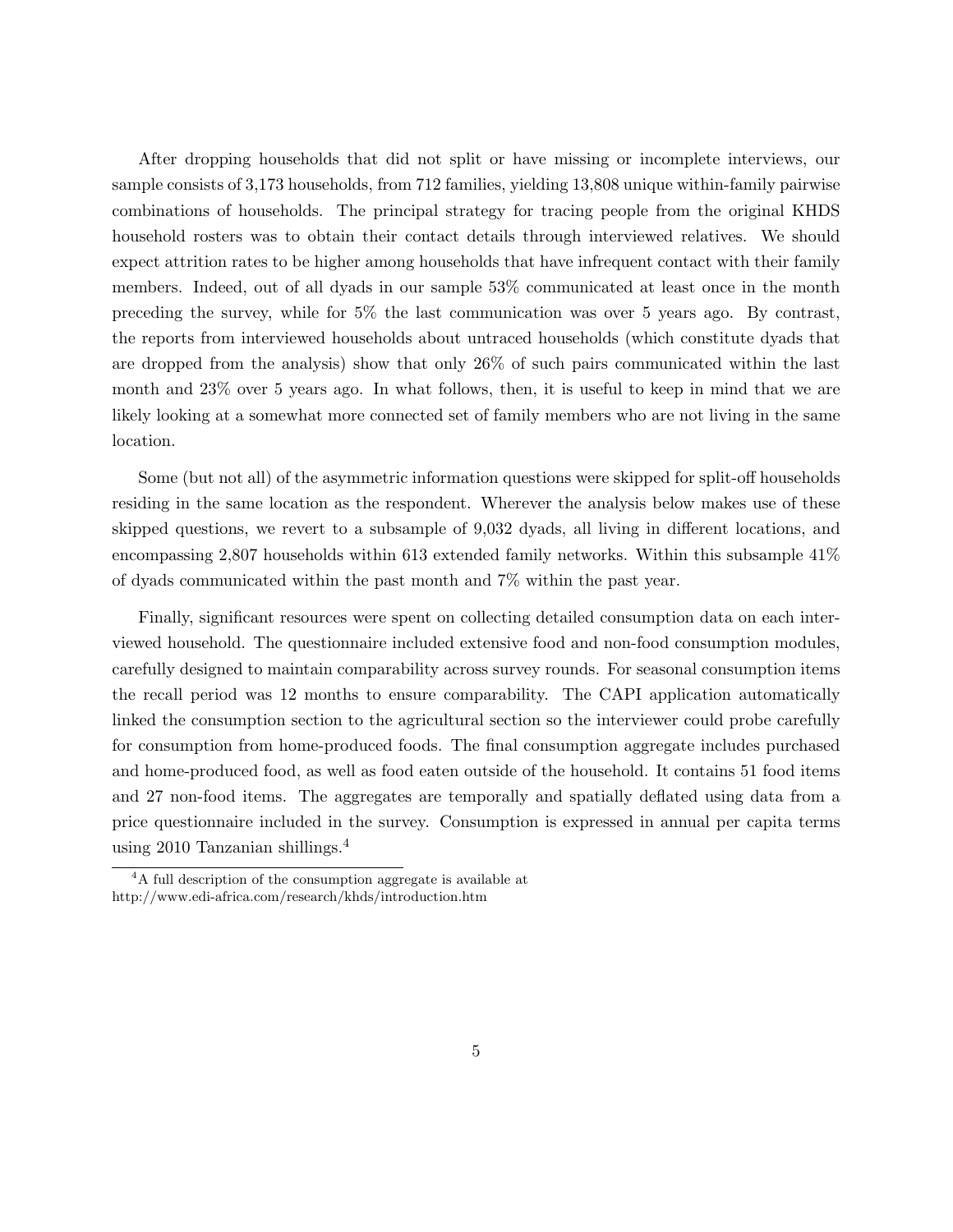Table 1: Asymmetric information.

|                      | Underestimate | Spot-on | Overestimate | DK    |
|----------------------|---------------|---------|--------------|-------|
| Completed O'level    | 0.029         | 0.920   | 0.022        | 0.029 |
| Has formal job       | 0.054         | 0.872   | 0.008        | 0.066 |
| Owns house           | 0.088         | 0.748   | 0.095        | 0.068 |
| Owns land            | 0.120         | 0.761   | 0.048        | 0.071 |
| Owns livestock       | 0.059         | 0.745   | 0.072        | 0.123 |
| Owns phone           | 0.096         | 0.725   | 0.075        | 0.105 |
| Owns TV              | 0.080         | 0.720   | 0.044        | 0.156 |
| Owns motorized vehic | 0.040         | 0.667   | 0.142        | 0.151 |

Notes: Comparing actual realizations to beliefs held by extended family members. Cells indicate the proportion of observations. Completed O'level means having completed the first four (out of six) years of secondary education. N=9,032.

## 3 QUANTIFYING ASYMMETRY OF INFORMATION

#### 3.1 Beliefs about assets, education and employment

We can measure the extent to which extended family members are (mis)informed about each other by cross-checking the beliefs of any household  $i$  about educational attainment, employment and asset ownership of household j with the information in household j's questionnaire. We can do this over 8 different items listed in Table  $1<sup>5</sup>$  Household i can underestimate, correctly estimate or overestimate the status of household  $j$ ; household  $i$  could also answer that it does not know the educational attainment, employment status or assets owned by household  $j$ . Table 1 gives frequencies of these cross-reports and already reveals some interesting patterns. Most underestimates of assets occur with respect to land and phones, while most overestimates occur with respect to vehicles. Educational attainment and employment have the most correct perceptions. Note, however, how very few people overestimate the employment position of their relatives, while relatively more underestimate (i.e. think their family members don't have a formal job, while in fact they do).

Ultimately, we are interested in measuring what i's perception on these 8 items tells us about

<sup>&</sup>lt;sup>5</sup>Perceptions of educational attainment and occupation were collected at the individual level, for each original panel member (people who were member of the baseline household) currently member of  $j$ . The perceptions on the 6 asset were asked the j-household level.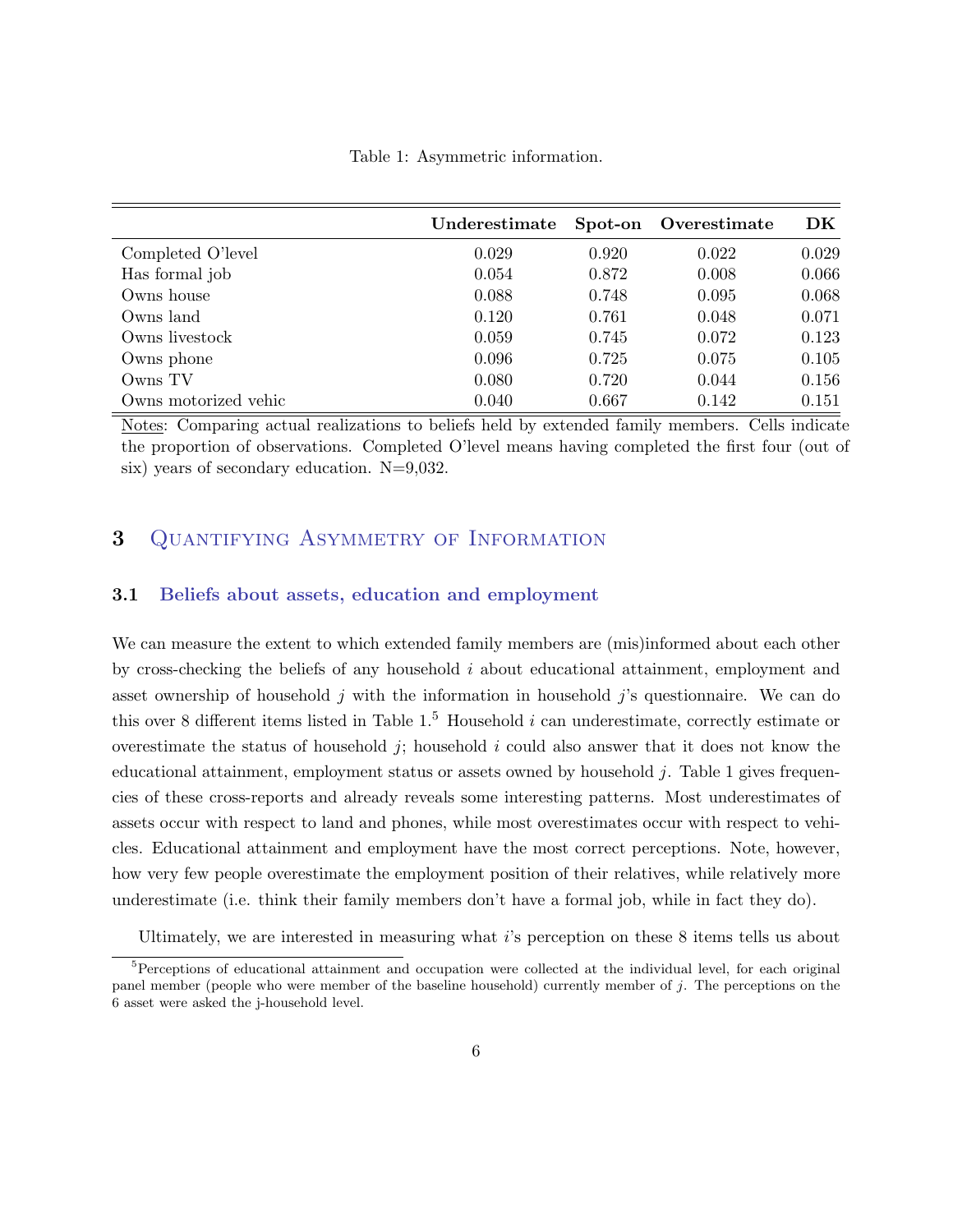$i$ 's perception of j's wealth, and to what extent and in which direction i misperceives j's true wealth. A first, rough such summary measure of asymmetry of information could be the simple sum of perceptions on the 8 items above adding up overestimates (set to  $+1$ ), underestimates (set to -1), correct responses (set to 0) and don't know responses (set to 0). The first panel in Figure 1 shows the distribution of this sum, overlaid with a normal density curve, scaled to have its mean (-0.57) and standard deviation (1.32). This measure would lead us to conclude that, while there's a concentration (44%) of responses at zero, there's also a slight tendency to underestimate. Some of the lumping at zero happens because we count don't know responses as zeros. However, even on the subsample of observations that do not have any don't know responses, we still have 41% of dyads with perfect knowledge on the eight characteristics in Table 1.



Figure 1: Simple sum of misperceptions (N=9,032)

There are a number of problems with the above simple sum approach. First, it is assumed that all items carry the same weight in the measure. Second, it is assumed that the weight of each item is separable from the household's characteristics, and from other items. Third, it is assumed that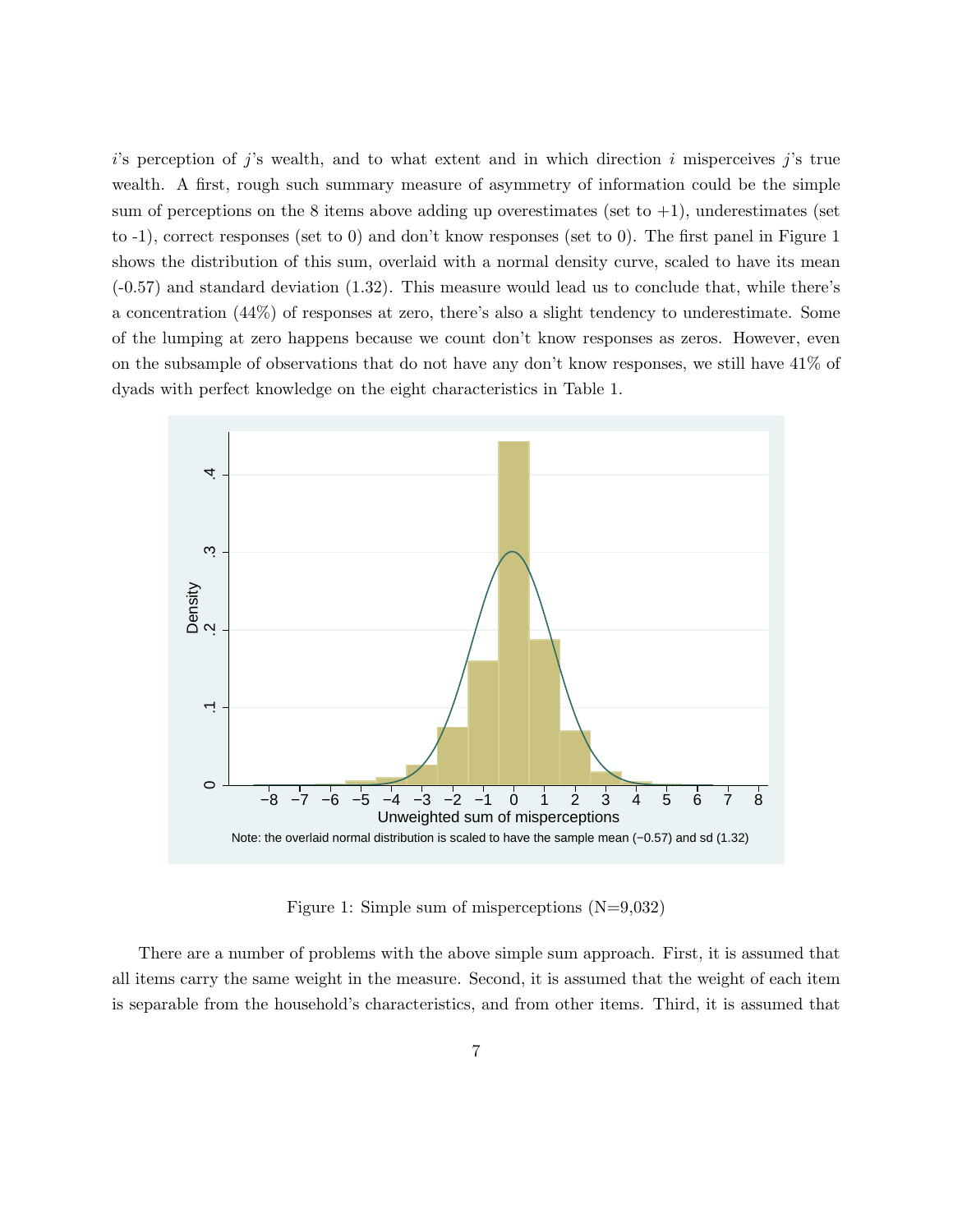all items signal something positive about the wealth of the individual. An example of a violation of these last two assumptions would be if livestock ownership signals high income for rural households, but low income for urban households. In the next section we alleviate these concerns with a novel measure of asymmetric information: a weighted sum of misperceptions and their interactions, with weights set according to their correlation with household income.

#### 3.2 Perceived Consumption and Misperceptions

Let  $A_j$  denote the profile of actual ownership of assets, education and occupation for household  $j$ , including any relevant interaction effects among assets and with urban or rural location of the household. This is the profile over which i expresses beliefs  $B_{ij}$ . In addition, let  $X_j$  denote a vector of basic characteristics of household  $j$  that we would think are public knowledge among relatives.

Given is belief about the profile of ownership of j, what can we infer about is estimate of j's consumption? The view that we take here is that by observing households around him, i has learned the joint distribution of ownership profiles  $A_j$  and household welfare (log consumption per capita)  $ln(c_j)$  conditional on household characteristics  $X_j$  and  $A_j$ .

Hence, we first estimate a consumption regression among our households

$$
ln(c_j) = \mathbf{A}_j \alpha + \mathbf{X}_j \beta + \epsilon_j \tag{1}
$$

where  $c_j$  is the actual per capita consumption for household j. To clarify the exposition we do not write all the interaction terms between  $X_j$  and  $A_j$ , which, if controlled for in the regression 1, can easily be carried forward into equations 3 and 4.

Retrieving the coefficients estimated  $\alpha$  and  $\beta$  from (1), we can then use the characteristics  $\mathbf{X}_j$  and i's beliefs about j's assets  $\mathbf{B}_{ij}$  to construct measures of i's perception of j's consumption,  $ln(C_{ij})$ . Let

$$
ln(C_{ij}) = \mathbf{B}_{ij}\alpha + \mathbf{X}_j\beta.
$$
 (2)

One benchmark is to think that households are much better informed than we are about all unobservable characteristics, including temporary shocks, that affect the income of their relatives. Hence, at the one end of the spectrum, we can assume that j's relatives are perfectly informed of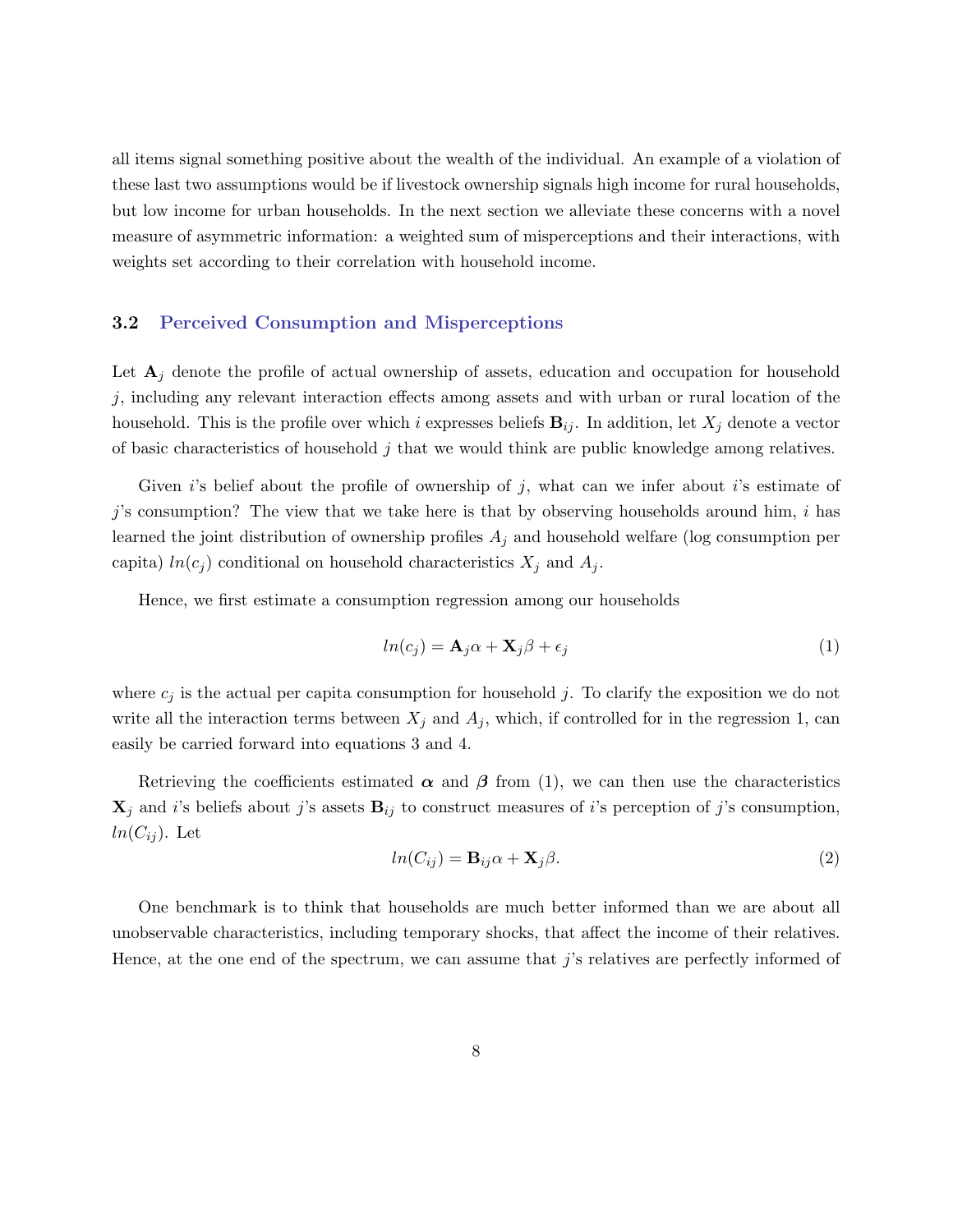$\epsilon_j$ , in which case *i*'s perceived consumption for *j* is

$$
P_{ij} = \ln(C_{ij}) + \epsilon_j.
$$

In this case, if household  $i$  holds perfect knowledge on household  $j$ 's assets then the predicted consumption equals the actual consumption.

Another benchmark is to assume that household i uses only  $X_j$  and her beliefs about j's assets  $B_{ij}$  in forming her estimate of household j's per capita consumption  $C_{ij}$ . This assumes that household i has no additional information about household j, over and above  $\mathbf{X}_j$ . In this case, i's perceived consumption for  $j$  is

$$
P'_{ij} = \ln(C_{ij}).
$$

Most likely, the truth lies somewhere in between these two estimates.

Using these two benchmarks, we can create the following two measures of misperceptions – the difference between  $i$ 's perceived income for  $j$  and  $j$ 's actual income:

$$
\Omega_{ij} = P_{ij} - ln(c_j) = (\mathbf{B}_{ij} - \mathbf{A}_j) \alpha.
$$
\n(3)

and

$$
\Omega'_{ij} = P'_{ij} - ln(c_j) = (\mathbf{B}_{ij} - \mathbf{A}_j) \alpha - \epsilon_j.
$$
\n(4)

Our measure of misperception  $\Omega_{ij}$  is a weighted sum of the difference in believed and actual occupation, education and assets. As such it is well suited to measure misperceptions of mediumterm income, rather than asymmetry of information regarding temporary shocks. In contrast,  $\Omega'_{ij}$ might measure not only misperceptions on medium term income but be also affected by beliefs regarding temporary shocks, which are part of  $\epsilon_i$ . For example, a temporary positive consumption shock to j,  $\epsilon_j > 0$ , with constant  $\mathbf{A}_j$  will lower  $\Omega'_{ij}$  – making it more likely for us to conclude that i underestimates j's wealth – but will not affect our measurement of  $\Omega_{ij}$ .

The log specification conveniently implies that  $\Omega_{ij}$  is a good approximation of the percentage by which i overestimates  $(\Omega_{ij} > 0)$  or underestimates  $(\Omega_{ij} < 0)$  j's consumption.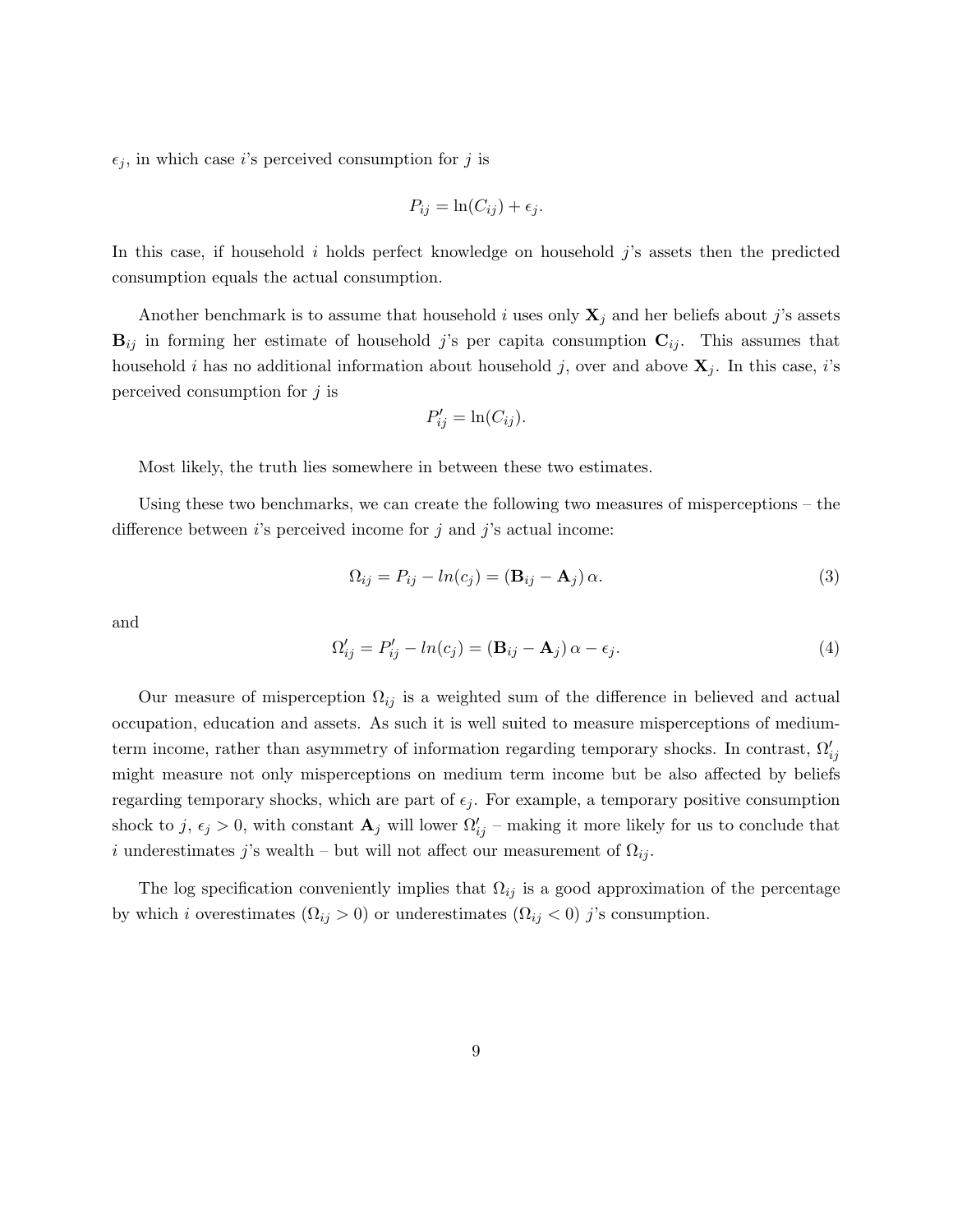#### 3.3 Measuring Weights for Perceived Consumption

We populate  $X_j$  with variables describing the gender and age of the household head, 8 variables capturing the age-sex composition of the household and a dummy indicating whether the household lives in a rural or urban area. These variables, described in Appendix, are assumed common knowledge.

When predicting household is beliefs about household j we need to decide how to treat don't know (DK) answers to the assets, educational attainment and employment questions. In these regressions we take the conservative approach of replacing DKs with location-specific sample means, depending on whether household j lives in an urban or rural area.

We use a recursive method to establish which variables enter  $B_{ij}$ . We start with a regression, shown in column 1 of Table 12 in Appendix 1, that includes all variables from Table 1: educational attainment and employment of the panel member (i.e. who belonged to the origin household, which was interviewed in the 1991-1994 survey), and household ownership of a house, land, livestock, phone, TV or motorized vehicle. The initial regression includes a set of interaction terms between all of these variables and the urban-rural dummy, to capture location-specific correlations between assets and wealth. We also interact the two largest and immobile assets, house and land, with other assets to explore complementarities. The second regression, shown in the second column of Table 12, retains only those elements of  $B_{ij}$  with  $t > 1.5$  and the third regression in column 3 iterates the same procedure. After 3 iterations all coefficients of  $B_{ij}$  have  $t > 1.5 - a$  desirable feature of our final regression, as we want to avoid insignificant variables influencing the calculation of  $\Omega_{ij}$ . The final weights obtained through the third regression are reported in Table 2, which also shows the high predictive power of the regression, explaining 58 percent of the variation in consumption.

The final specification highlights the importance of allowing for interaction effects when establishing the weights. We see, for example, that phone ownership shows less correlation with wealth in urban areas, while livestock ownership has no correlation with wealth in urban areas. Vehicle ownership, by contrast, is a stronger predictor of high consumption in urban areas. There is also a positive and significant interaction effect between house and vehicle ownership. Perhaps surprisingly, land ownership is dropped in the final regression as it is insignificant in levels and all interactions.

Applying the weights from Table 2 to Equation (3) and (4), we can calculate  $\Omega$  and  $\Omega'$ , for each  $i - j$  pair. Figure 2 shows kernel density estimations for both measures. The mean (standard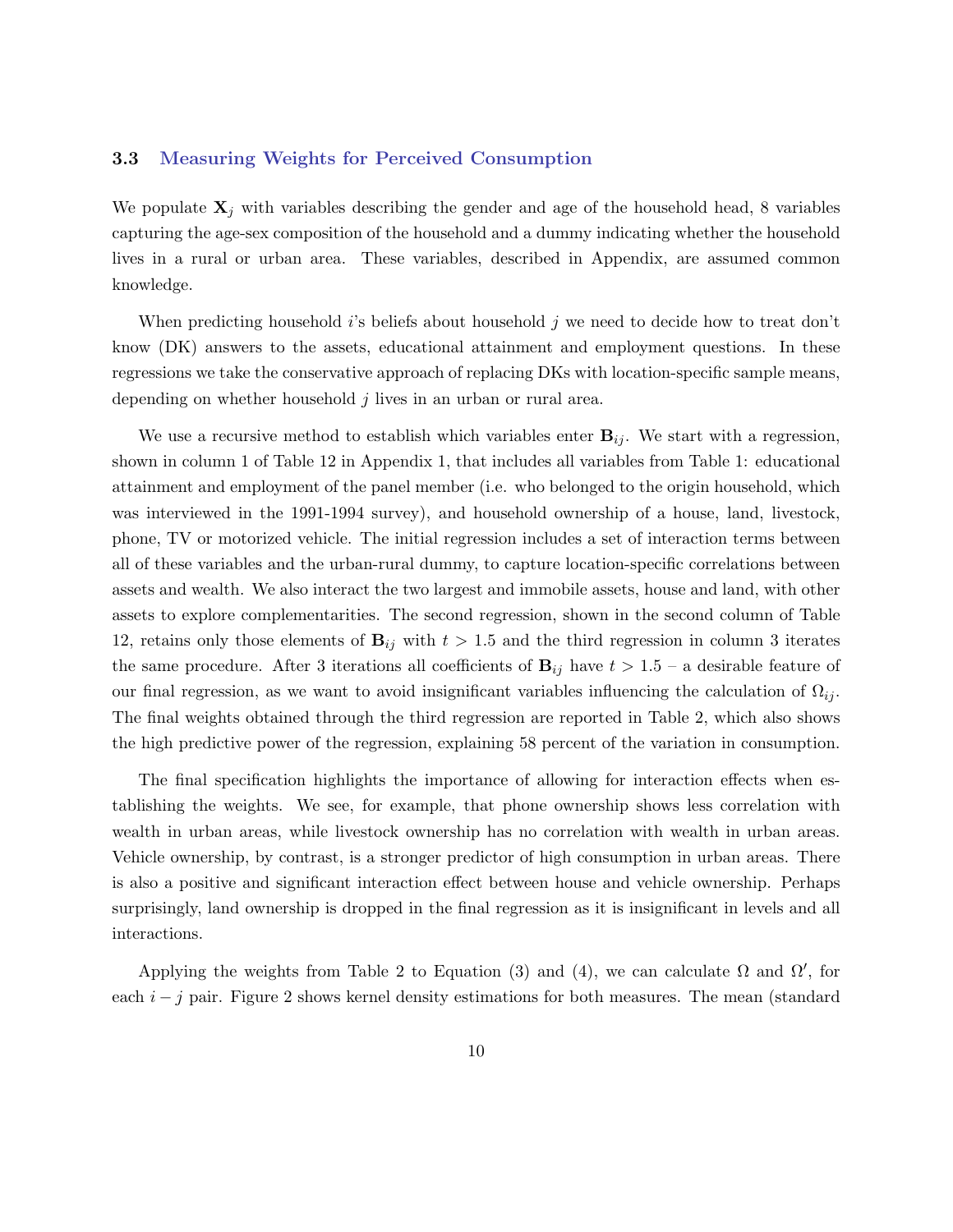| Coefficient |
|-------------|
| $0.243***$  |
| (6.313)     |
| $0.176***$  |
| (5.874)     |
| $0.177***$  |
| (5.460)     |
| $-0.083***$ |
| $(-3.686)$  |
| $0.146***$  |
| (4.924)     |
| $0.308***$  |
| (14.191)    |
| $0.313***$  |
| (11.987)    |
| $0.147*$    |
| (1.756)     |
| $0.237***$  |
| (3.026)     |
| $-0.136**$  |
| $(-2.129)$  |
| $-0.115***$ |
| $(-2.579)$  |
| $0.141**$   |
| (2.284)     |
| 0.576       |
| 3173        |
|             |

Table 2: Weights in  $\Omega$ 

Notes: Final weights in  $\Omega$  determined through recursive estimation of Equation (3). All iterations are given in Table 12 in Appendix 1. t statistics between brackets under the coefficient. \*  $p < 0.10$ , \*\*  $p < 0.05$ , \*\*\*  $p < 0.01$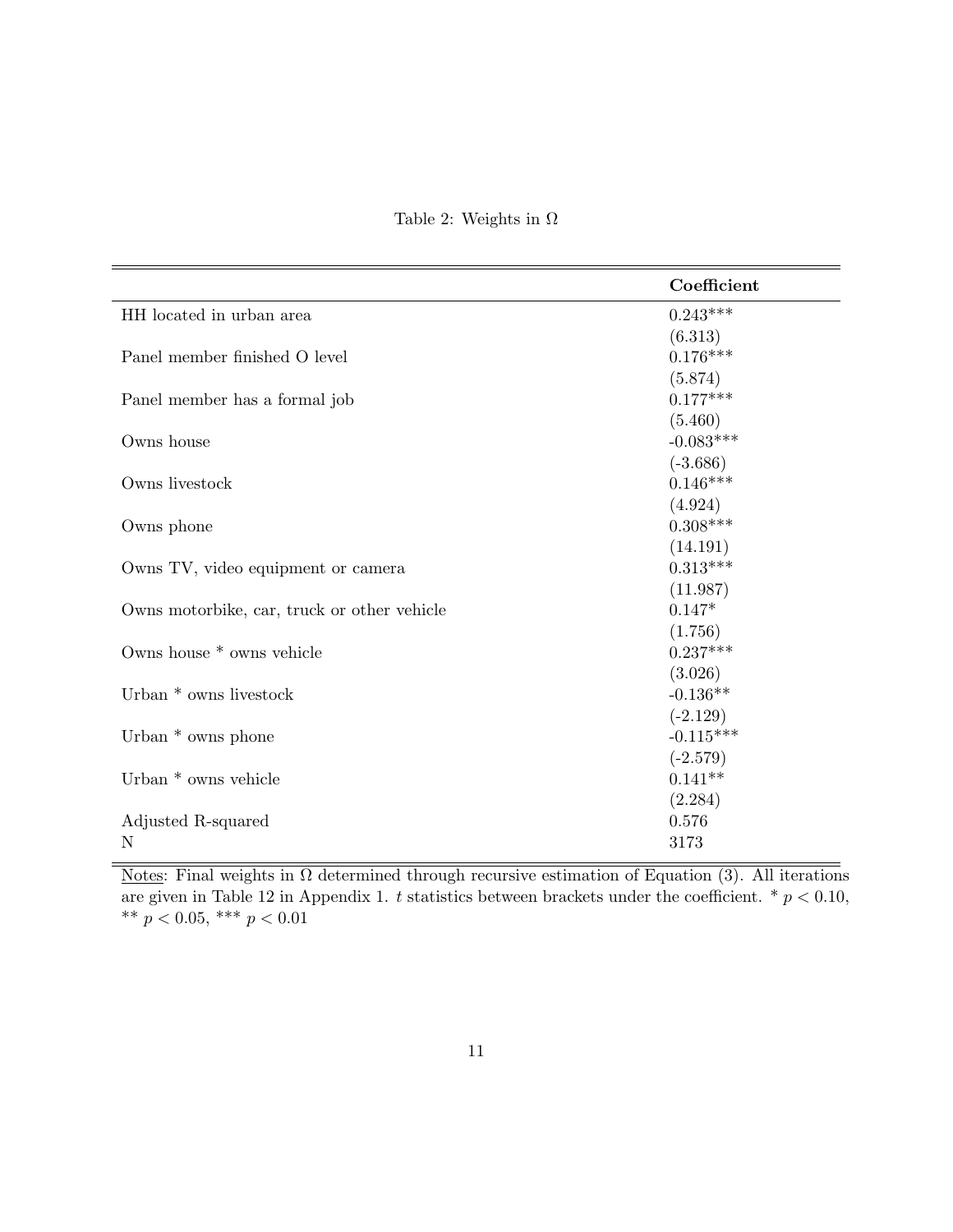deviation) of 0.008 (0.309) for  $\Omega$  and 0.004 (0.527) for  $\Omega'$ : on average there is a very slight, 0.3% to 0.8% overestimation of other's wealth, but there is no indication of any major systematic overestimation or underestimation of wealth. The average of the absolute values of  $\Omega$  and  $\Omega'$  are 0.21 and 0.42, meaning that people are, on average, 20 and 42 per cent mistaken, respectively. The kernel smoother from Figure 2 obfuscates the fact that  $\Omega$  equals exactly zero in 27% of dyads, where all guesses were correct. This is a much lower percentage than what we observed in a simple sum, where any over and under estimations can cancel each other out exactly. The  $\Omega'$  distribution does not exhibit this lumping at zero because it subtracts the  $\epsilon_j$  term in its calculation. For the same reason the distribution of  $\Omega'$  has a much larger spread than that of  $\Omega$ .



Notes: 27% of Omega observations = 0. X−axis truncated to span −1 to +1 for better rendition. Bandwidth=0.06.

Figure 2: Distribution of  $\Omega$  and  $\Omega'$  (N=9,032)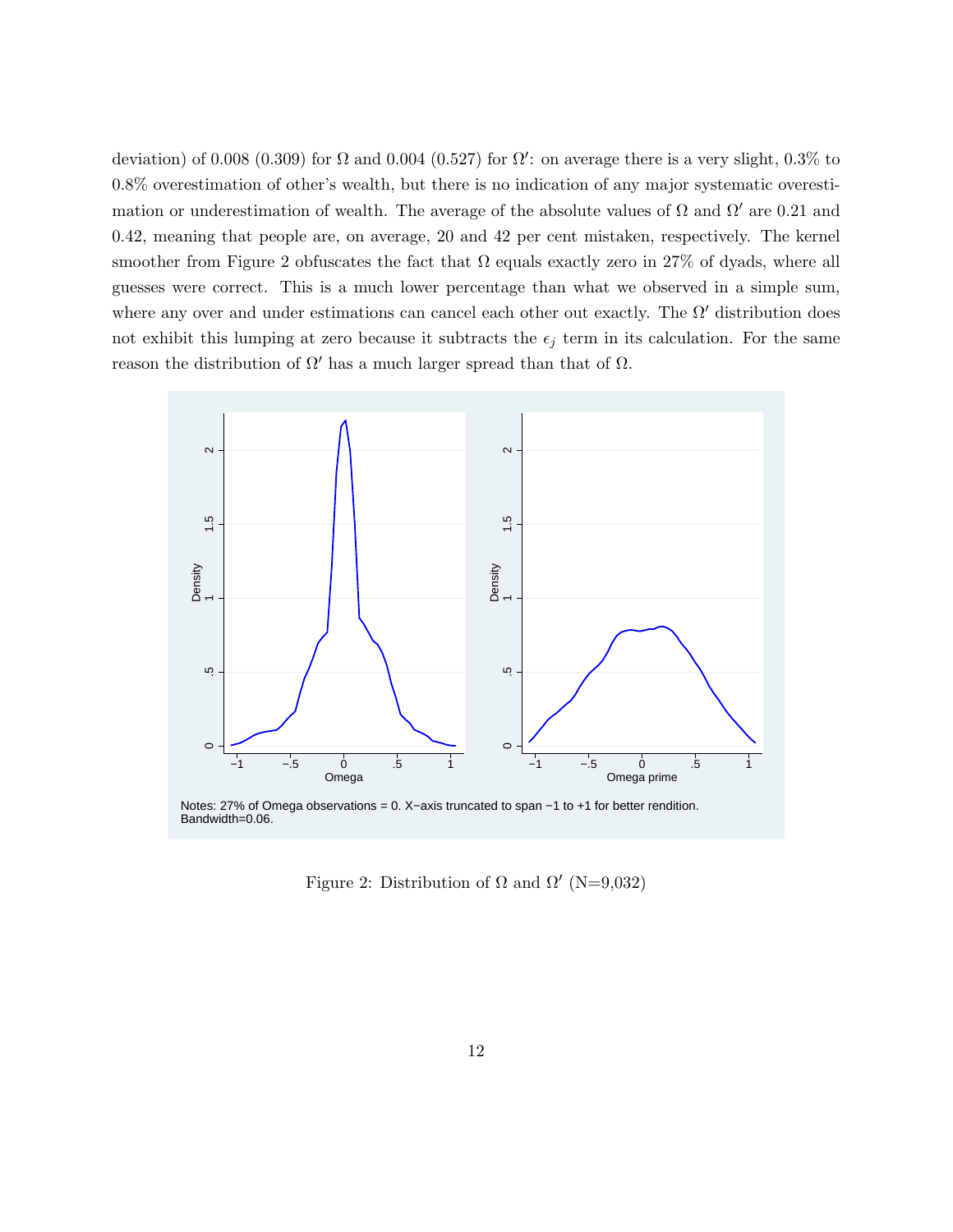#### 3.4 VALIDATION

We validate  $\Omega$  and  $\Omega'$  by comparing them with a completely different measure of asymmetric information. For each of its network partners, any household  $i$  was asked to imagine a nine-step ladder where the top of the ladder, step 9, represents the best possible life and the bottom, step 1, represents the worst possible life. Household  $i$  was then asked to rank each household  $j$  in his network on the ladder. In Table 3, we show that, using household  $i$  fixed effects, the higher household i places household j on the ladder, controlling for household j's actual consumption, the higher  $\Omega_{ij}$  and  $\Omega'_{ij}$  are. In other words, for 2 relatives with the same actual consumption household i's misperception of their wealth is highly correlated with where he differentially places each on the ladder. The strong correlations between our misperception measures and these subjective perceptions give confidence that  $\Omega$  and  $\Omega'$  are indeed capturing latent beliefs and are not merely noise. In Section 4 we will further validate our misperception measures by verifying how they covary with variables that measure the fluidity of information flows between the two nodes. Finally, when testing the model in Section we will use the ladder as an alternative measure of misperceptions to verify the robustness of the results.

| Table 3: Comparing $\Omega$ to subjective perceptions. |
|--------------------------------------------------------|
|--------------------------------------------------------|

|                                                  | $\Omega_{ij}$ | $\Omega'_{ij}$ |
|--------------------------------------------------|---------------|----------------|
| i places j on bottom 3 rungs of 9-step ladder    | $-0.068***$   | $-0.110***$    |
|                                                  | $(-7.191)$    | $(-9.156)$     |
| i places j on top 3 rungs of 9-step ladder       | $0.102***$    | $0.231***$     |
|                                                  | (5.412)       | (9.596)        |
| i gives DK answer to ladder question regarding j | $-0.056***$   | $-0.038**$     |
|                                                  | $(-4.226)$    | $(-2.252)$     |
| log of j's actual consumption per capita         | $-0.121***$   | $-0.562***$    |
|                                                  | $(-21.872)$   | $(-79.568)$    |
| Constant                                         | $1.637***$    | $7.463***$     |
|                                                  | (22.265)      | (79.532)       |
| N                                                | 9032          | 9032           |

Notes: Household *i* fixed effect regression of  $\Omega$  and  $\Omega'$  on 3 ladder dummies indicating where household  $i$  places household  $j$  on a 9-step ladder.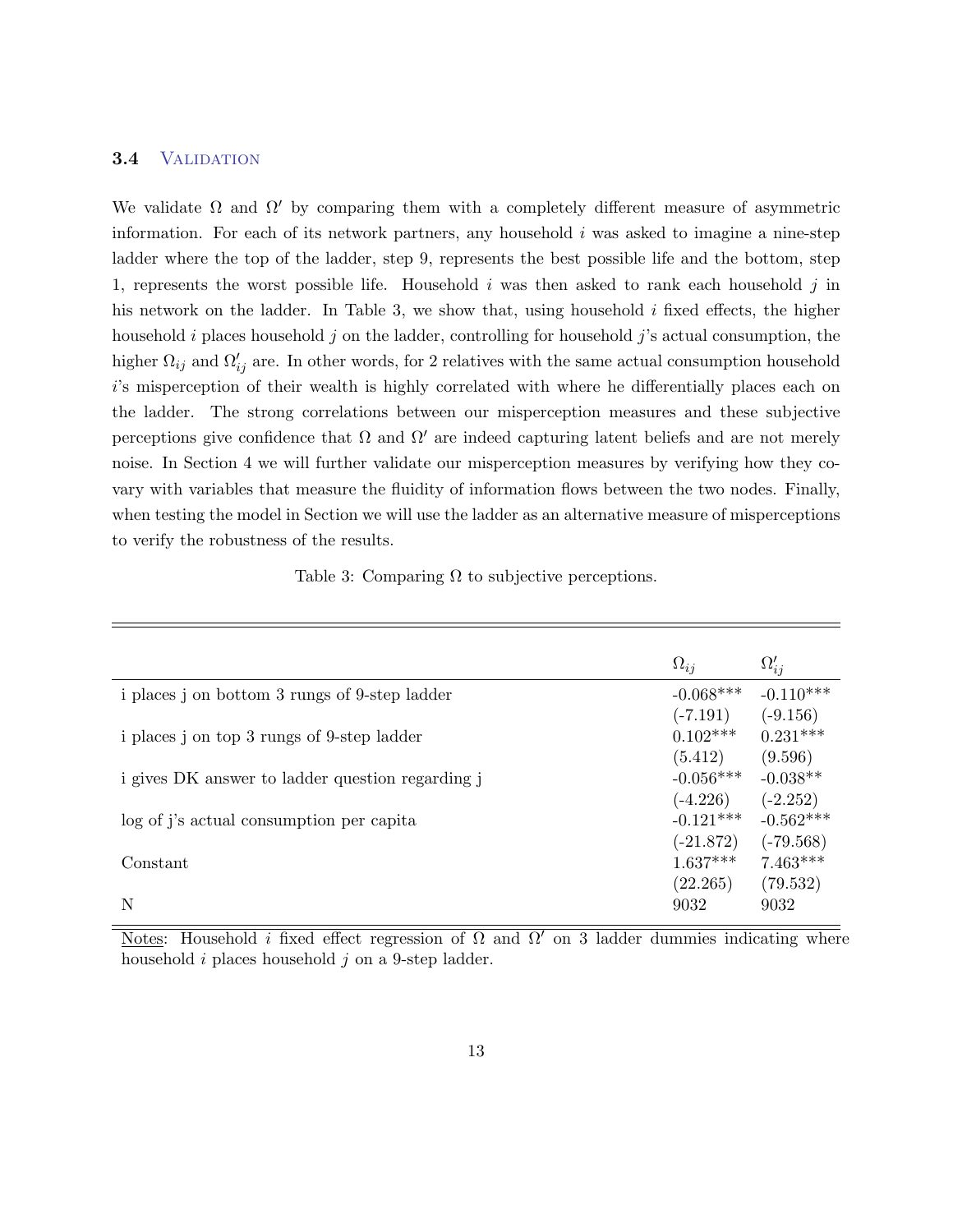### 4 Description of Misperceptions

#### 4.1 Proximity and Misperception

It is very natural to expect individuals who are closer to each other, physically or socially, to have better information about each other. Table 4 relates misperceptions to a number of proximity variables through probit regressions. In the first column, the dependent variable is whether  $\Omega_{ij}$  is zero, which requires that all the beliefs of i regarding j are correct and occurs in 27% of all dyads. In the second column the dummy is whether  $\Omega'_{ij}$ , which is never exactly zero, falls in the middle 27% of the distribution. That way both regressions have an equi-proportional number of 0 and 1 observations.

In line with our expectations we see that the accuracy of perceptions, and in particular as measured by  $\Omega_{ij}$ , increases with proximity variables such as physical distance (migration status and the kilometers of geographic distance), genetic distance (whether a parent-child link exists across the two households) or social distance (whether they communicated in past 2 years and whether they recently shared a meal together). We also see that there is less accurate information about extended family members living in urban areas, controlling for migration status.

The results also give further credence to our measures of information asymmetry by showing that they correlate as expected with some key variables and are not just capturing noise. If seen as a validation exercise,  $\Omega$  clearly outperforms  $\Omega'$ . Therefore, in what follows we will report results for  $\Omega$  only. All our main results remain robust to using  $\Omega'$  instead of  $\Omega$ .

#### 4.2 Perceptions within and across groups

Next, we ask whether there is any evidence of systematic perception errors within or across specific groups. We start by defining the poor as those falling in the lowest per capita consumption quartile and the rich as those falling in the highest quartile. The full line in the first panel of Figure 3 shows the perceptions of the poor about extended family members that are also poor. This can be compared to the dashed line which are the perceptions of the poor about their rich extended family members. The second panel takes the perspective of the rich and shows their perception of the poor versus the other rich. These within and across group perceptions show that the best information is by the poor about the other poor. The rich have much worse information about the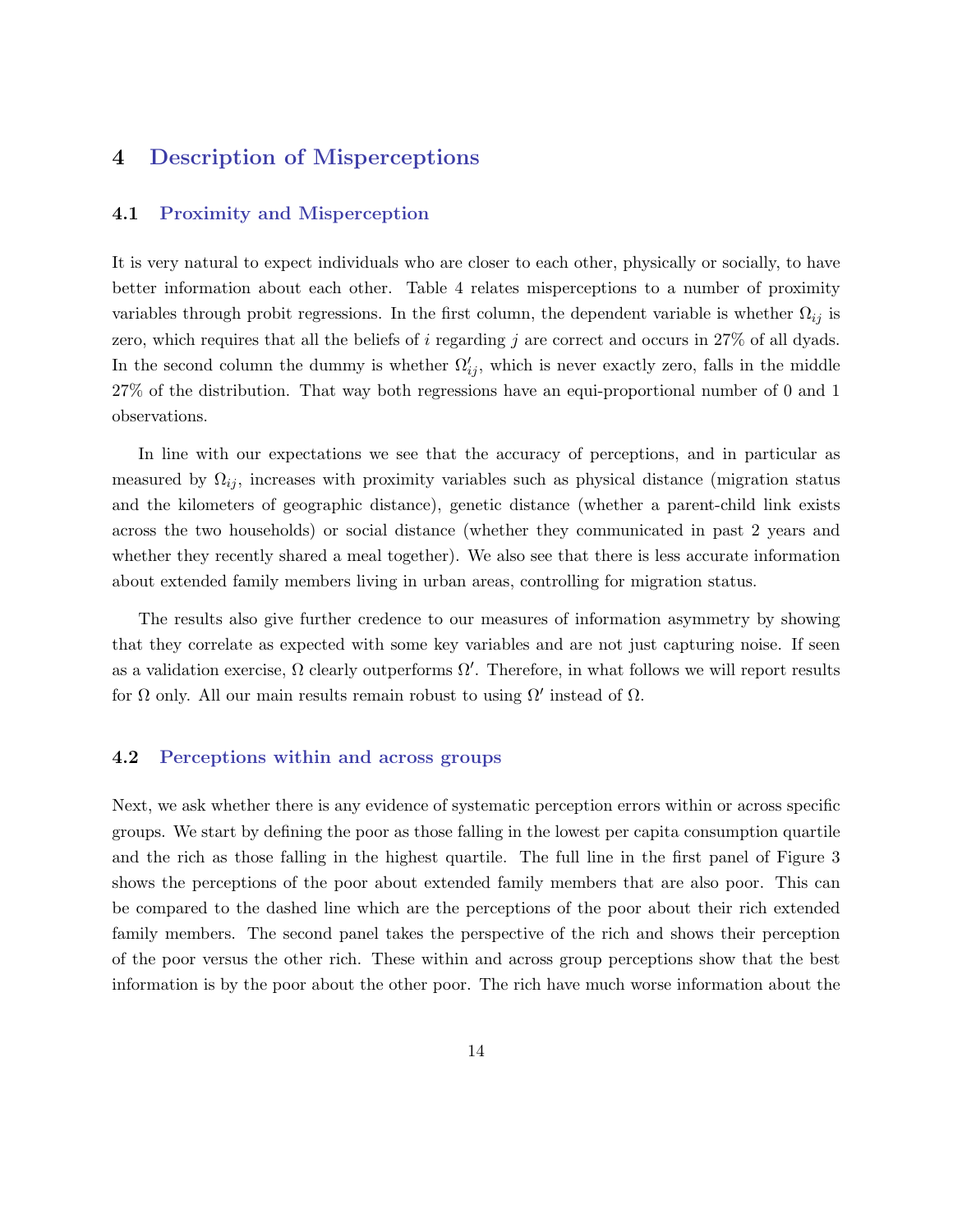|                                                   | $\Omega_{ij}$ | $\Omega'_{ij}$ in middle<br>27% of distribution |
|---------------------------------------------------|---------------|-------------------------------------------------|
| Distance between HHs (km)                         | $-0.0002$ *** | $-0.0000$                                       |
|                                                   | $(-10.100)$   | $(-0.356)$                                      |
| Moved away from village and vicinity              | $-0.0656***$  | $0.0179*$                                       |
|                                                   | $(-6.557)$    | (1.786)                                         |
| j located in urban area                           | $-0.0502***$  | $-0.0182*$                                      |
|                                                   | $(-4.770)$    | $(-1.705)$                                      |
| Parent-child link                                 | $0.0351***$   | 0.0181                                          |
|                                                   | (2.743)       | (1.399)                                         |
| i and j communicated in the past 2 years          | $0.1462***$   | $-0.0138$                                       |
|                                                   | (12.953)      | $(-1.000)$                                      |
| Number of years since i and j last lived together | $-0.0009$     | $-0.0002$                                       |
|                                                   | $(-0.978)$    | $(-0.216)$                                      |
| Shared at least one meal in the past month        | $0.0506***$   | $0.0276*$                                       |
|                                                   | (3.265)       | (1.749)                                         |
| N                                                 | 9032          | 9032                                            |
| Percent of observations with $LHS = 1$            | 27%           | 27\%                                            |

Table 4: Correct expectations and distance.

Notes: Probit regressions of correct expectations. Marginal effect reported. t statistics in brackets under the coefficient. \*  $p < 0.10$ , \*\*  $p < 0.05$ , \*\*\*  $p < 0.01$ . Regressions include an indicator variable for 36 missing km distance observations.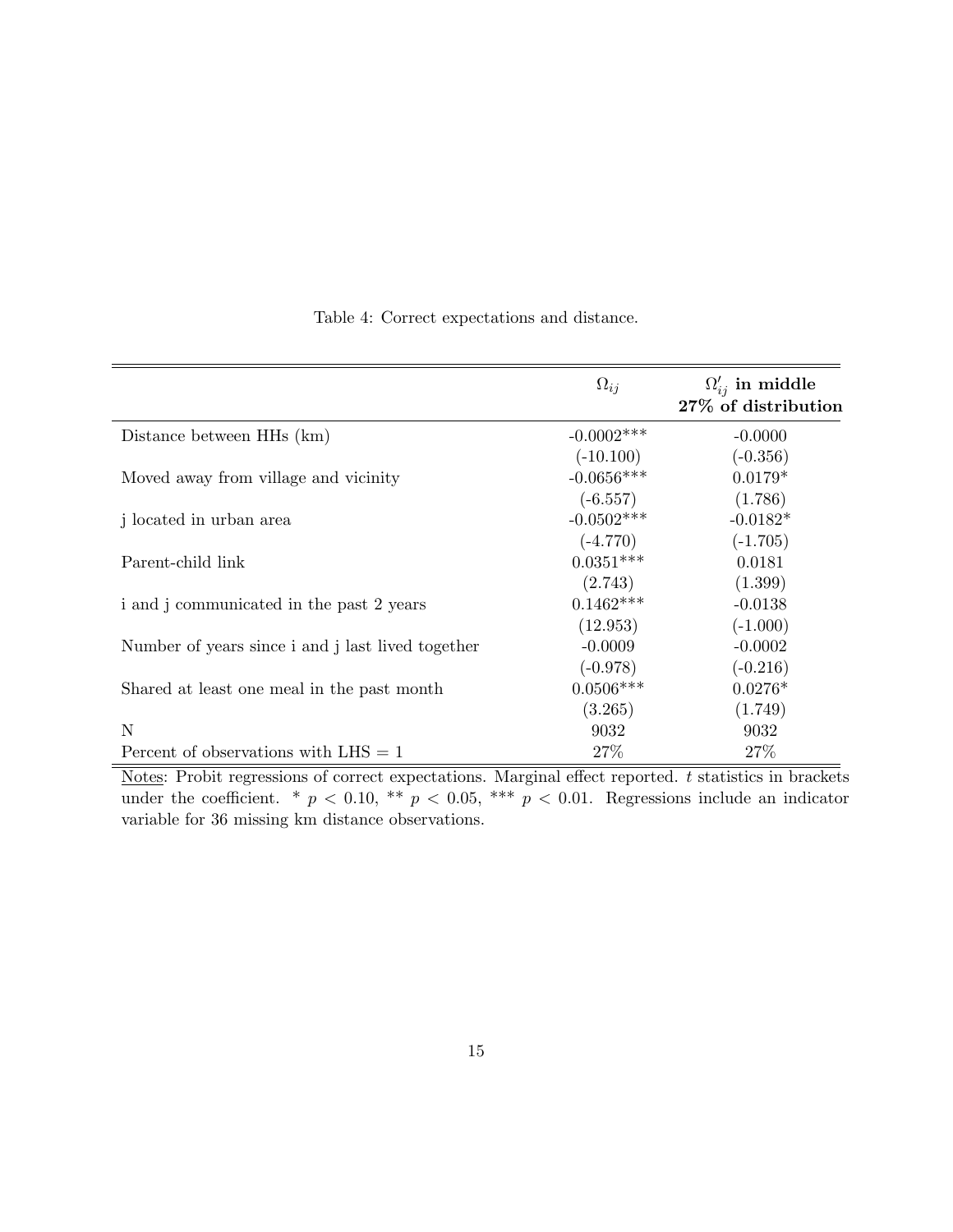poor compared to the poor themselves (judging by the lower peak at zero), but still slightly better on the poor than on other rich people. The omega distributions about the rich lie to the left of those about the poor, irrespective of whose perspective we take. This could simply be a reflection of uncertainty about the wealth levels, making it more likely to underestimate a rich person and overestimate a poor person.



Figure 3: Kernel density functions of  $\Omega$ , perceptions by wealth status (N=9,032).

Next, we split the population up by two characteristics that we can plausibly assume to be known within extended family networks: whether a household migrated or not and whether they live in an urban or a rural area. In Figure 4 we look at the perceptions of non-migrants (people still living in the baseline village or a neighboring village) about migrants versus other non-migrants (first panel) and perceptions of migrants about family members who remained at home versus other migrants in the network. Figure 5 does the same for urban versus rural dwellers.<sup>6</sup>

<sup>&</sup>lt;sup>6</sup>It is useful to remember here that, as noted in the data section, the questionnaire skipped the cross-reports when people were living in the same location. That means, for example, that the non-migrants reports about each other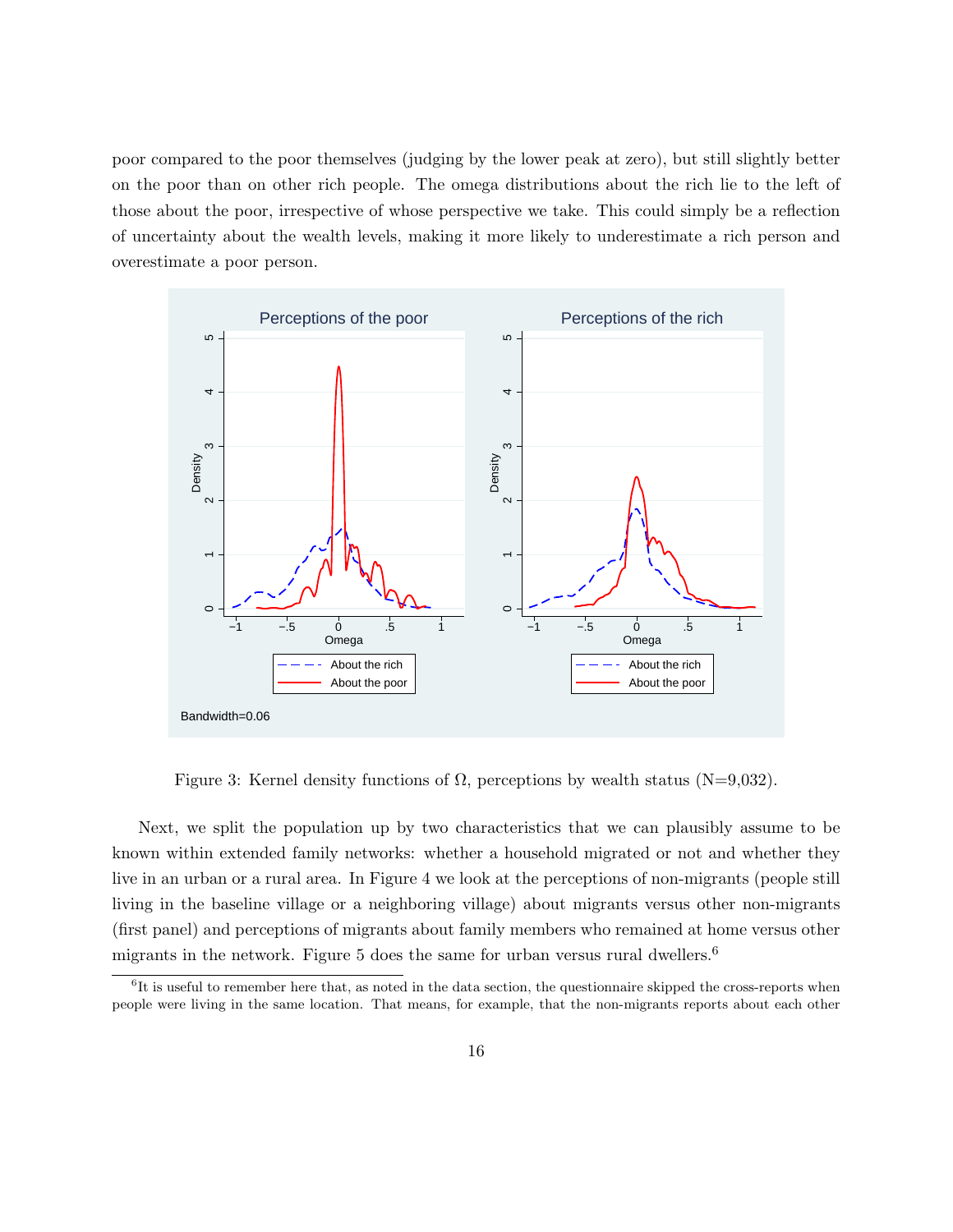Systematic under or over estimation across whole groups, delineated by a known characteristic, is less readily explained. Finding systematic shifts to the left or right in the mass of the distribution of  $\Omega$  in Figure 4 or 5 could be evidence of mass deception by migrants or urban dwellers about their actual asset holdings. Indeed, a number of recent studies suggest that migrants might want to underreport their income to avoid sending remittances (see McKenzie, Gibson, and Stillman (2012), Jakiela and Ozier (2012), Ambler (2013) and Seshan (2013)). The question is whether this deception could be sustained. One might expect individuals to anticipate such dissimulation and to have correct expectations on average.

Figure 4 shows that there is no major systematic underestimate nor overestimate of migrants' wealth:  $\Omega$  is centered around 0 in the sense that the median of all these distributions is 0. Still, these distributions have different shapes on either sides of the 0-center with non-migrants underestimating migrants by about 1.8% on average and migrants overestimating the wealth of non-migrants by about 5.2% on average. These differences are small, but consistent with McKenzie et al. McKenzie, Gibson, and Stillman (2012) who find that prospective migrants from Tonga under-estimate their potential earnings in New-Zealand, and especially so if they have relatives who migrated to New Zealand (suggesting that they probably underestimate the earnings of their relatives), and with Serror Serror (2012) who finds that Senegalese migrants have substantial asymmetry of information regarding the asset holding of their family members.

A more pronounced difference is that non-migrants have the best information about each other, as evidenced by the high peak in the solid line of panel A in figure 4. Also migrants have better information about non-migrants than they do about other migrants, but the difference is smaller. Figure 5 shows that rural dwellers have much better information on other rural dwellers, compared to urban dwellers. A thinner spread could reflect better knowledge about circumstances and/or reflect a lower actual spread of asset-wealth. For example, there could be more accurate knowledge about the life of non-migrants as they have remained living in the place where migrants originate from too. Or non-migrants actual asset-wealth may display a lot less variation.

### 5 Model of Misperceptions and Transfers

In this Section, we present simple static models relating income, misperceptions of income and transfers. In a static model, there are three possible motivations for transfers: altruism, exchange

are not from people living in the same village, but rather from network members in neighboring villages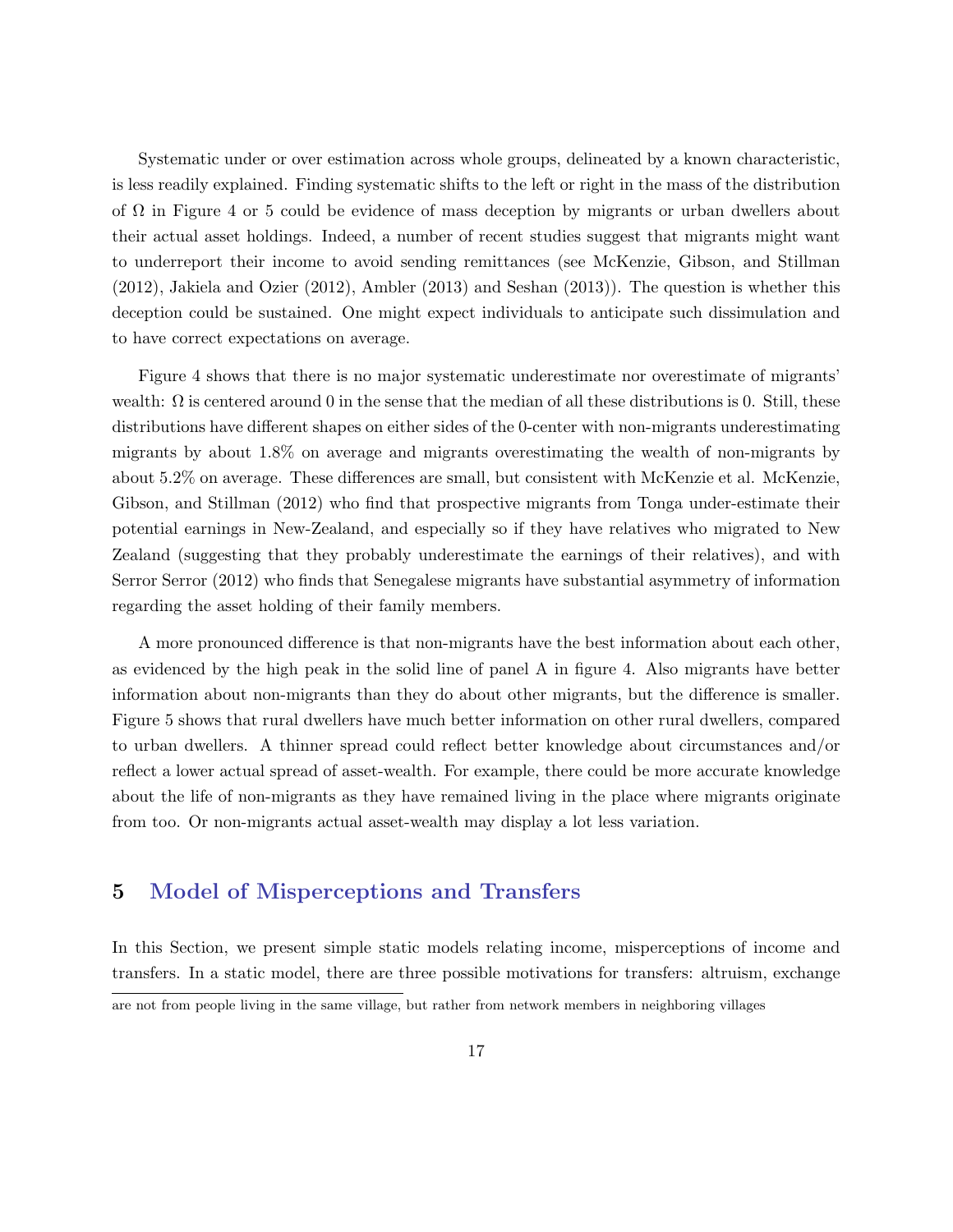

Figure 4: Kernel density functions of  $\Omega$ , perceptions by migration status (N=9,032).

and pressure. These are incorporated in the model below. We show these motives have different predictions regarding the correlation between income, misperceptions and transfers.

The static nature of the model follows from the static nature of our data and the fact that misperceptions are asset based. To be sure, asymmetry of information regarding short term shocks and the resulting dynamic effects in transfers (see Cole and Kocherlakota (1999), Attanasio and Pavoni (2011) and Hauser and Hopenhayn (2008) among others) may also be present, but would be difficult to study in this context.

#### Preferences and Income:

Consider two individuals, a recipient  $R$  and a donor  $D$ . A first possible motive for transfers is altruism: the donor potentially cares not only about her own utility of consumption, but also about the recipient's. Denote by  $u_i(c)$  the utility of consumption of  $i \in \{R, D\}$ , with the usual properties that  $u' > 0$  and  $u'' < 0$ , and denote by  $\alpha_D \in [0,1]$  D's altruism, that is the weight that the donor puts on the recipient's utility of consumption (following Becker (1974)).<sup>7</sup>.

 $7$ See also Stark (1995).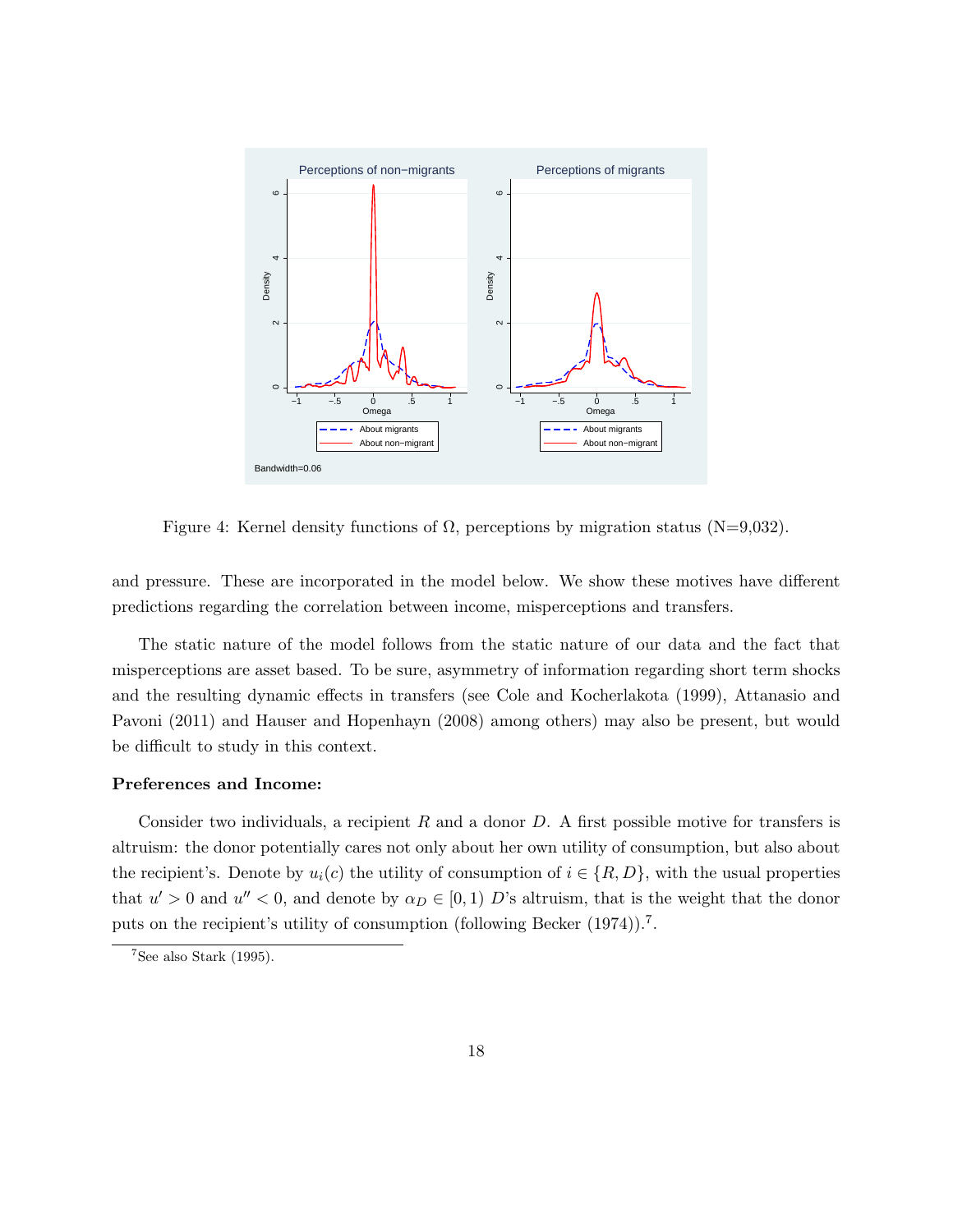

Figure 5: Kernel density functions of  $\Omega$ , perceptions by location (N=9,032).

The recipient R and donor D's utilities are then  $v_R = u_R(c_R)$ 

$$
v_D = u_D(c_D) + \alpha_D \mathbb{E}_D u_R(\tilde{c}_R)
$$
\n<sup>(5)</sup>

where  $\tilde{c}_R$  is R's consumption as perceived by D. Note that we could easily assume that the recipient is also altruistic towards the donor.

#### Income and Information:

We assume that  $R$  and  $D$ 's actual incomes are private information, though the following income distributions are common knowledge. The donor D's income y is either low  $(L)$  with a probability  $1-q_D$  or high  $(H)$  with a probability  $q_D$ ,  $L < H$  and  $q_D \in (0,1)$ . The recipient R's income x takes a low value ( $\ell$ ) with probability  $1 - q_R$  or a high value (h) otherwise,  $\ell < h$  and  $q_R \in (0, 1)$ .

Let  $i \in \{R, D\}$  be one party and  $j \neq i \in \{R, D\}$  be the other. Individual i's beliefs about  $j$ 's income are based on  $j$ 's actual probability of having a high income, but will also reflect any information about the actual realization of  $j$ 's income that  $i$  receives. Assume that  $i$  receives a signal  $s^j \in (0,1)$  about j's income m drawn from the conditional distribution  $f_j(s|m)$ . The realization of the signals is common knowledge. We assume that the conditional distributions satisfy the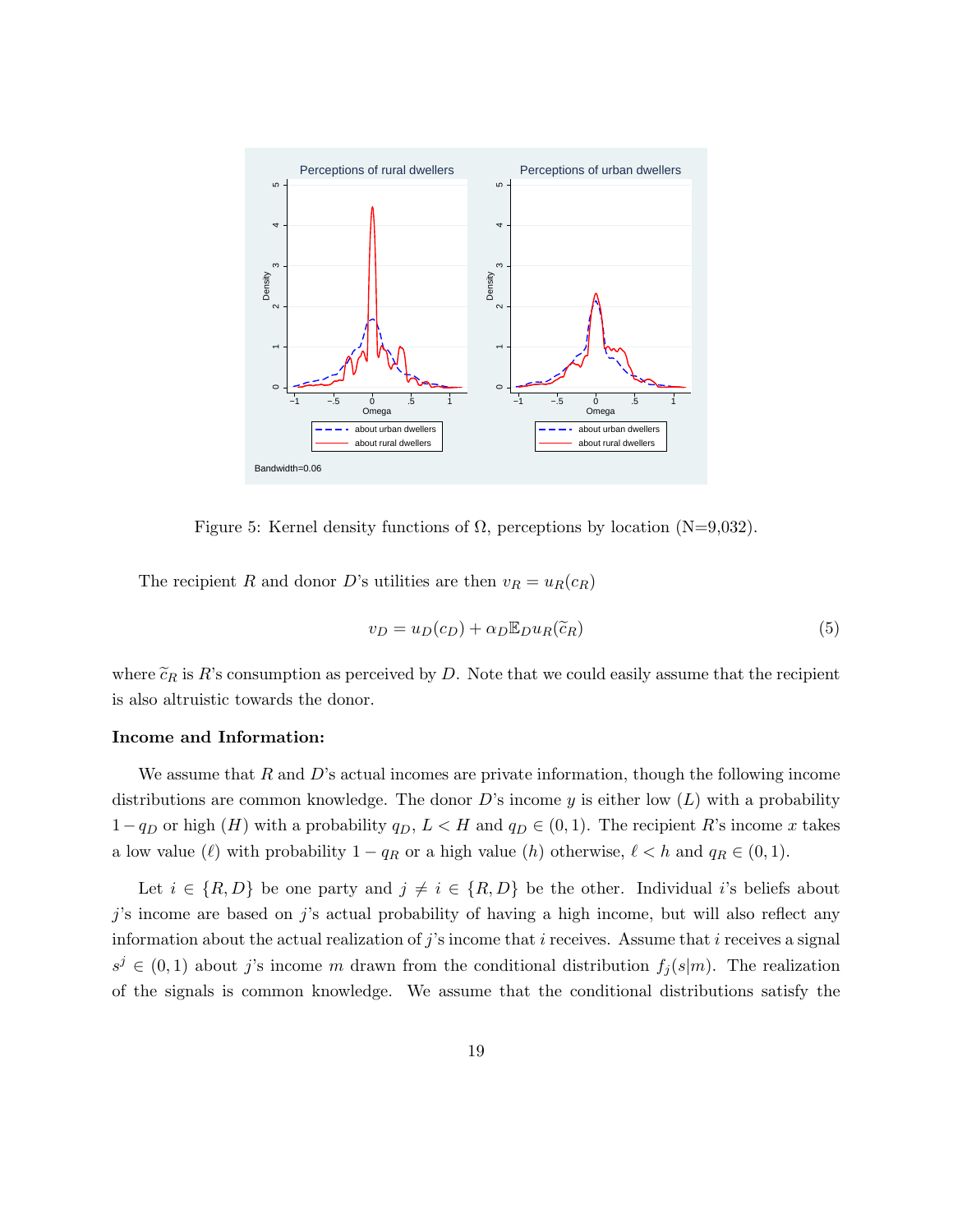monotonic likelihood property, so that high values of the signal are relatively more likely when income is higher, but also that at the extreme, these signals are almost perfectly informative:

[S1]  $\frac{f_R(s|h)}{f_R(s|\ell)}$  and  $\frac{f_D(s|H)}{f_D(s|L)}$  are strictly increasing in s,  $[S2] \lim_{s \uparrow 1} \frac{f_R(s|\ell)}{f_R(s|h)} = \lim_{s \uparrow 1} \frac{f_D(s|L)}{f_D(s|H)} = 0$  and  $\lim_{s \downarrow 0} \frac{f_R(s|h)}{f_R(s|\ell)} = \lim_{s \downarrow 0} \frac{f_D(s|H)}{f_D(s|L)} = 0$ .

After using the signals and Bayes rule to update their beliefs, the posterior beliefs that the recipient and the donor hold about each other are given by

$$
\pi_{s_R}^R = \frac{q_R f_R(s_R|h)}{q_R f_R(s_R|h) + (1 - q_R) f_R(s_R|\ell)} \text{ and}
$$
  

$$
\pi_{s_D}^D = \frac{q_D f_D(s_D|H)}{q_D f_D(s_D|H) + (1 - q_D) f_D(s_D|L)},
$$

where  $\pi_s^j$  is the probability that i assigns to j having a high income after observing signal s.

Pressure: Although more rarely studied, pressure seems to be an important determinant of transfers. There is a large literature describing the pressure under which many households in developing countries find themselves to assist relatives (see Chort, Gubert, and Senne (2012) and Platteau (2012) among others). Individuals may be able to shame relatives who fail in helping them in times of known need, or make them feel guilty. Alternatively recipients could use their community to exert this pressure and retaliate against relatives who fail to transfer enough. Pressure can also be through a loss of social status if one fails to transfer enough. This pressure might be available to recipients only at certain times, for instance when the recipient has a well known need (she suffers an observable shock, the school fees are due, etc ).

To model this pressure motive, we assume that R can commit on imposing a utility cost  $p \in [0, P]$ onto D.

Exchange: Finally, another possible motive for transfers, in particular for migrants, is quidpro-quo. As discussed by Cox and Fafchamps (2008) and Rapoport and Docquier (2006), private transfers might be given in exchange for goods or services provided by the recipient. This could be help with young children, old-age support or maintaining property rights for migrants. Assume that, at times, the recipient is in position to provide a service of utility value  $v$  to the donor at a utility cost c.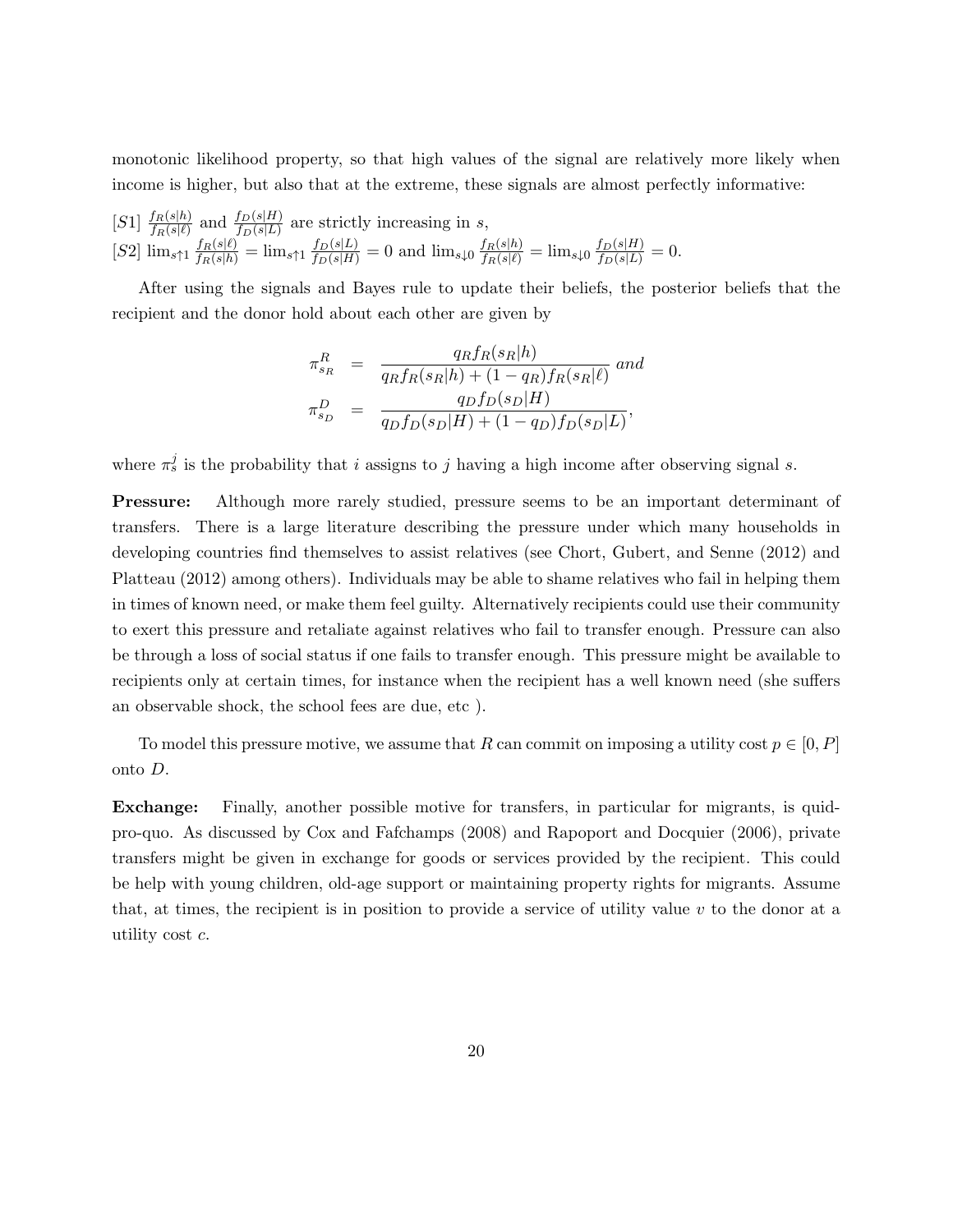#### Altruism

Consider first a situation in which altruism is driving the transfers:  $\alpha_D > 0$ ,  $P = 0$  and  $v = 0$ . The recipient  $R$  has no credible way to signal her income. Hence, for a given realization of her income y and the signal  $s^R = s$ , D chooses to make a transfer t to R that maximizes

$$
u_D(y-t) + \alpha_D[\pi_s^R u_R(h+t) + (1 - \pi_s^R)u_R(\ell+t)].
$$
\n(6)

 $D$ 's choice of transfer  $t^*$  clearly depends on his own income as well as on his posterior beliefs regarding R's income: a positive transfer  $t^*$  is strictly increasing in y and decreasing in  $\pi_s^R$ . Hence, the altruism model predicts a positive correlation between transfers and the donor's actual income, and a negative correlation between transfers and the donor's perception of the recipient's income. The latter implies a negative correlation between transfers and the donor's misperception of the recipient income controlling for the actual income and a negative correlation between transfers and the recipient's income controlling for the donor's misperception.

Since there is a one-to-one correspondence between the donor's income and the transfer that she chooses when a positive transfer is made, upon receiving a transfer from  $D, R$  would know D's realized income. Hence, no correlation is predicted between the transfers and the recipient's misperception of the donor's income.

Note that the same predictions would apply if the recipient was also altruistic towards the donor although an interesting signaling game can arise in this case as shown in Genicot (2014).

#### Pressure

Now, let's study the case without altruism  $\alpha_D = 0$  and without services  $v = 0$ , but in which transfers are driven by the possibility of pressure:  $P > 0$ . Since the cost for D of making a given transfer is decreasing in her income,  $R$  can make use of pressure not only to receive a transfer but also to get D to reveal her real income.

Indeed, given his income x, R offers a menu to D of transfers t and contingent pressure  $p(t)$ :

- $-$  a transfer of  $T_H$  or more implies no pressure;
- $-$  a transfer of  $T<sub>L</sub>$  implies pressure p; and
- $-$  any other transfer is associated with pressure  $\bar{p}$ .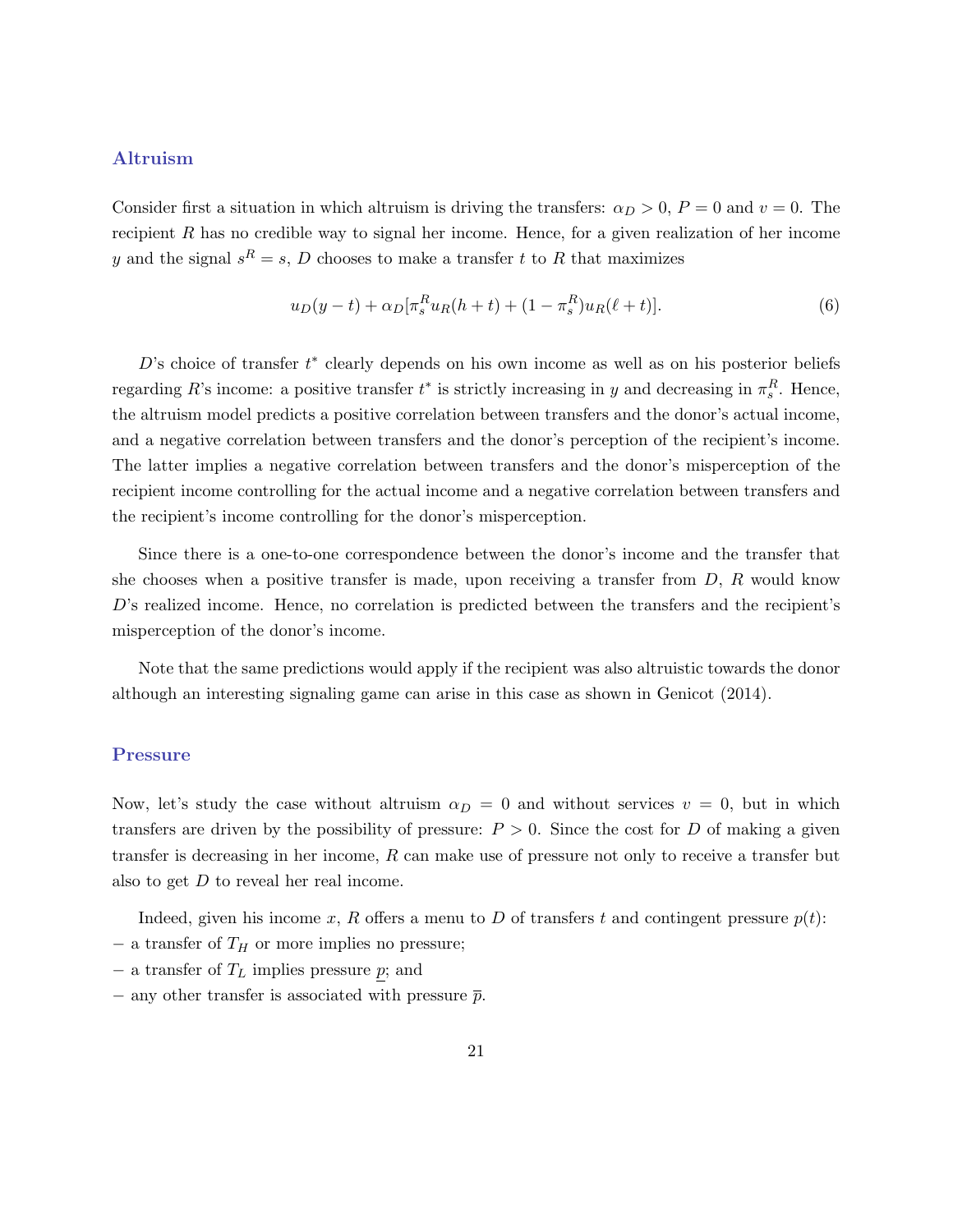The offer is designed so that the donor chooses to give  $T_H$  and face no pressure when her income is high, while she chooses to give  $T_L$  and face pressure p when her income is low.

**Incentive constraints:** To simplify notation, denote by  $V_y(T) D$ 's utility if her income is y and she makes a transfer T:

$$
V_y(T) = u_D(y - T). \tag{7}
$$

The incentive constraints for both type  $H$  and type  $L$  to comply with the offered menu are

$$
V_H(T_H) \geq \max_t \{ V_H(t) - p(t) \} \tag{8}
$$

$$
V_L(T_L) - \underline{p} \geq \max_t \{ V_L(t) - p(t) \} \tag{9}
$$

where  $p(t)$  is the pressure triggered by the scheme. Clearly, in the absence of altruism, D's preferred transfer to  $R$  would be 0 while  $R$  would like to receive as much as possible. Hence,  $R$  uses the highest pressure as a threat  $\bar{p} = P$  and, if D has a low income, her preferred deviation would be to make no transfer.

It follows that the incentive constraint for type  $L$  in  $(9)$  becomes,

$$
V_L(T_L) - p \ge V_L(0) - P.
$$
\n(10)

Now, for type H, the relevant constraint ensures that H does not want to pretend to be  $L$ :<sup>8</sup>

$$
V_H(T_H) \ge V_H(T_L) - p. \tag{11}
$$

Given his income x and the signal s received, the recipient R chooses  $p$ ,  $T_H$  and  $T_L$  to maximize

$$
\pi_s^D u_R(x + T_H) + (1 - \pi_s^D) u_R(x + T_L)
$$
\n(12)

subject to  $(10)$  and  $(11)$ .

The following two types of offer (or contracts) are possible:

Pooling: R asks D to transfer an amount  $t^p$  and no pressure is effectively applied  $p = 0$ , otherwise the maximal pressure  $\bar{p} = P$  is applied. Hence, D makes the same transfer irrespective of her

<sup>&</sup>lt;sup>8</sup>As usual, (10) and (11) imply that  $V_H(T_H) - p \ge V_H(0) - P$ . This is shown in Appendix 2.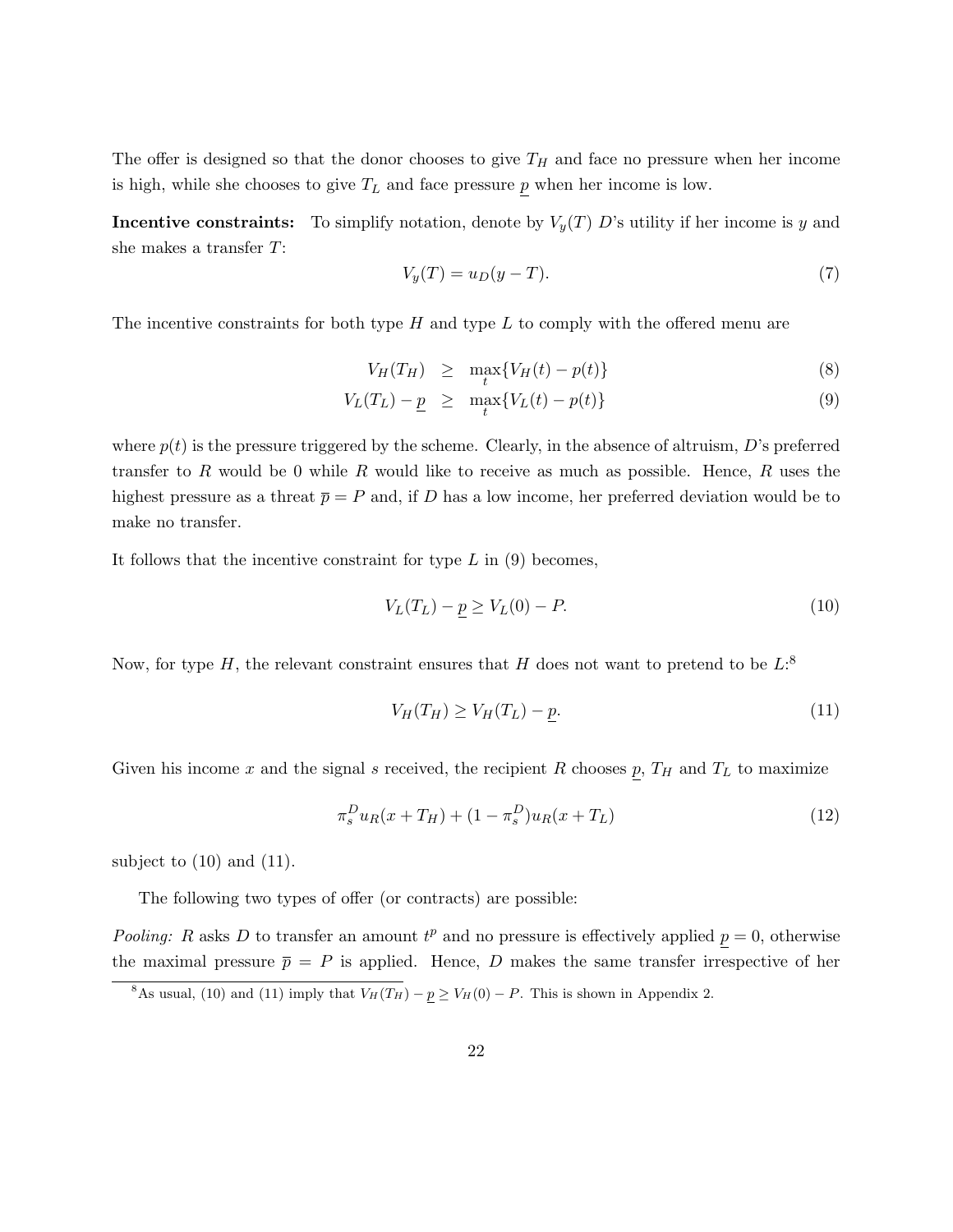income  $T_L = T_H = t^p$ . Beliefs are therefore not updated and R never learns D's real income. The transfer  $t^p$  is such that a type L donor is indifferent between giving  $t^p$  and receiving the maximum amount of pressure, i.e.  $u_D(L - t^p) = u_D(L) - P$ .

or

Separating: R demands from D either a transfer of  $T_H$  in exchange for no pressure, or a lower transfer  $T_L$  (<  $T_H$ ) but with some pressure  $p > 0$ . Any other transfer would result in maximal pressure. D chooses to transfer more when her income is high  $T_H > T_L$  but he is subject to pressure  $p > 0$  when her income (and transfer) is lower. Since D's transfer varies with her income, R updates his beliefs and has full information ex-post. The exact values  $T_H$ ,  $T_L$  and p depend on the probabilities  $\pi_s^D$  and on x.

Naturally, R is more likely to offer a separating contract when he receives a signal  $s^D$  that makes it more likely that  $D$  has a high income. This intuition is formalized in the following Proposition whose proof is in Appendix 2.

**Proposition 1** There is a cutoff value of the signal  $\widetilde{s} \in (0,1)$  such that R offers a pooling contract if  $s_D \leq \tilde{s}$  and R offers a separating contract if  $s_D > \tilde{s}$  with  $T_H$  ( $T_L$ ) increasing (decreasing) in s

Proposition 1 tells us that if the donor's actual income is low, either

(i)  $s_D > \tilde{s}$  and R offers a separating contract, in which case D gives a low transfer and is subject to pressure and R's beliefs are correct ex-post; or

(*ii*)  $s^D \leq \tilde{s}$  and R offers a pooling contract with transfer  $t^p > t_L$ , in which case R overestimates D's income ex-post.

Similarly, if the donor's actual income is high, either

(i)  $s_D > \tilde{s}$ : R offers a separating contract, in which case D gives a high transfer and R's beliefs are correct ex-post; or

(*ii*)  $s^D \leq \tilde{s}$ : R offers a pooling contract with transfer  $t^p < t_H$ , in which case R underestimates D's income ex-post.

Table 7 illustrates these findings. First, there is a positive correlation between  $D$ 's actual income and her transfer to  $R$ . Second, for a given income level of  $D$  (H or L) there exists a positive correlation between the perception of D's income by R  $(\pi^D)$  and the transfer from D to R: the more R thinks D has, the higher the transfer from D to R is. Because these are ex-post beliefs, this correlation takes into account the feedback mechanism through which transfers influence beliefs.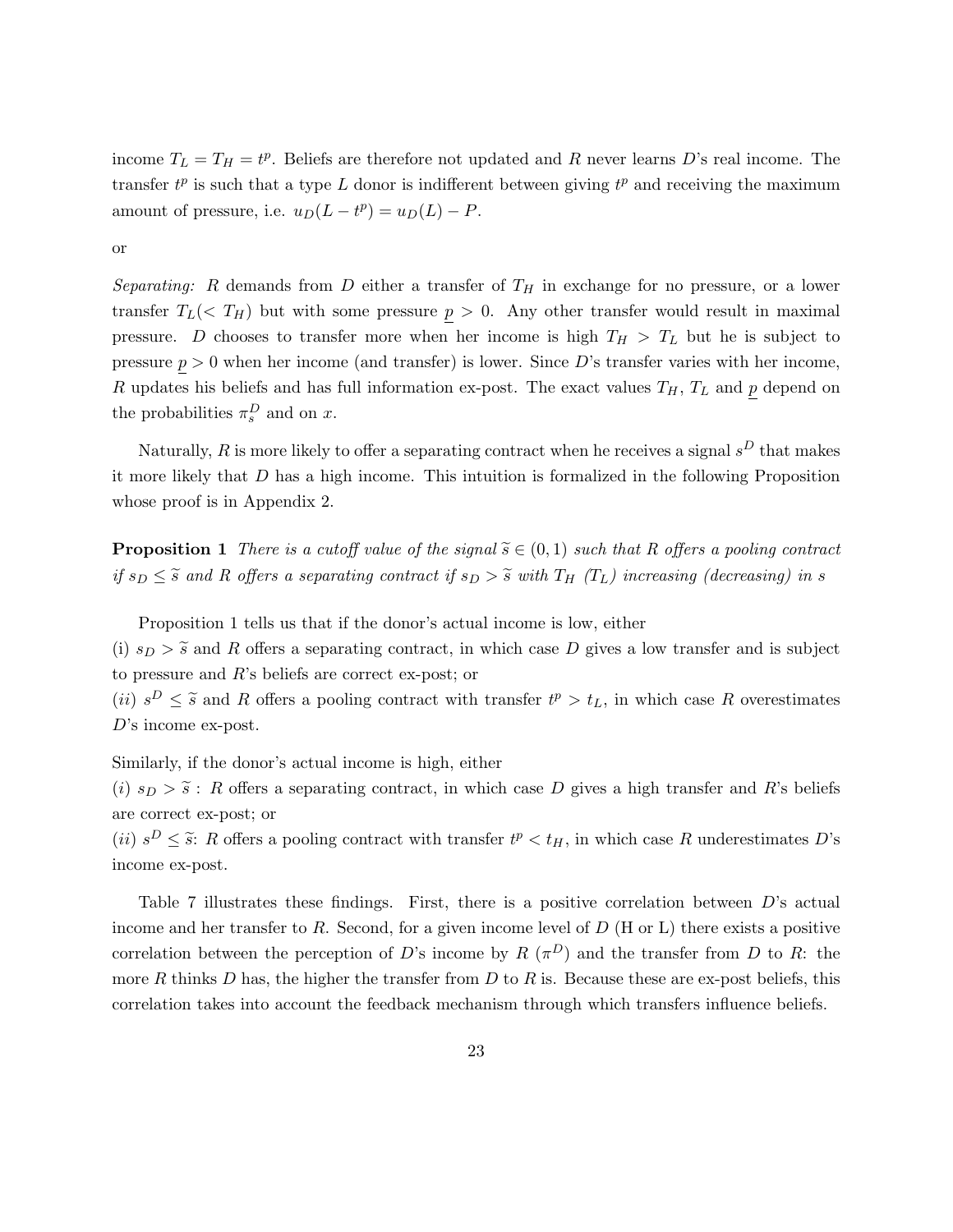| $D$ 's income       | Signal                   | Contract to $D$ | Transfers to $R^*$ | $\Omega_{BD}$         |
|---------------------|--------------------------|-----------------|--------------------|-----------------------|
|                     | $s_D > \tilde{s}$        | separating      | $low(T_L)$         | $= 0$ (correct)       |
|                     | $s^D \leq \widetilde{s}$ | pooling         | medium $(t^p)$     | $> 0$ (overestimate)  |
|                     | $s_D > \widetilde{s}$    | separating      | high $(T_H)$       | $= 0$ (correct)       |
|                     | $s_D \leq \tilde{s}$     | pooling         | medium $(t^p)$     | $< 0$ (underestimate) |
| $* T_L < t^p < T_H$ |                          |                 |                    |                       |

Table 5: Summary of the Pressure Model

In terms of the recipient's income, whether a higher  $x$  affects the contract offered and, if so, whether it encourages separating or pooling depends on the utility function. For instance, if the recipient utility function exhibits diminishing risk aversion then the recipient may be more likely to offer a separating contract when his income is high ( $\tilde{s}$  decreases) and, for any given signal  $s_D$ above the threshold, R may ask a higher  $T_H$  and a lower  $T_L$  when his income is high. Since a higher spread between  $T_L$  and  $T_H$  would be associated with a higher mean transfer, this would imply a small positive correlation between the transfers and the recipient's income.

Note that this effect could translate into a correlation of the same sign between the transfers and the donor's beliefs about the recipient's income, controlling for the actual incomes, but this correlation would be negligible. This is not only because the slightly higher transfer would come from an increase in the spread of the transfers, but also because this correlation would come only from the values of the signal  $s^D$  that reveals x's income: the values of the signal that are below the threshold when  $x = \ell$  and above the threshold when  $x = h$ . For signals above the threshold when  $x = \ell$ , the transfers requested inform the donor of the recipient's income and there is no remaining misperception; while for signals below the threshold when  $x = h$ , the transfers requested are uninformative.

Similarly a utility function with increasing risk aversion could imply a small negative correlation between the transfers and the recipient's income, and a negligible correlation of the same sign between the transfers and the donor's beliefs about the recipient's income, controlling for the actual incomes.

#### **EXCHANGE**

To study the exchange motive, assume that there is no pressure  $(P = 0)$  nor altruism  $(\alpha_D = 0)$ , but that the recipient can provide a service of utility value v to the donor at a utility cost  $c, c < v$ .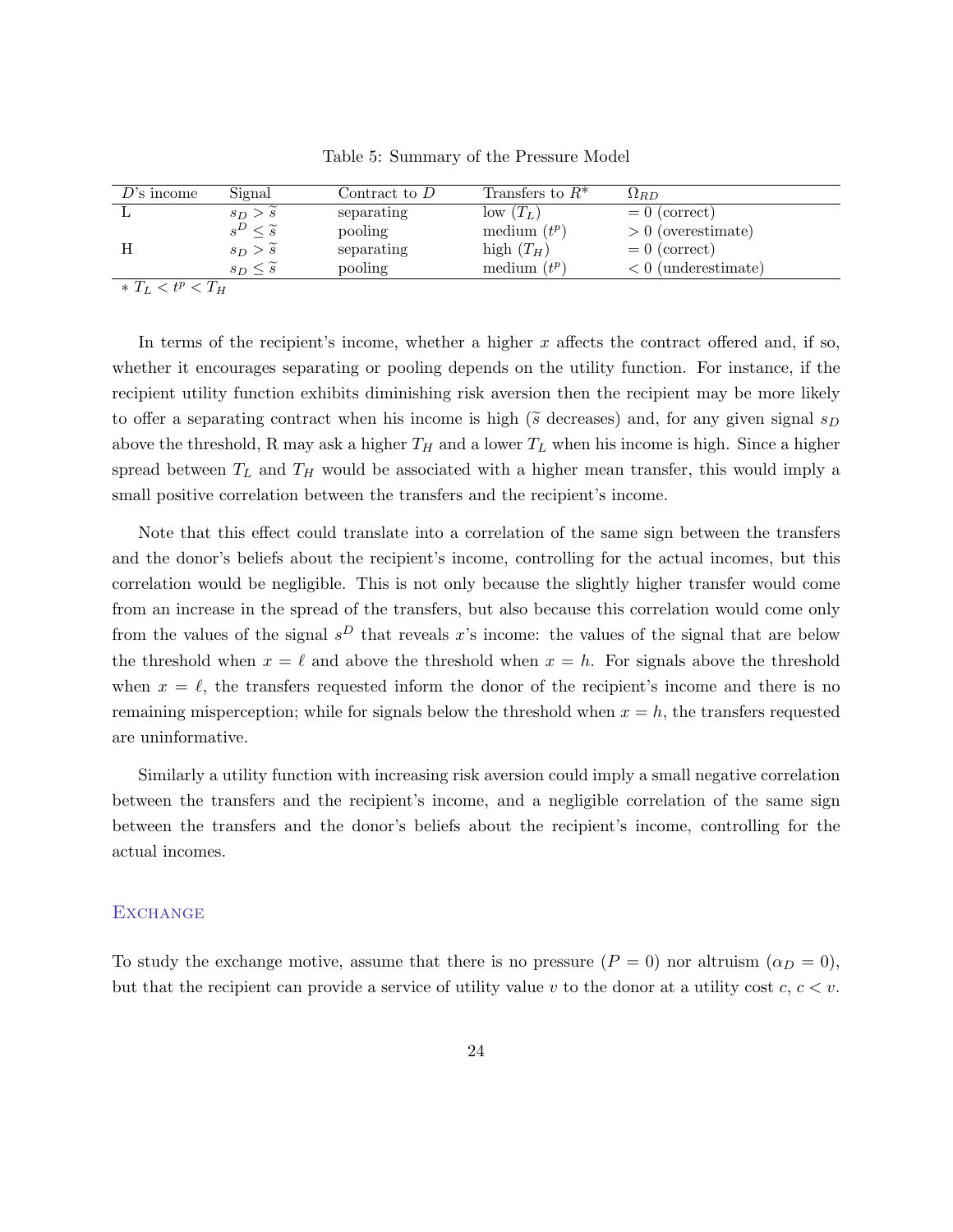The price of that service, the transfer, clearly depends on their relative bargaining power.

Denote as  $t(x)$ , the lowest transfer that the recipient would accept to provide the service, given his income x:

$$
u_R(x + \underline{t}(x)) - u_R(x) = c,\t\t(13)
$$

and as  $\bar{t}(y)$ , the highest transfer that the donor would pay for the service, given her income y:

$$
u_D(y) - u_D(y - \overline{t}(y)) = v.
$$
\n
$$
(14)
$$

We assume that the relative value of the service  $(v/c)$  is sufficient such that the exchange is socially optimal:  $\bar{t}(L) > t(h)$ . We follow Cox and Fafchamps (2008) and Rapoport and Docquier (2006) and consider in turn the two extremes: the case where the donor has all the bargaining power and the case where the recipient has all the bargaining power.

#### Exchange-D: Donor has the bargaining power

Assume that D gets to make a take-it-or-leave-it offer to R. This recipient's reservation price  $\underline{t}(x)$ is clearly increasing in his income x. Hence, D essentially chooses between a) offering  $t(h)$  for the service, an offer that R always accepts, or b) offering a lower transfer  $\underline{t}(\ell)$  that R accepts only when his income is low. Other offers are dominated. The optimal choice depends on  $D$ 's income  $y$  and her beliefs regarding  $R$ 's income  $\pi_s^R$ . D chooses a) if

$$
u_D(y - \underline{t}(h)) + v \ge \pi_s^R u_D(y) + (1 - \pi_s^R)(u_D(y - \underline{t}(\ell)) + v) \Leftrightarrow
$$
  

$$
v \ge [u_D(y) - u_D(y - \underline{t}(h))] + \frac{1 - \pi_s^R}{\pi_s^R} [u_D(y - \underline{t}(\ell)) - u_D(y - \underline{t}(h))],
$$
 (15)

and chooses b) otherwise. Higher  $\pi_s^R$  makes this inequality more likely to hold. For low values of the signal  $s^R$ ,  $\pi_s^R$  is close to 0 and inequality (15) cannot hold, while for high values of the signal  $s^R$ ,  $\pi_s^R$  is close to 1 and (15) is necessarily satisfied.

**Proposition 2** There is a cutoff value of the signal  $\overline{s} \in (0,1)$  such that D offers  $\underline{t}(\ell)$  if  $s_R \leq \overline{s}$  and D offers  $\underline{t}(h)$  if  $s_R > \overline{s}$ .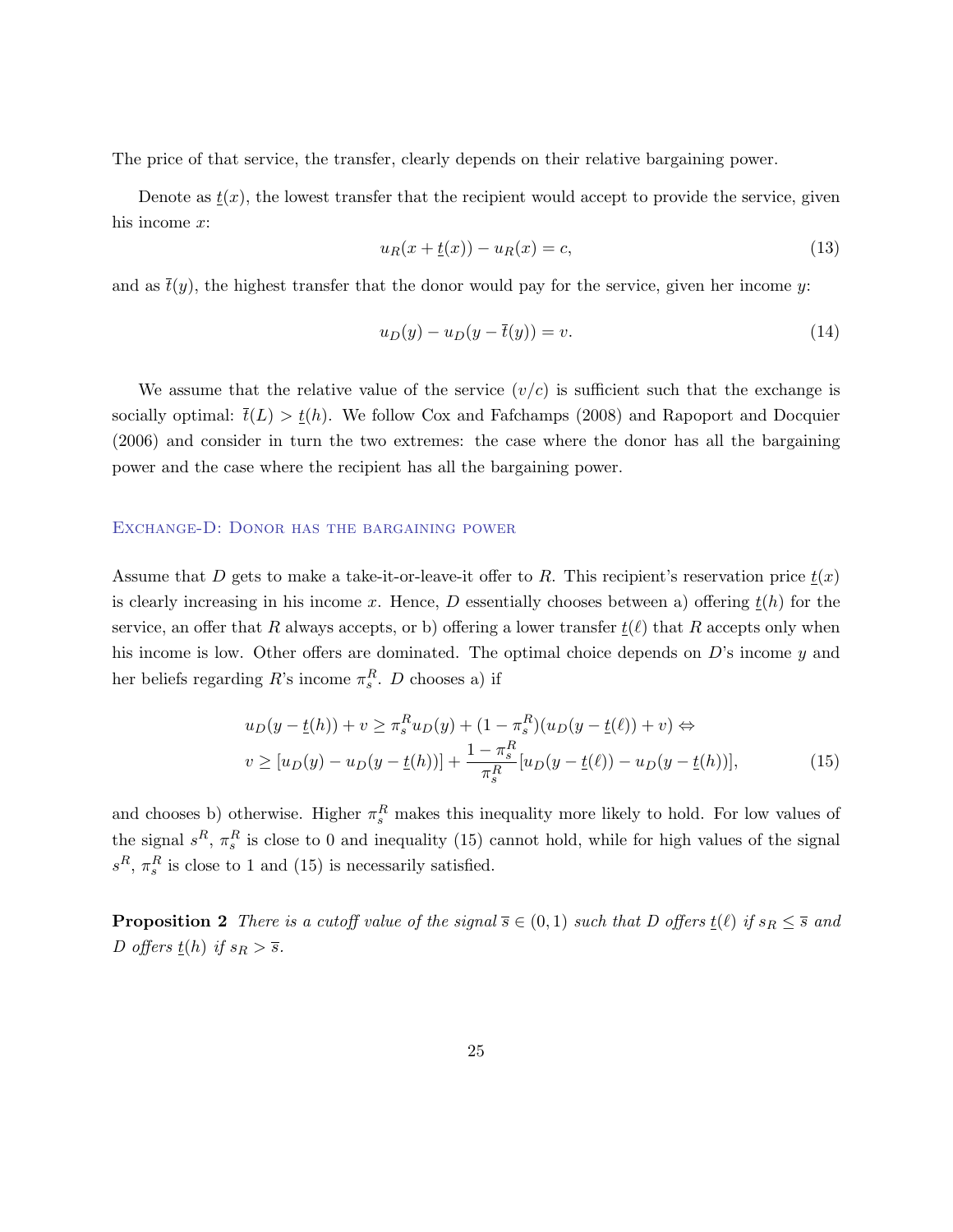D offers  $\underline{t}(\ell)$  when she receives a signal that the recipient's income is likely to be low  $(s^R \leq \overline{s})$ , and she offers  $\underline{t}(h)$  when the signal indicates that recipient's income is likely to be high  $s^R > \overline{s}$ . Controlling for D's perception of R's income, the actual transfer is negatively correlated with  $R$ 's actual income. And controlling for the actual realization of  $R$ 's income  $(x)$ , the correlation between the transfer and D's perception of R's income  $(\pi^R)$  is ambiguous: it depends on the value of x, positive for low values of  $x$  and negative for high values of  $x$ .

| $R$ 's income | Signal | Offer to $R$          | Transfers to $R^*$        | $\Delta$ <i>LDR</i>   |
|---------------|--------|-----------------------|---------------------------|-----------------------|
|               |        | t(h)                  | t(h)                      | $> 0$ (overestimate)  |
|               |        | $\underline{t}(\ell)$ | $\underline{\iota}(\ell)$ | $= 0$ (correct)       |
|               |        | $\underline{t}(h)$    | t(h)                      | $< 0$ (underestimate) |
|               |        | $t(\ell)$             |                           | $= 0$ (correct)       |

Table 6: Summary of Exchange-D scenario [3]

What about the donor's income  $y$ ? A higher income makes inequality (15) more likely to hold. Richer donors are more likely to offer the high price  $t(h)$  so that the threshold  $\bar{s}$  is smaller for richer donor. This would imply a positive correlation between the transfers and both the donor's income and the recipient's beliefs about the donor's income. These correlations come only from the realization of the signal that reveals y's income: the values of the signal that are between the threshold  $\bar{s}$  for  $y = H$  and the threshold  $\bar{s}$  for  $y = L$  and so are likely to be small.

#### Exchange-R: Recipient has the bargaining power

Now, assume that the recipient gets to make a take-it-or-leave-it offer to the donor. It is easy to check that the donor's reservation price  $\bar{t}(y)$  too is increasing in her income. Hence, R essentially chooses between two options: a) demanding  $\bar{t}(L)$  for the service, an offer that D always accepts, or b) demanding a higher transfer  $\bar{t}(H)$  that D rejects when her income is low but accepts when her income is high. Other demands would be dominated by one of these two options.  $R$ 's chosen option depends on his income x and his beliefs about D's income  $\pi_s^D$ . R chooses a) if

$$
u_R(x + \bar{t}(L)) - c \ge \pi_s^D(u_R(x + \bar{t}(H)) - c) + (1 - \pi_s^D)u_R(x) \Leftrightarrow
$$
  
\n
$$
[u_R(x + \bar{t}(L)) - u_R(x)] - c \ge \frac{\pi_s^D}{1 - \pi_s^D}[u_R(x + \bar{t}(H)) - u_R(x + \bar{t}(L))],
$$
\n(16)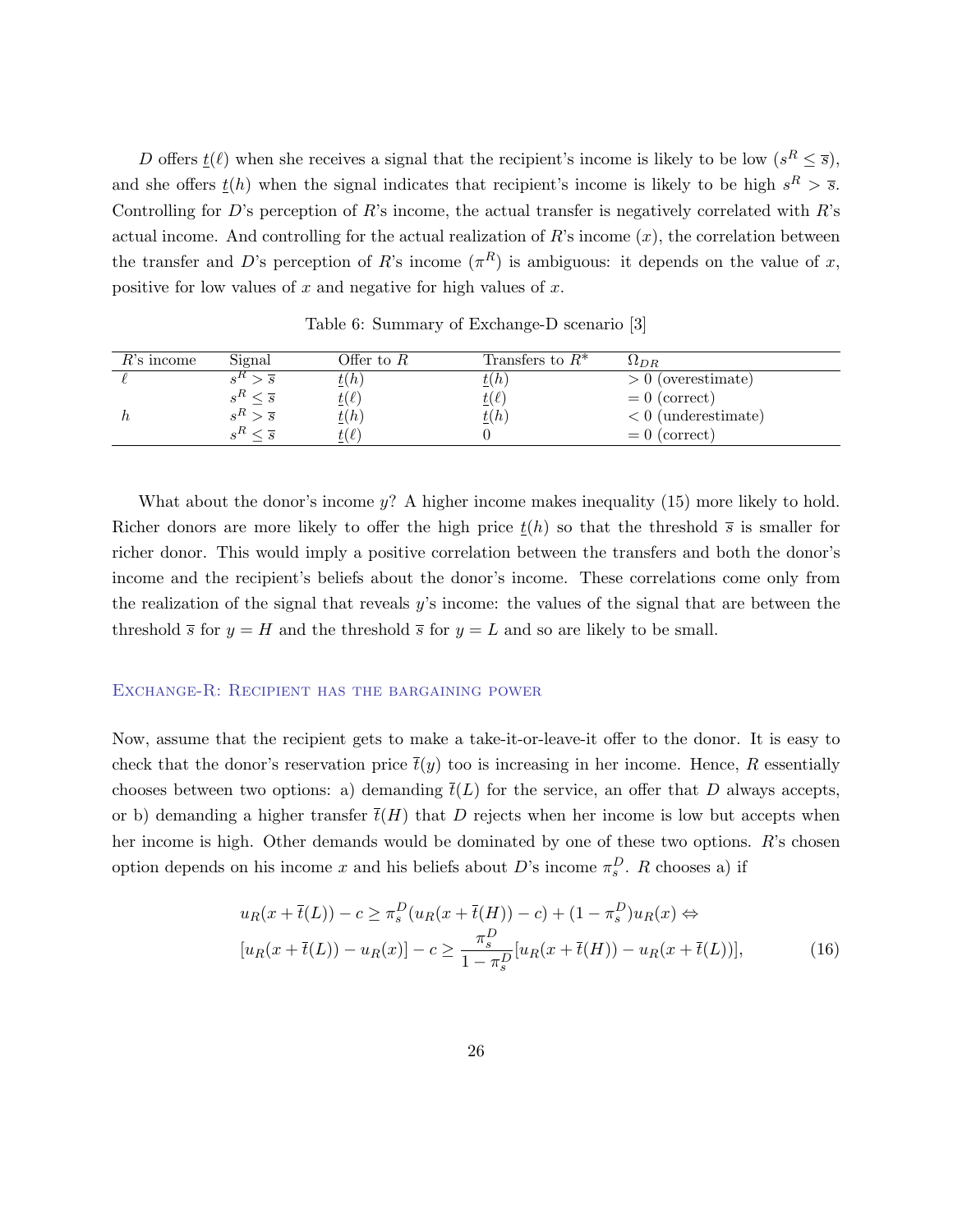and chooses b) otherwise. The higher  $\pi_s^D$  is the more likely R is to ask  $\bar{t}(H)$ . Again we can see that when  $\pi_s^D$  is close to 0, inequality (16) is satisfied while it fails for value of  $\pi_s^D$  close to 1.

**Proposition 3** There is a cutoff value of the signal  $s^* \in (0,1)$  such that R asks  $\overline{t}(L)$  if  $s_D \leq s^*$ and R asks  $\overline{t}(H)$  if  $s_D > s^*$ .

R asks  $\bar{t}(L)$  when he receives a signal that the donor's income is likely to be low, and he offers  $\overline{t}(H)$  when the signal indicates that donor's income is likely to be high. Controlling for D's income (y), the transfer is positively correlated with R's perception of D's income  $(\pi_s^D)$  and, controlling for  $R$ 's perception of  $D$ 's income, the transfer is positively correlated with  $D$ 's income.

| $D$ 's income | Signal        | Demand to $D$ | Transfers to $R^*$ | $\Omega_{BD}$         |
|---------------|---------------|---------------|--------------------|-----------------------|
|               |               | $\bar{t}(H)$  |                    | $= 0$ (correct)       |
|               | $\leq s^*$    | t(L)          | t(L)               | $> 0$ (overestimate)  |
|               |               | $\bar{t}(H)$  | $\bar{t}(H)$       | $= 0$ (correct)       |
|               | $\langle e^*$ | $\iota(L)$    |                    | $< 0$ (underestimate) |

Table 7: Summary of Exchange-R scenario [3]

Again, there will be a correlation between the recipient's income  $x$  and the transfers only if it affects the scenario that he chooses. As a higher income for the recipient could make him more or less likely to select a) depending on the values of  $\bar{t}(L)$  and  $\bar{t}(H)$  and his utility function, this correlation, if there is one, could go in any direction. The same holds for the beliefs of donor about the recipient's income.

#### Predictions

Table 8 summarizes the predictions of the altruism, pressure and exchange models for our empirical section.

Note that we recognize that in the data some misperceptions are due to measurement errors/noise. Hence, when the model predicts no misperception at all and therefore no correlation could be calculated, we enter 0. If the misperceptions are just due to noise then one would expect a zero correlation.

Table 8 presents the predicted partial correlation between the transfers and the donor's and recipient's income and misperception. That is, it shows the predicted correlations between the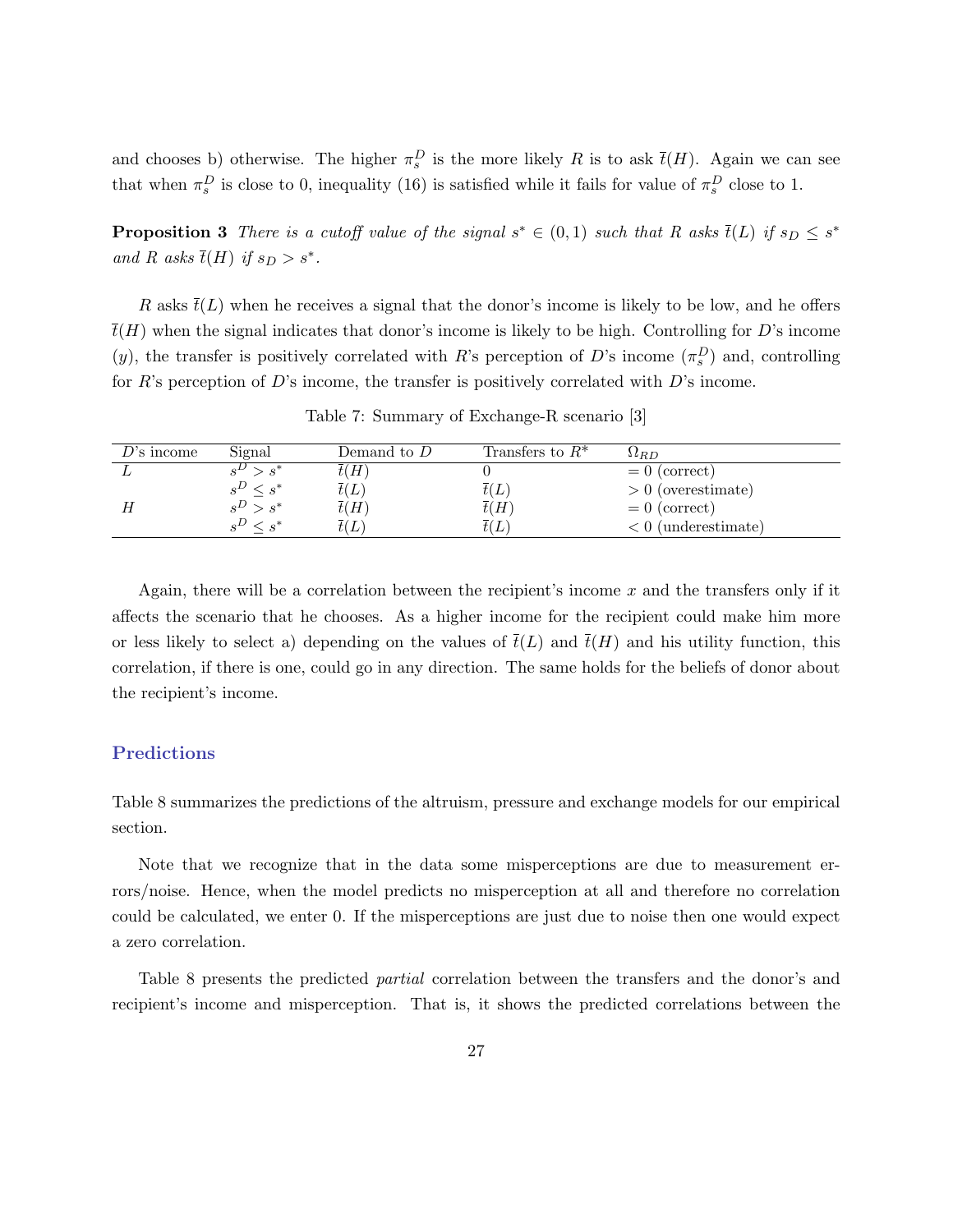transfers and the donor's (recipient's) misperception controlling for the income realizations and the other's misperception, and the predicted partial correlation between the transfers and the donor's (recipient's) income controlling for the misperceptions and the other's income. These correspond to the predictions regarding the regression coefficients in the next section.

To derive the partial correlation between the transfers and the donor's misperception in this table, we assume that that, in the pressure and exchange-R models, R chooses the same scenario for different values of her income. As explained earlier, if the type of contract chosen by  $R$  changes with his income, then this could create a small correlation between the transfers to R and  $\Omega_{DR}$ whose sign depends on the utility function of the recipient, but is most likely insignificant.

| Partial correlation between transfer and:<br>Model  | $\Omega_{BD}$ | $\Omega_{DR}$ | $D$ 's income | $R$ 's income |
|-----------------------------------------------------|---------------|---------------|---------------|---------------|
| Altruism                                            |               |               |               |               |
| Pressure                                            |               |               |               |               |
| Exchange-D $\underline{t}(l)$ or $\underline{t}(h)$ | $+(small)$    |               | $+(small)$    |               |
| Exchange-R $\bar{t}(L) / \bar{t}(H)$                |               |               |               |               |
| $Notae: \Delta =$ ambiguous                         |               |               |               |               |

Table 8: Predictions

Notes:  $A = \text{amn}$ guous.

Note that having access to a (partial) hiding technology should not affect the predictions, though it would attenuate some of these effects.

### 6 Asymmetric information and transfers

#### 6.1 Main results

The survey collected data on amounts remitted, both in kind and cash. Over two thirds of households in our sample report remitting in cash or kind in the year preceding the survey. The average amount remitted, among those who did, was USD 35, representing, on average, 7% of consumption per capita and 2% of total household consumption for the remitting households. That average masks a wide distribution, with the top decile remitting USD 160, signifying 25% of their consumption per capita and 8% of their total household consumption.

Out of these transfers, 59% goes to recipients within the extended family network. For these within-network transfers we have full interview data on both the recipient and the donor, including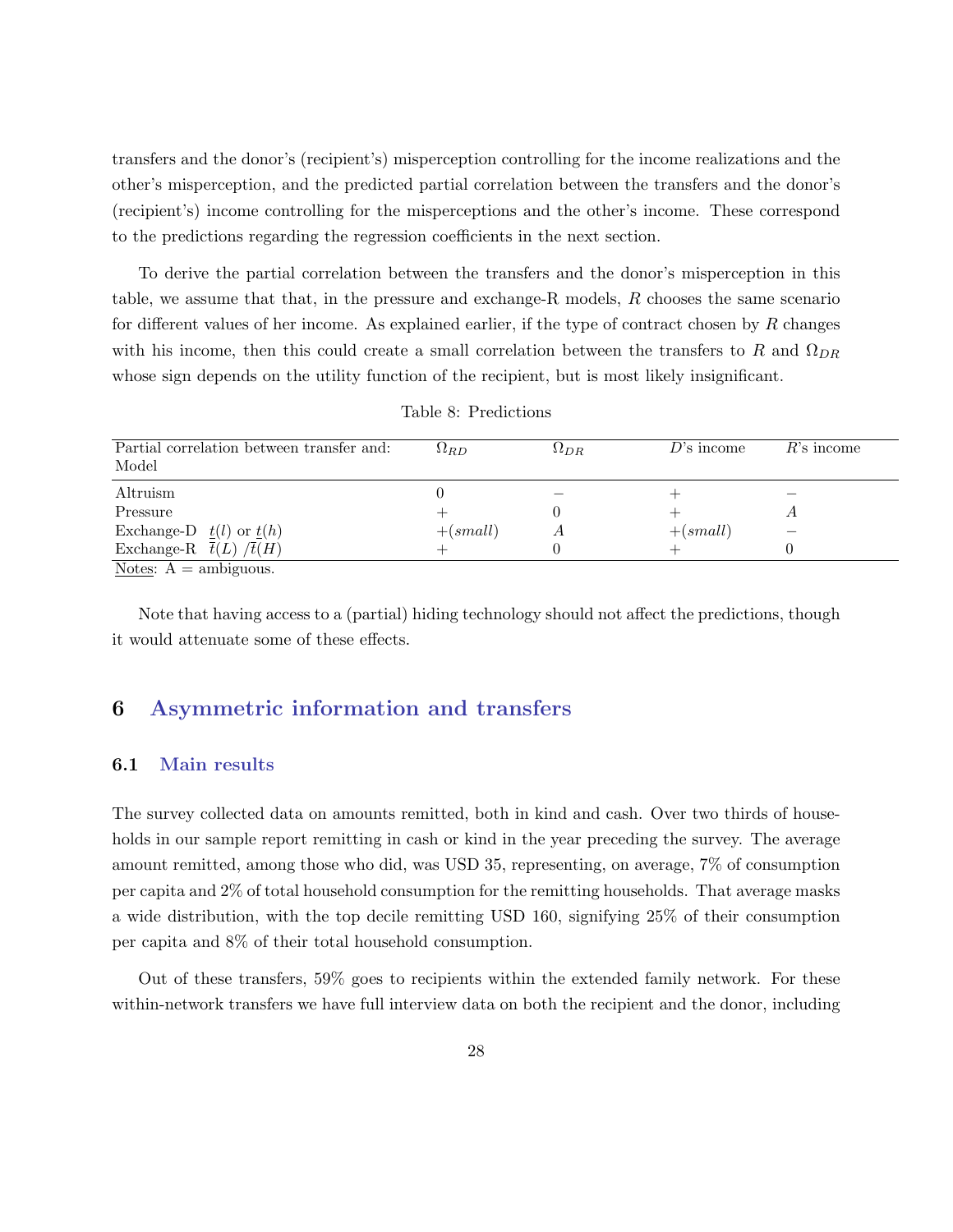the perceptions they have of each other and the degree to which these perceptions deviate from the truth. This allows us to test the predictions from Table 8 regarding the partial correlations between transfers  $(T_{RD})$  received by any household R in the family network from any other family D in the same network and (i) the degree of misperceptions of the recipient about the donor  $(\Omega_{RD})$ or  $\Omega'_{RD}$ ), (ii) the degree of misperceptions of the donor about the recipient  $(\Omega_{DR}$  or  $\Omega'_{DR}$ ), (iii) the donor's income  $(I_D)$  and (iv) (iii) the recipient's income  $(I_R)$ , with both income variables proxied by log consumption per capita.

We estimate these partial correlations through dyadic regressions of  $T_{RD}$ , whether or not D reported giving transfers to R in the year preceding the survey,<sup>9</sup> on the four correlates we are interested in. This brings with it a number of econometric challenges. The first is that we need to condition the correlations on the correct variables in order to get unbiased estimates. In the model we assume everything constant across both donor and recipient. We can implement this empirically by using a two-way fixed effect model, which includes a fixed effect for R and D,  $\alpha_R$ and  $\alpha_D$ , respectively.<sup>10</sup> Of course this does not capture any dyadic specific heterogeneity that may cloud these correlations. However, we also control for a set of observable dyadic characteristics describing the relationship between donor and recipient households to minimise such concerns.

The second econometric issue we address is to allow for correlations between transfers received by the same recipient or sent by the same donor, which would otherwise lead to biased estimates of the standard errors. To correct for this we use, in our preferred specification, the non-nested two-way clustering approach developed by Cameron, Gelbach, and Miller (2011) and implemented in Stata by Baum, Shaffer, and Stillman  $(2007).<sup>11</sup>$  Later on we test for robustness when allowing all transfers to be correlated within extended family networks and find very similar results.

Our preferred regression then is

$$
T_{RD} = \beta_1 \Omega_{RD} + \beta_2 \Omega_{DR} + \mathbf{P}_{RD} \gamma_1 + \alpha_R + \alpha_D + \epsilon_{RD},\tag{17}
$$

where  $\epsilon_{RD}$  is an error term and  $P_{RD}$  is a vector of variables describing the relationship between the R-D household pair. This includes whether the heads of both households have the same religion, are from the same tribe, the geographic distance between the two households, whether a parent-

 $925\%$  of dyads have  $T_{RD} = 1$ 

<sup>&</sup>lt;sup>10</sup>These models have been discussed by Mittag  $(2012)$ , with De Weerdt  $(2004)$  providing an early application of two-way fixed effects in dyadic regressions for network analysis.

 $11$ An alternative method is provided by Fafchamps and Gubert (2007)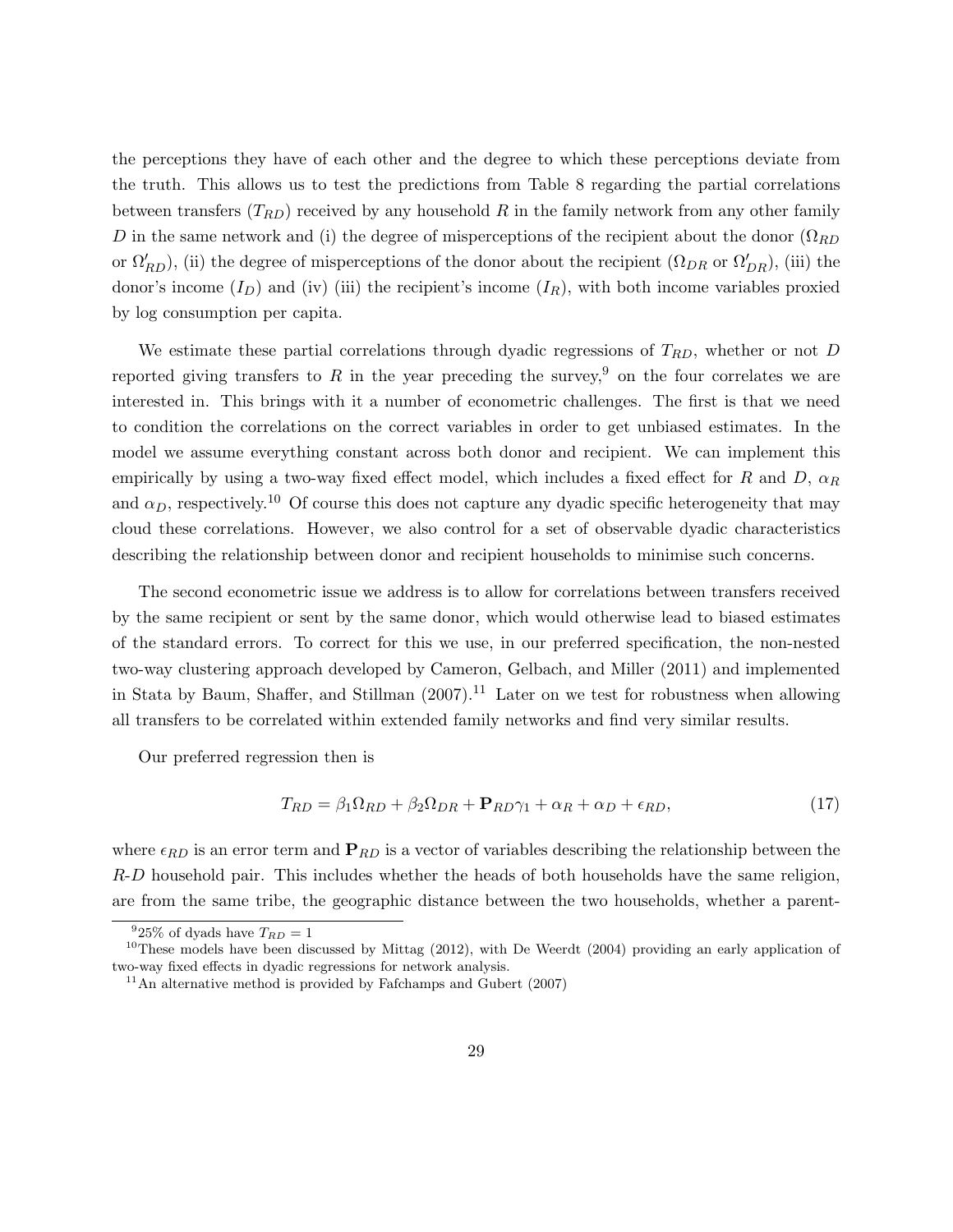child relationship exists between the two households and the number of don't know responses to the asymmetric information questions each side of the dyad gave. Standard errors are two-way cluster-robust, with clustering on both R and D.

One of the variables of interest from the model predictions in Table 8 is the donor's income  $I_D$ , which is subsumed in the fixed effect  $\alpha_D$ . In order to retrieve an estimate of the coefficient of  $I_D$ we drop  $\alpha_D$  in Equation (17) and replace it with D's income and other characteristics. That is, we estimate:

$$
T_{RD} = \beta_1 \Omega_{RD} + \beta_2 \Omega_{DR} + \beta_3 I_D + \mathbf{P}_{RD} \gamma_1 + \mathbf{Z}_D \gamma_2 + \alpha_R + \epsilon_{RD},\tag{18}
$$

where  $\mathbf{Z}_D$  is a vector of household D characteristics, which includes the sex, age and years of education of the head of the donor's household as well as the number of household members that fall in each of eight exclusive and exhaustive age-sex categories (these together also control for household size).

Similarly, to retrieve an estimate on the  $I_R$  variable we drop  $\alpha_R$  in Equation (17) and replace it with R's income and other characteristics:

$$
T_{RD} = \beta_1 \Omega_{RD} + \beta_2 \Omega_{DR} + \beta_4 I_R + \mathbf{P}_{RD} \gamma_1 + \mathbf{Z}_R \gamma_2 + \alpha_D + \epsilon_{RD}.
$$
\n(19)

It is worth recalling that we do not attach a causal interpretation to these coefficients. In fact the model explicitly allows for feedback mechanisms between the level of transfers and perceptions. For example, in a separating equilibrium, a high  $T_{RD}$  will cause beliefs  $\Omega_{RD}$  to be revised upwards. We use the dyadic regression set-up as a convenient way to retrieve the partial correlations, measured by  $\beta_1$ ,  $\beta_2$ ,  $\beta_3$  and  $\beta_4$ , in order to compare their signs to the predictions from Table 8.

We estimate Equations (17), (18) and (19) separately for both  $\Omega$  and  $\Omega'$ , giving a total of six regressions, shown in Table 9. All equations are estimated using linear probability models.

The picture that emerges from this table is clearly that  $\beta_1 > 0$ ,  $\beta_2 = 0$ ,  $\beta_3 > 0$  and  $\beta_4 = 0$ , which is consistent with either pressure or exchange-R in Table 8. The absence of a negative coefficient on the the recipient's income,  $\beta_4$ , allows us to reject both altruism and exchange-D as motives of transfers. We can also reject the hypothesis that  $\beta_2$ , the coefficient on  $\Omega_{DR}$ , is smaller than zero, thus rejecting a second prediction of the altruism model.

The absence of negative correlation between transfers and the recipient's income is consistent with the finding of Lucas and Stark (1985) and Cox, Eser, and Jimenez (1998) who reject altruism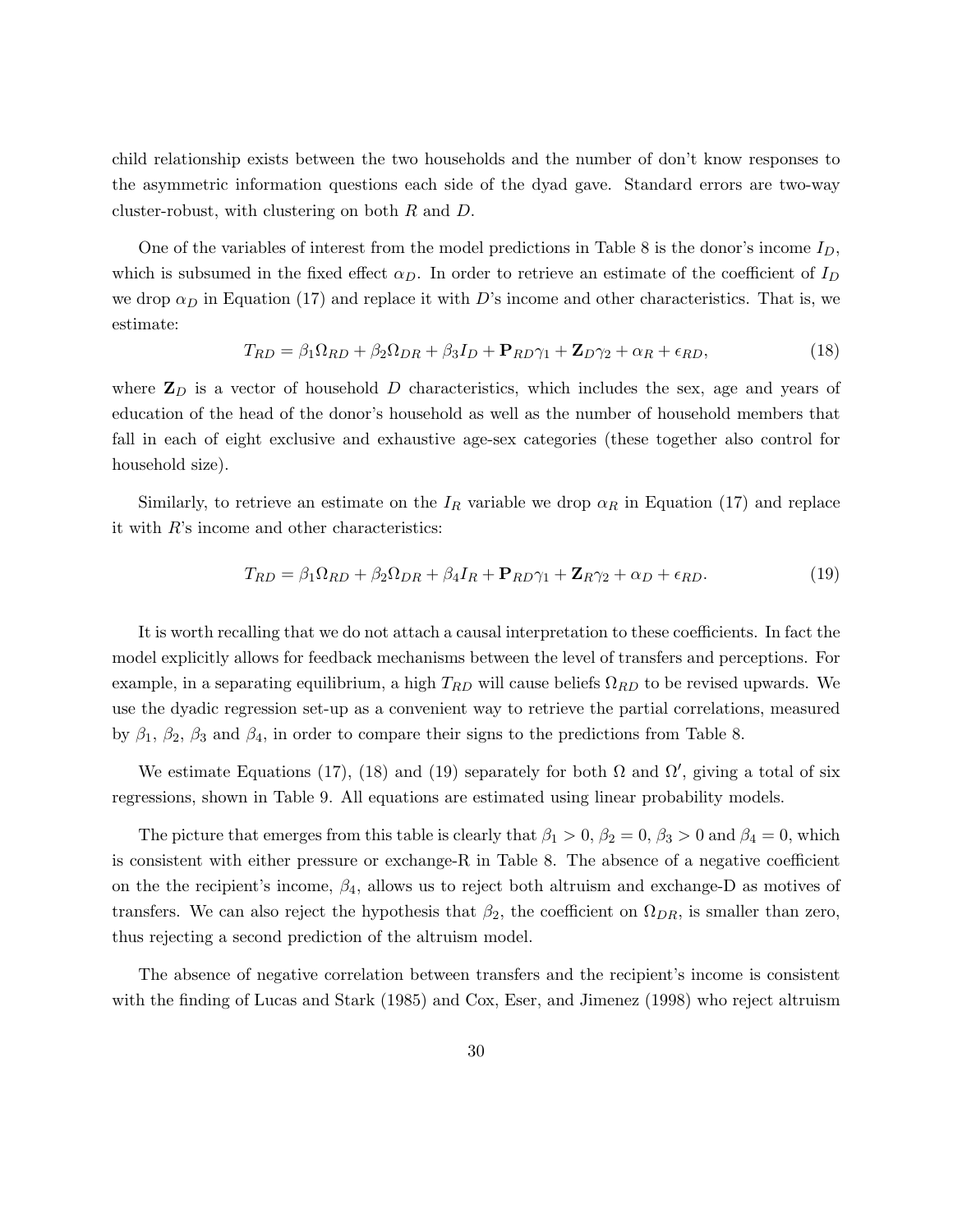|                | Equation  |                 |            |           |            |            |  |
|----------------|-----------|-----------------|------------|-----------|------------|------------|--|
|                | (17)      | (18)            | (19)       | (17)      | (18)       | (19)       |  |
| $\Omega_{RD}$  | $0.093**$ | $0.047**$       | $0.056***$ |           |            |            |  |
|                | (2.24)    | (2.49)          | (2.74)     |           |            |            |  |
| $\Omega_{DR}$  | 0.003     | 0.038           | 0.009      |           |            |            |  |
|                | (0.08)    | (1.60)          | (0.58)     |           |            |            |  |
| $\Omega_{RD}'$ |           |                 |            | $0.093**$ | $0.101***$ | $0.056***$ |  |
|                |           |                 |            | (2.24)    | (4.85)     | (2.72)     |  |
| $\Omega'_{DR}$ |           |                 |            | 0.003     | 0.037      | 0.007      |  |
|                |           |                 |            | (0.08)    | (1.59)     | (0.38)     |  |
| $I_D$          |           | $0.090^{***}\;$ |            |           | $0.167***$ |            |  |
|                |           | (7.54)          |            |           | (8.22)     |            |  |
| $I_R$          |           |                 | 0.007      |           |            | 0.011      |  |
|                |           |                 | (0.73)     |           |            | (0.66)     |  |
| $R^2$          | 0.72      | 0.11            | 0.09       | 0.72      | 0.11       | 0.08       |  |
| $\cal N$       | 9032      | 9032            | 9032       | 9032      | 9032       | 9032       |  |

Table 9: Main Results, Partial correlations with transfers:  $\Omega$  and income

Notes: Fixed Effect Linear probability models with  $t$  values in parentheses under the coefficient.  $p < 0.10,$  \*\*  $p < 0.05,$  \*\*\*  $p < 0.01$ .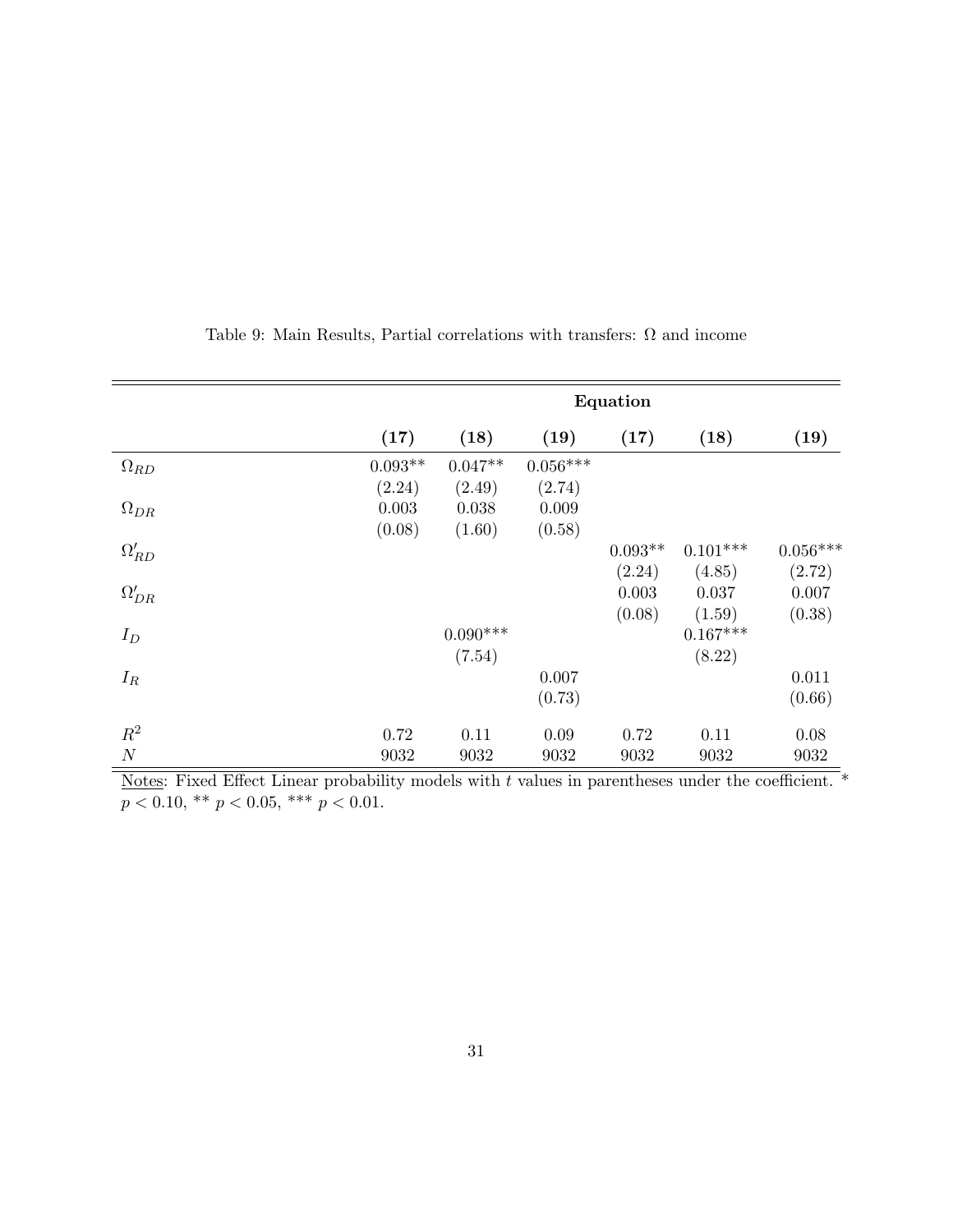as a motive for remittances among migrants in Botswana and as a motive for transfers in Peru. In contrast, Kazianga (2006) finds some support for the altruistic motive among the middle income class in Burkina Faso, but not for low income levels, and in the US, Altonji, Hayashi, and Kotlikoff (1997) finds a negative correlation between in-vivo transfers and the recipient's income in support of the altruism remittance motive.

We can check that our findings are unaltered if we use different measures of the perceptions of income, coming from the ladder questions described in Section 3.4. We run slightly different versions of Equations (17), (18) and (19), where we include a measure for whether i places j on the lowest steps 1, 2 or 3 of the ladder,  $\underline{L}_{ij}$ , or the highest steps 7, 8, 9 of the ladder,  $\overline{L}_{ij}$ . Furthermore, the variables measuring the number of don't know responses to asymmetric information questions are replaced by two dummy variables indicating that don't know responses were given to the ladder questions by the donor or the recipient, respectively. The two way fixed-effects version then becomes:

$$
T_{RD} = \delta_1 \underline{L}_{RD} + \delta_2 \overline{L}_{RD} + \delta_3 \underline{L}_{DR} + \delta_4 \overline{L}_{DR} + \mathbf{P}_{RD} \gamma_1 + \alpha_R + \alpha_D + \epsilon_{RD},\tag{20}
$$

with cluster-robust standard errors, with clustering on both  $R$  and  $D$ . Note that these FE specifications allow us to capture any fixed unobserved characteristic of the recipient or of the donor, which may systematically affect their relative perceptions of the positions of other households in their family network.

As above, to retrieve estimates of the coefficients on  $I_D$  and  $I_R$ , we estimate

$$
T_{RD} = \delta_1 \underline{L}_{RD} + \delta_2 \overline{L}_{RD} + \delta_3 \underline{L}_{DR} + \delta_4 \overline{L}_{DR} + \mathbf{P}_{RD} \gamma_1 + \beta_3 I_D + \mathbf{Z}_D \gamma_2 + \alpha_R + \epsilon_{RD} \tag{21}
$$

and

$$
T_{RD} = \delta_1 \underline{L}_{RD} + \delta_2 \overline{L}_{RD} + \delta_3 \underline{L}_{DR} + \delta_4 \overline{L}_{DR} + \mathbf{P}_{RD} \gamma_1 + \beta_4 I_R + \mathbf{Z}_R \gamma_2 + \alpha_D + \epsilon_{RD} \tag{22}
$$

respectively.

Table 10 shows the estimates of these three equations. To be consistent with the results in Section 6.1, we would expect to see that, controlling for D's actual consumption (through either  $\alpha_D$  or  $I_D$ ), lower perceptions of R about D's wealth are correlated with a lower likelihood of transfers from D to R, which implies  $\delta_1 < 0$  and, symmetrically, that higher perceptions of R about D's wealth are correlated with a higher likelihood of transfers from D to R, that is  $\delta_2 > 0$ . Similarly as before, we expect,  $\delta_3 = 0$ ,  $\delta_4 = 0$ ,  $\beta_3 > 0$  and  $\beta_4 = 0$ . Table 10 does indeed yield this pattern, except for the estimated coefficients  $\delta_2$  which turn out to be largely not significantly different from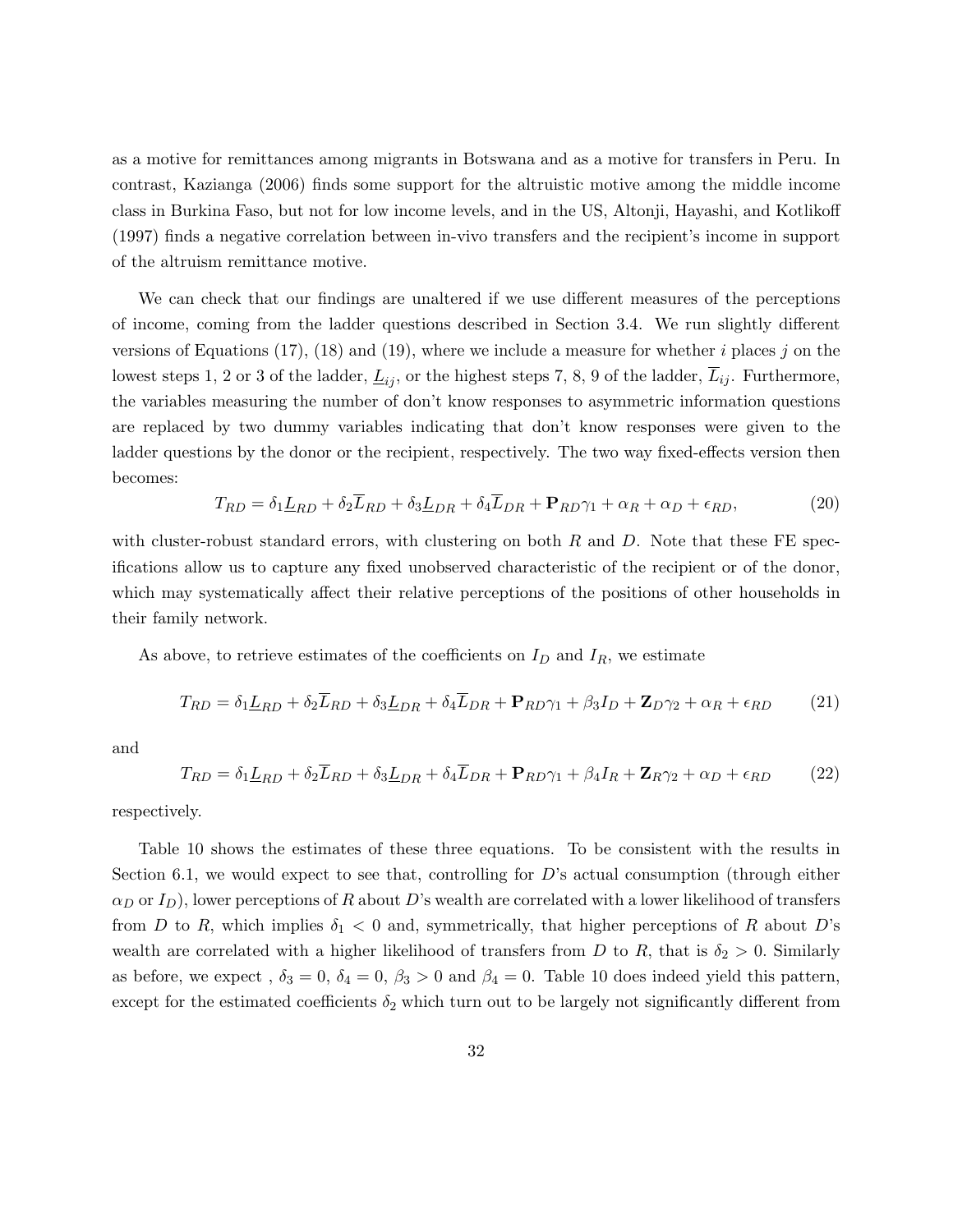|                                                 |           | Equation    |                    |
|-------------------------------------------------|-----------|-------------|--------------------|
|                                                 | (20)      | (21)        | $\left( 22\right)$ |
| R places D low on ladder $(\underline{L}_{RD})$ | $-0.026*$ | $-0.051***$ | $-0.015*$          |
|                                                 | $(-1.72)$ | $(-4.57)$   | $(-1.71)$          |
| R places D high on ladder $(L_{RD})$            | $-0.032$  | 0.025       | $-0.019$           |
|                                                 | $(-1.01)$ | (1.01)      | $(-0.95)$          |
| D places R low on ladder $(\underline{L}_{DR})$ | 0.001     | 0.017       | 0.005              |
|                                                 | (0.04)    | (1.60)      | (0.51)             |
| D places R high on ladder $(L_{DR})$            | $-0.041$  | $-0.017$    | $-0.032$           |
|                                                 | $(-1.19)$ | $(-0.73)$   | $(-1.45)$          |
| $I_D$                                           |           | $0.078***$  |                    |
|                                                 |           | (7.75)      |                    |
| $I_R$                                           |           |             | 0.004              |
|                                                 |           |             | (0.50)             |
| $R^2$                                           | 0.64      | 0.09        | 0.08               |

Table 10: Partial correlations with transfers: ladder and income

Notes: Fixed Effect Linear probability models with  $t$  values in parentheses under the coefficient.  $*$  $p < 0.10, ** p < 0.05,*** p < 0.01.$   $N = 13,808.$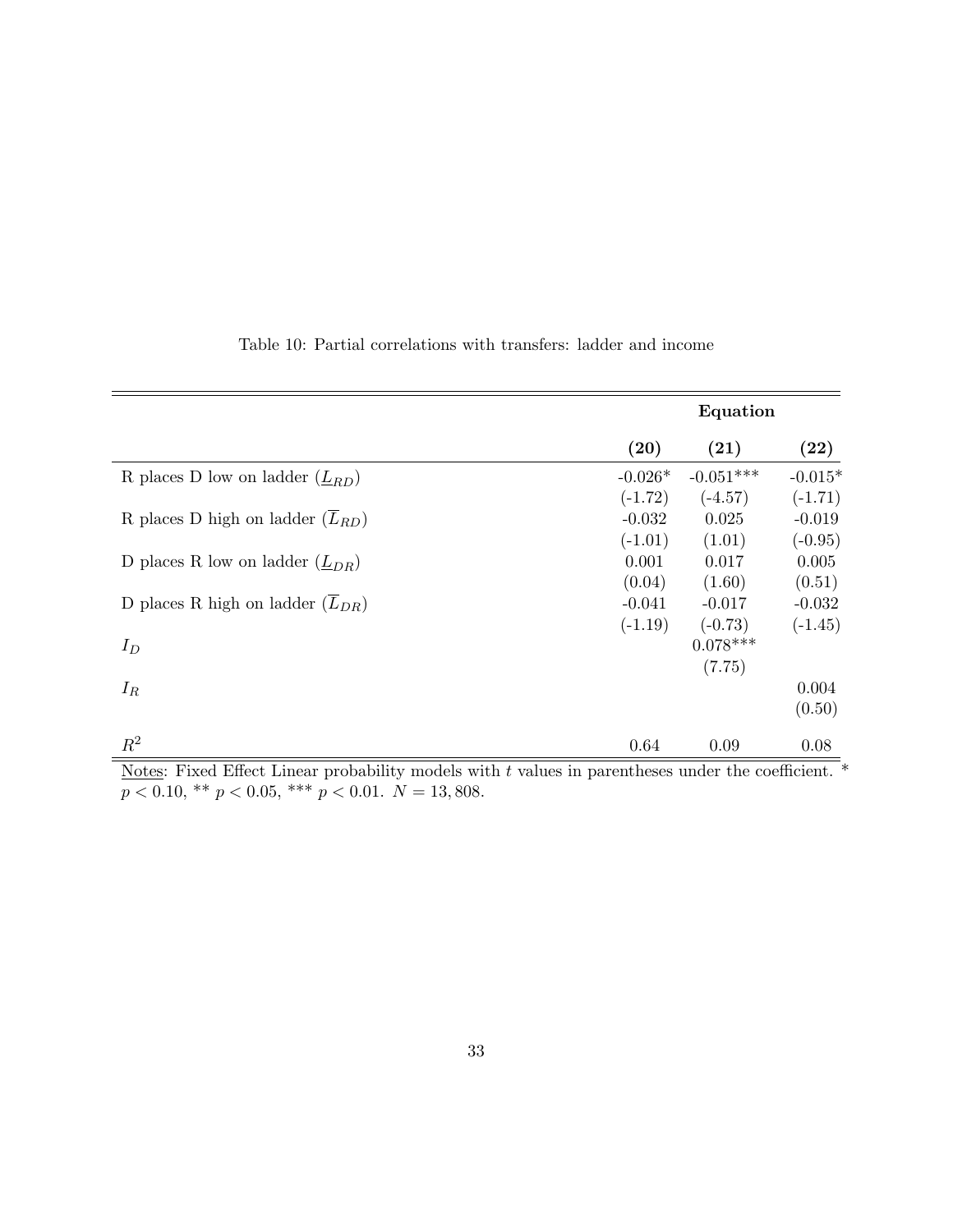zero at conventional levels. This anomaly could be attributed to the fact that this category holds only 5% of the observations, but expanding the boundaries does not make a difference. All in all, we take these results as confirming the main results indicating that the power in the gift-giving relationship lies with the recipient of the transfer, consistent with either a pressure model or an exchange model in which the recipient holds the bargaining power.

#### 6.2 Robustness checks using linear probability models

We now discuss four robustness checks of Equations (17), (18) and (19). Results are presented in Appendix 4.

First, the regressions presented so far use information on transfers remitted to a recipient, as reported by the donor. In our data all transfers between two households are reported by both parties. Table 15 takes advantage of this feature to check that results are robust to using the recipient's report instead of the donor's report.

Second, in Table 16 we check for robustness to changing the level of clustering. We replace the two-way clustering with clustering at the level of the extended family network.

Third, one may worry about spurious correlations between transfers and incomes since transfers out are not consumed by the donor (diminishing her income, as proxied by total consumption) and transfers in may contribute to the consumption of the recipient. Even though we do not know what the counterfactual consumptions would be in the absence of transfers, we deal with this to some extent in Table 17 by subtracting transfers from the recipient's consumption and adding transfers to the donor's consumption to build proxies for pre-transfer income.

Fourth, while we have information on ladder estimates for people living in the same location, we do not have information on their assets and therefore no  $\Omega$  estimate. One way to deal with this would be to assume perfect information for these dyads and place their  $\Omega$  values to 0. The results of this exercise are given in Table 18.

The results from these robustness checks are in line with our main results. The only difference is that in some specifications with either the Recipient Fixed Effect or the Donor Fixed Effect, the coefficient on  $\Omega_{DR}$  becomes positive and weakly significant. However, our preferred specification to estimate the coefficients of  $\Omega_{DR}$  and  $\Omega_{RD}$  is the two-way fixed effects model of Equation 17, while our estimates for  $I_D$  and  $I_R$  come from the recipient's fixed effects model in Equation 18 and the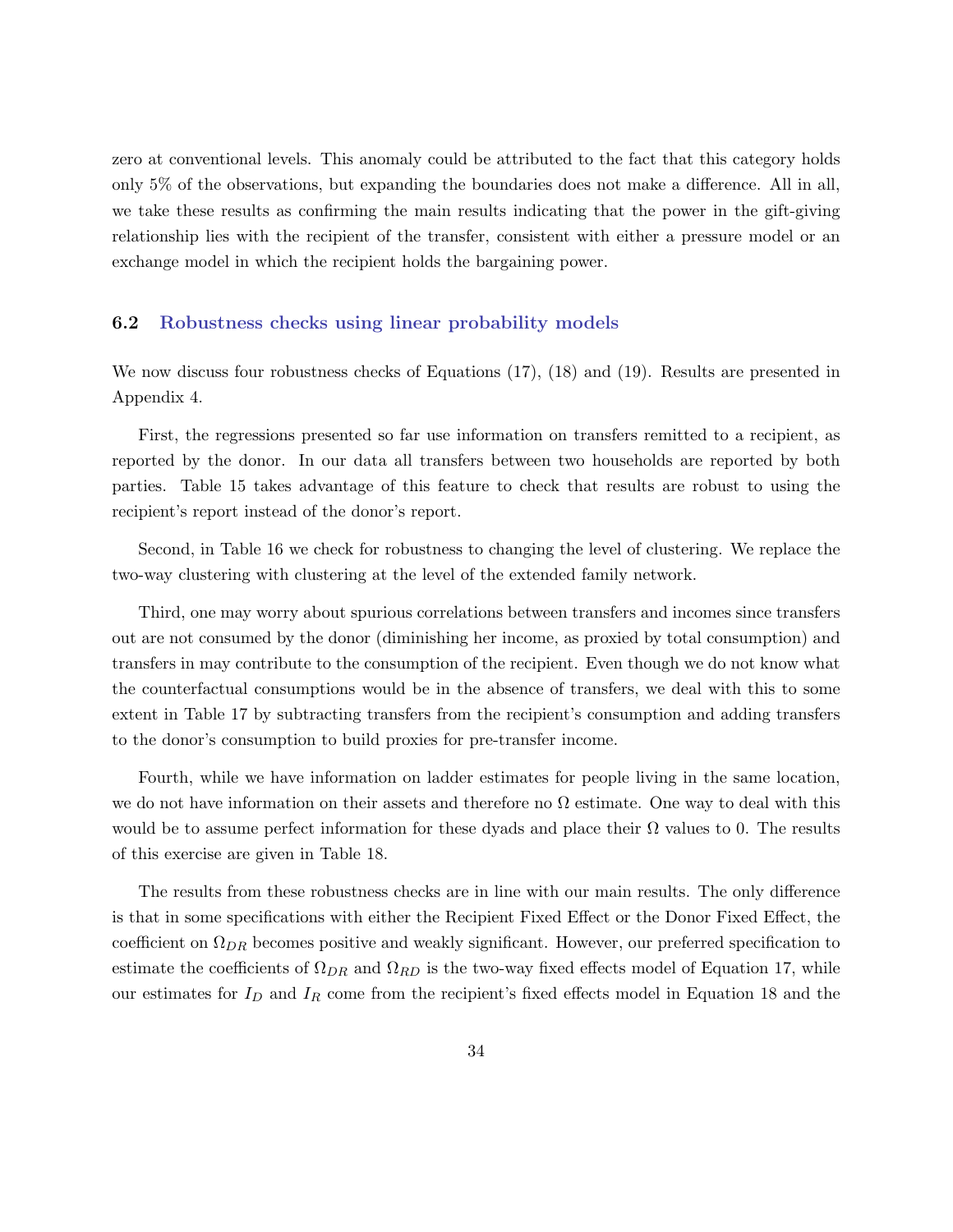donor's fixed effects model in Equation 19, respectively. Accordingly, all of the robustness checks yield coefficients from the preferred regressions that are consistent with the main results.

#### 6.3 Robustness to discrete choice modeling

One shortcoming of the LPM model is that it makes extreme assumptions on the distributions of the error terms, which are likely to be violated in the case of a discrete outcome. To check for robustness we first use the conditional logit model of Chamberlain (1980), which provides consistent Fixed Effect estimators of the parameters  $\beta_1, \beta_2, \beta_3$  and  $\beta_4$  displayed in equations (18) and (19) when the outcome considered is discrete.

The results presented in columns (1) and (2) for  $\Omega$  and in columns (5) and (6) for  $\Omega'$  of Table 11 are qualitatively very similar to our main results in Table 9, which is reassuring.

In line with our models of pressure or exchange with recipient having full bargaining power, the results show that the higher the over-perception of income of donor the higher the transfers. Note that the very weak level of significance of  $\Omega_{RD}$  in the regressions based on donor reports with Donor Fixed Effect (columns 2 and 6) may be explained by the particularly low number of observations contributing to the identification of the partial correlation.<sup>12</sup>

However, fixed effect (FE) type methods suffer from substantial efficiency losses as compared to methods based on the random effect (RE) principle and suffer from inconsistency biases if there are measurement errors. The latter may be concerning with respect to our main variables of interest  $\Omega, \Omega,', I_R$  and  $I_D$ <sup>13</sup> Moreover, the double fixed effect approach provides no estimates for the donor and recipient incomes, which are important to distinguish the predictions of our theoretical models summarized in Table 8. Finally, they do not lend themselves easily to estimate discrete choice models. For all these reasons, one may be concerned about the precise identification of the main effects of interest  $\beta_1$ ,  $\beta_2$ ,  $\beta_3$  and  $\beta_4$  using FE-based methods displayed in equations (17) to (19).

To tackle these issues we estimated a Modified Random Effect model in line with Hajivassiliou (2012), which extends the Mundlak-Chamberlain approach by characterizing the correlations between the unobserved persistent heterogeneities  $\alpha_i$  (i = R in equation (18) or  $i = D$  in equation

 $12A$  usual shortcoming of this approach is that the identification comes only from the switchers, which explains the low number of observations reported at the bottom of the Table.

<sup>&</sup>lt;sup>13</sup>However, we are less worried about measurement errors concerning the variable  $\Omega$  than concerning  $\Omega'$ , which is one of the reasons why we may prefer the  $\Omega$  measure for our results.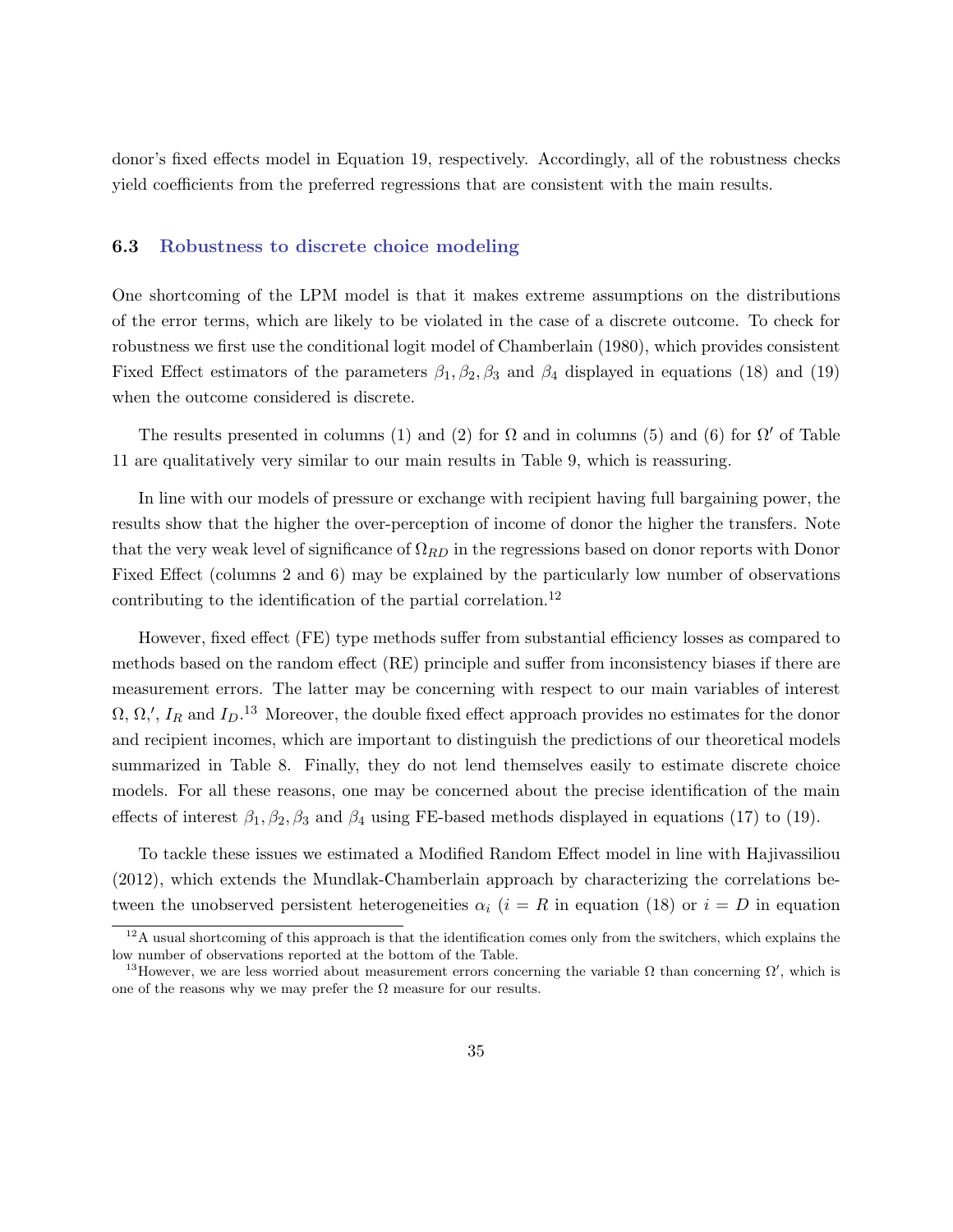|                        | (1)        | $\rm(2)$  | $\bf(3)$   | (4)        | (5)        | (6)       | (7)        | (8)        |
|------------------------|------------|-----------|------------|------------|------------|-----------|------------|------------|
|                        |            |           |            |            |            |           |            |            |
| $\Omega_{RD}$          | $0.391**$  | 0.288     | $0.218***$ | $0.231**$  |            |           |            |            |
|                        | (2.24)     | (1.39)    | (2.76)     | (2.13)     |            |           |            |            |
| $\Omega_{DR}$          | 0.261      | 0.073     | 0.151      | 0.041      |            |           |            |            |
|                        | (1.46)     | (0.44)    | (1.57)     | (0.46)     |            |           |            |            |
| $\Omega_{RD}^{\prime}$ |            |           |            |            | $0.891***$ | 0.286     | $0.467***$ | $0.433***$ |
|                        |            |           |            |            | (5.06)     | (1.38)    | (6.76)     | (5.22)     |
| $\Omega'_{DR}$         |            |           |            |            | 0.245      | $-0.094$  | $-0.025$   | $-0.110$   |
|                        |            |           |            |            | (1.38)     | $(-0.56)$ | $(-0.38)$  | $(-1.38)$  |
| $I_D$                  | $0.836***$ |           | $0.440***$ | $0.554***$ | $1.514***$ |           | $0.796***$ | $0.881***$ |
|                        | (6.82)     |           | (9.81)     | (9.47)     | (8.06)     |           | (11.07)    | (10.22)    |
| $I_R$                  |            | $-0.019$  | $-0.049$   | $-0.021$   |            | $-0.102$  | $-0.073$   | $-0.116$   |
|                        |            | $(-0.17)$ | $(-1.27)$  | $(-0.43)$  |            | $(-0.64)$ | $(-1.18)$  | $(-1.43)$  |
| $\boldsymbol{N}$       | 4197       | 3664      | 9032       | 9032       | 4197       | 3664      | 9032       | 9032       |

Table 11: Discrete Choice Models, Partial correlations with transfers:  $\Omega$  and income

Notes: Discrete Choice Models with  $t$  values in parentheses under the coefficient. Estimated coefficients are shown \*  $p < 0.10$ , \*\*  $p < 0.05$ , \*\*\*  $p < 0.01$ . Column 1 (2) presents results from Recipient (Donor) Fixed Effect Conditional Logit. Column 3 (4) presents results from a modified Donor (Recipient) Random Effect Probit model. Columns 5 to 8 replicate these methods using  $\Omega'$ measures instead of  $\Omega$  measures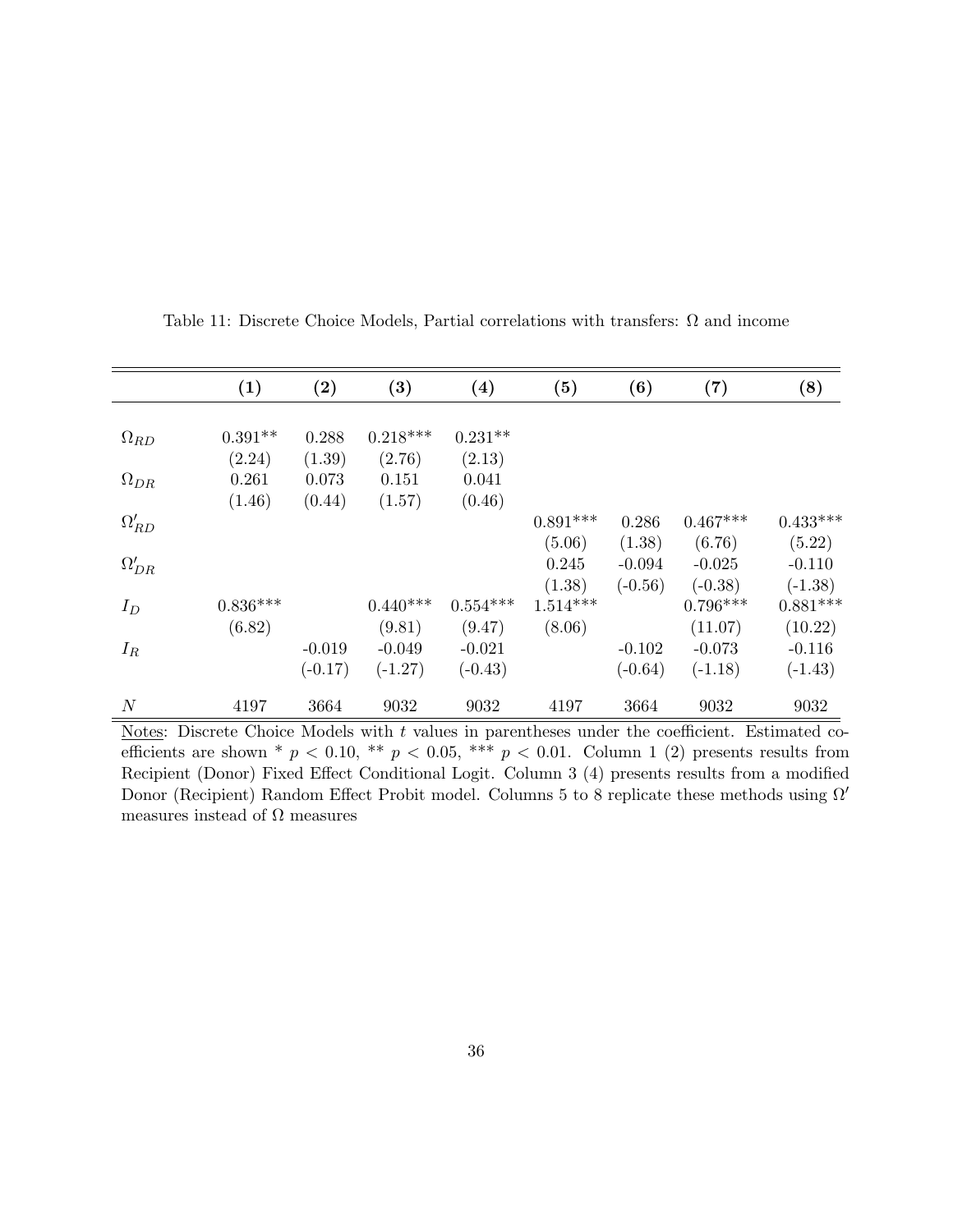(19)), and regressors as follows:

$$
E(\alpha_i | \Omega_{RD}, \Omega_{DR}, \mathbf{P}_{RD}, I_D, I_R, \mathbf{Z}_D, \mathbf{Z}_R) = \mu_i = g_i(\Omega, P, I, Z)
$$

assuming that  $g_i(.)$  is a linear function of the regressors, that  $g_i(.)$  depends only on the regressor data for individual i and that  $g_i(.)$  only depends on the regressors in a household j invariant way.

This method involves simply adding the fixed household i regressors and family network averages of household j varying regressors as additional regressors in the right hand side of the models specified by equation (18) and equation (19) and proceeding with the RE Probit estimator to obtain consistent and efficient estimates. Note that we also nest the Random Effects within the extended family network clusters to account for possible correlations.

Columns (3)-(4) of Table 11 for  $\Omega$  and columns (7)-(8) for  $\Omega'$  show that our main results are robust to using a modified RE approach to control for the unobserved heterogeneities that may characterize Recipients or Donors of transfers. As with the FE approach, we find significant and positive correlations between transfers and misperceptions of donor's income but no significant correlations with misperceptions of recipient's income, once controlled for both donor and recipient actual incomes. We also find that the income of the donor is positively correlated to the transfers, as expected with a model of pressure to give or exchange with recipient having full bargaining power, and that the income of the receiver is clearly not significantly correlated to the transfers, rejecting the model under altruism or exchange with donor having full bargaining power.

## 7 Conclusion

This article addressed two main questions: what is the degree of misperceptions of income between households belonging to the same family network, and how do misperceptions of income relate to the private transfers between them? To do this we built novel measures of asymmetric information based on assets mutually perceived among households belonging to a same network. We apply these measures to original survey data collecting information in 2010 on households living in Tanzania, who are originated from the same families living in the Kagera area twenty years before the survey. Using the rich information available on their relationships and characteristics, we validated our measures and show that they capture well the asymmetry of information prevailing within these extended family networks. Interestingly we do not find that households are massively deceived in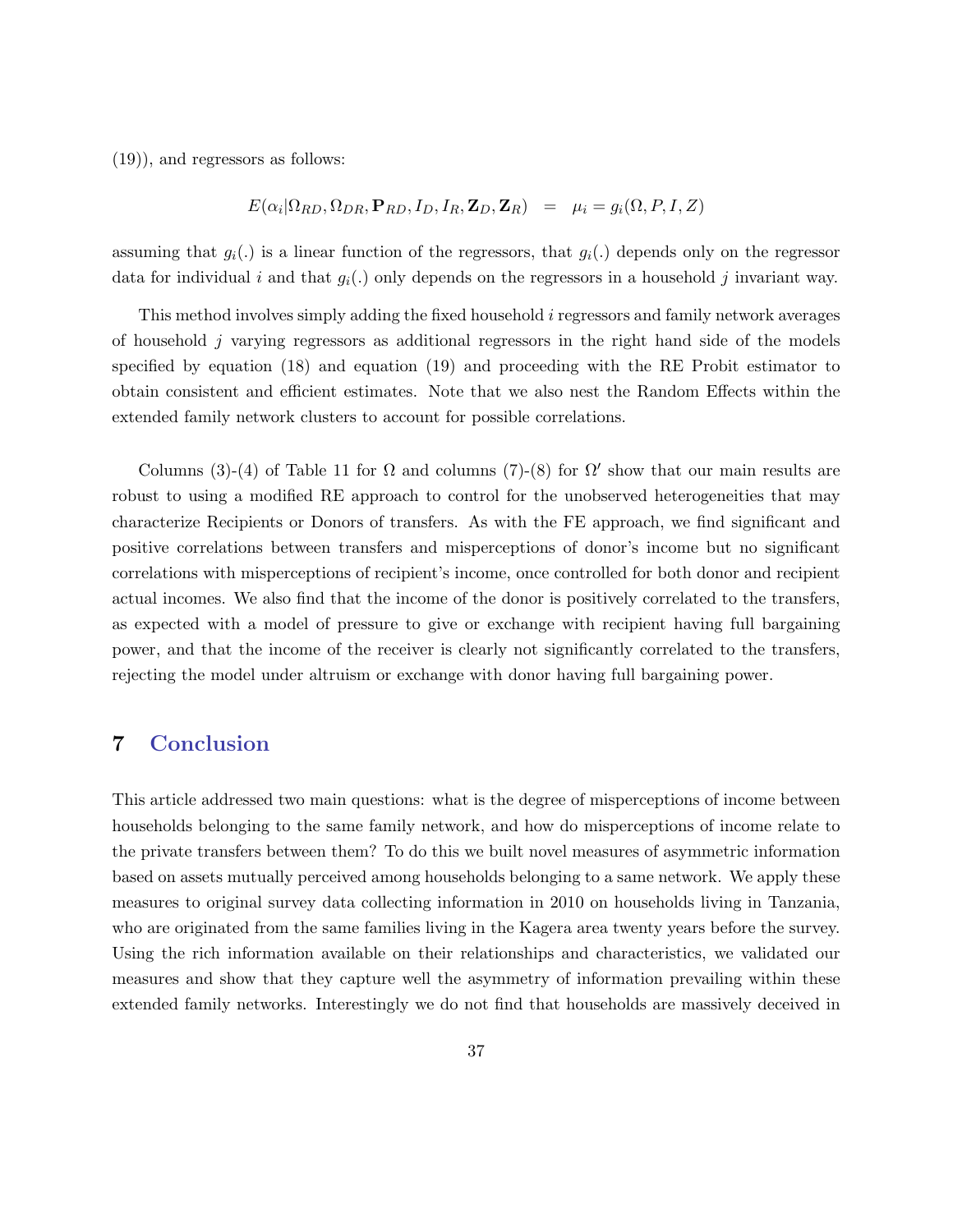their perceptions of income, even when relatives have migrated to urban areas. As expected, the degree of misperceptions increases with genetic, social and physical distance.

We then developed simple static models to predict the correlations between income, misperceptions of income and transfers when altruism, exchange or pressure is the main driver of transfers. We show that the predictions of these models differ. Misperception is the the difference between perceived and actual income, such that positive values indicate over-estimation of income and negative values under-estimation. We show that in a model of pressure to give or in a model of exchange in which the recipient holds all the bargaining power, transfers have a positive partial correlation to the donor's actual income and the recipient's misperception of that income. In contrast, the income of the recipient and the misperception of it by the donor have a negative partial correlation to transfers under pure altruism. Finally, the recipient's income is negatively correlated to transfers under an exchange model in which the donor holds the bargaining power.

After examining such correlations in our data, we find evidence in support of a model of pressure to give or a model of exchange in which the recipient holds all bargaining power. These findings are important to improve the understanding of bilateral relationships and misperceptions of income existing between two linked households in an extended family, which has been rarely documented so far.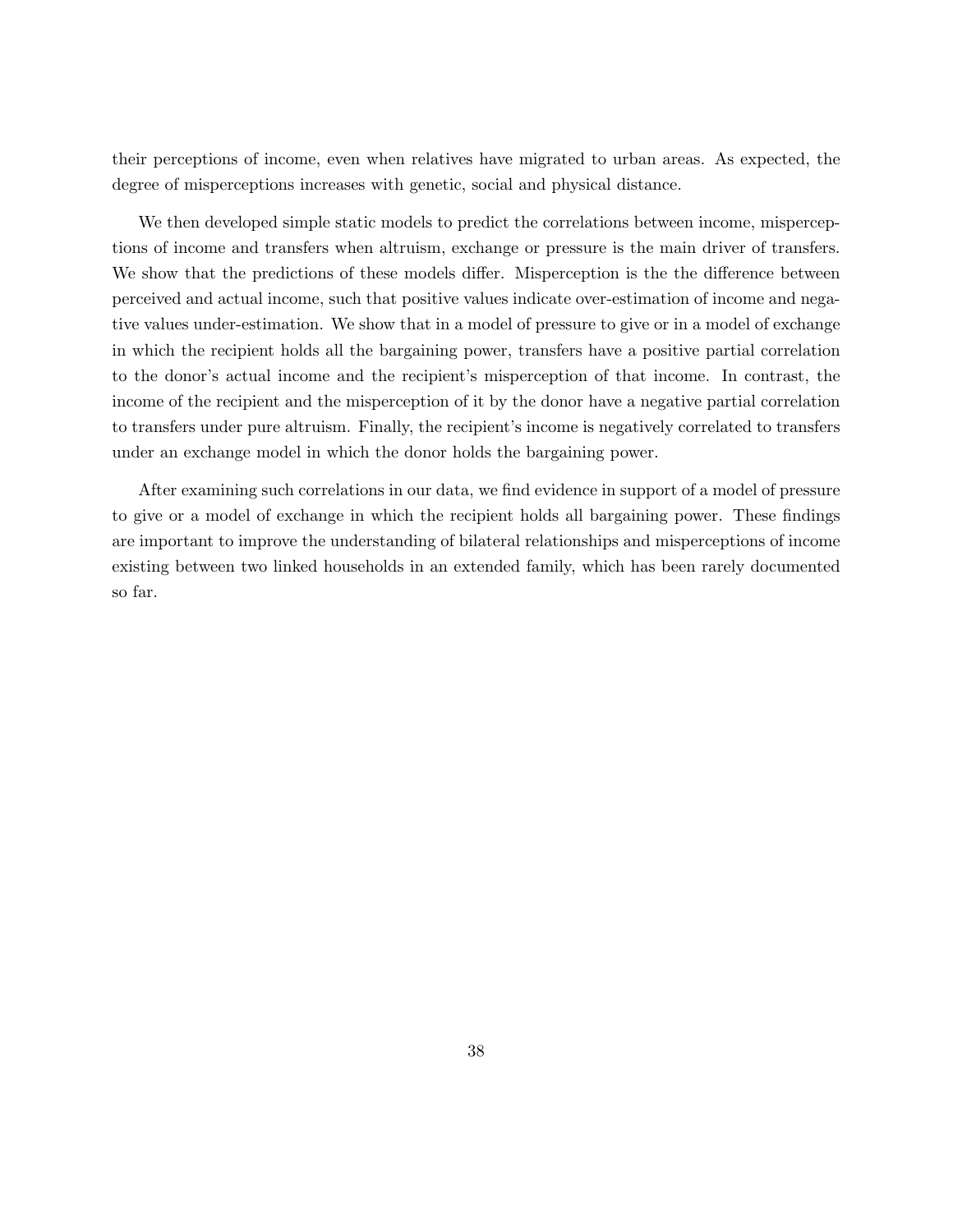### References

- Altonji, Joseph G, Fumio Hayashi, and Laurence J Kotlikoff. 1997. "Parental Altruism and Inter Vivos Transfers: Theory and Evidence." Journal of Political Economy 105 (6):1121–66.
- Ambler, Kate. 2013. "Don't Tell on Me: Experimental Evidence of Asymmetric Information in Transnational Households." Tech. rep., University of Michigan.
- Attanasio, Orazio P. and Nicola Pavoni. 2011. "Risk Sharing in Private Information Models With Asset Accumulation: Explaining the Excess Smoothness of Consumption." Econometrica 79 (4):1027–1068.
- Batista, Catia and Gaia Narciso. 2013. "Migrant Remittances and Information Flows: Evidence from a Field Experiment." CReAM Discussion Paper Series 1331, Centre for Research and Analysis of Migration (CReAM), Department of Economics, University College London.
- Baum, Christopher, Mark Shaffer, and Steven Stillman. 2007. "Enhanced routines for instrumental variables/GMM estimation and testing." The Stata Journal 7 (4):465–506.
- Becker, Gary S. 1974. "A Theory of Social Interactions." *Journal of Political Economy* 82 (6):pp. 1063–1093.
- Beegle, Kathleen, Joachim De Weerdt, and Stefan Dercon. 2011. "Migration and Economic Mobility in Tanzania: Evidence from a Tracking Survey." Review of Economics and Statistics 93 (3):1010– 1033.
- Cameron, Collin, Jonah Gelbach, and Douglas Miller. 2011. "Robust Inference with Multi way Clustering." Journal of Business Economics and Statistics 29 (2):238–249.
- Chort, Isabelle, Flore Gubert, and Jean-Noel Senne. 2012. "Migrant networks as a basis for social control: Remittance incentives among Senegalese in France and Italy." Regional Science and Urban Economics  $42$  (5):858 – 874. Special issue on Migration and Development.
- Cole, Harold L. and Narayana R. Kocherlakota. 1999. "Efficient allocations with hidden income and hidden storage." Staff Report 238, Federal Reserve Bank of Minneapolis.
- Cox, Donald, Zekeriya Eser, and Emmanuel Jimenez. 1998. "Motives for private transfers over the life cycle: An analytical framework and evidence for Peru." Journal of Development Economics  $55$  (1):57-80. URL http://ideas.repec.org/a/eee/deveco/v55y1998i1p57-80.html.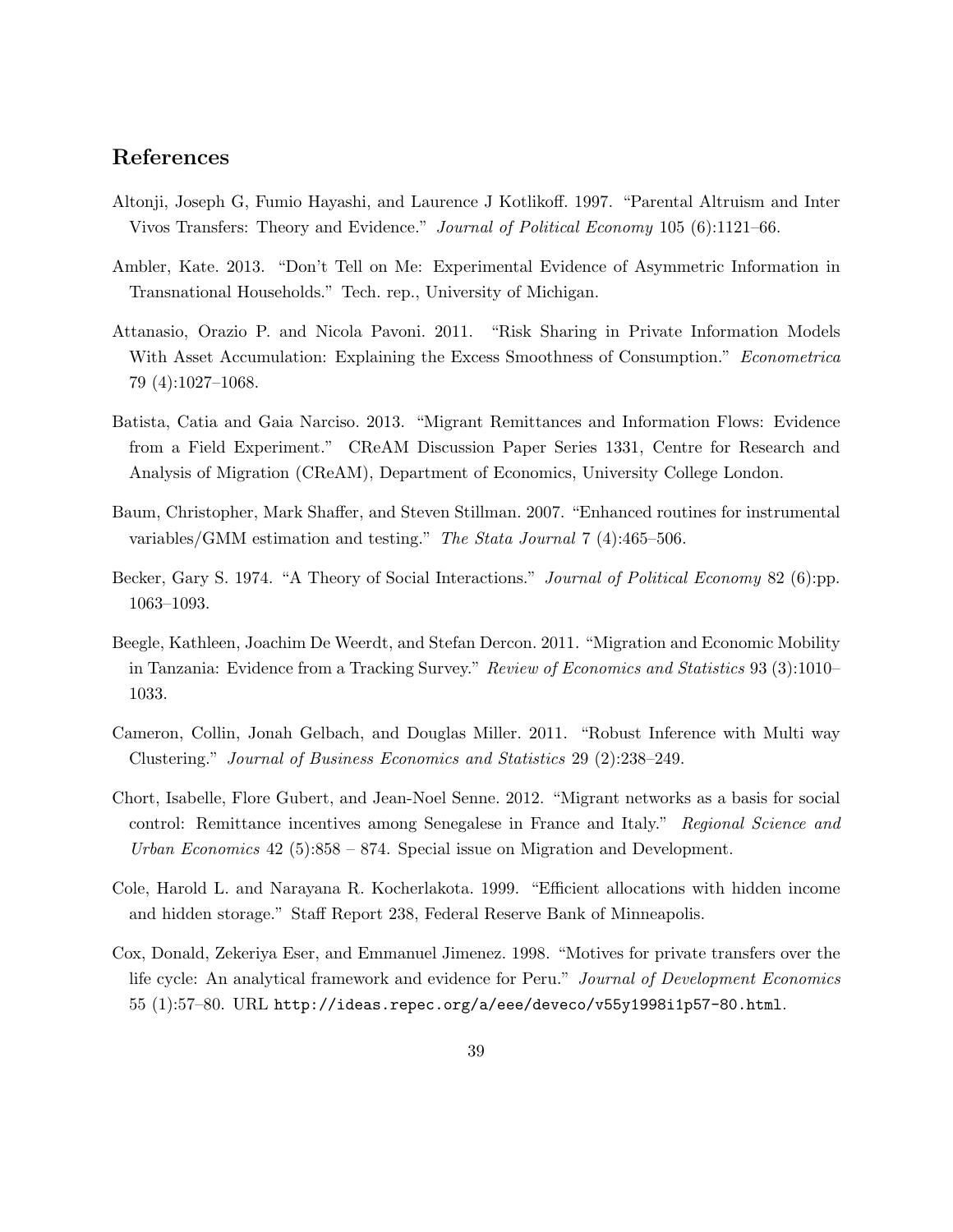- Cox, Donald and Marcel Fafchamps. 2008. Extended Family and Kinship Networks: Economic Insights and Evolutionary Directions, Handbook of Development Economics, vol. 4, chap. 58. Elsevier, 3711–3784.
- De Weerdt, Joachim. 2004. Risk-sharing and Endogenous Network Formation, chap. 10. Handbook of Empirical Economics and Finance. Oxford University Press, 197–216.
- -. 2010. "Moving out of Poverty in Tanzania: Evidence from Kagera." Journal of Development Studies 46 (2):331–349.
- Deaton, Angus. 1997. The Analysis of Household Surveys: A Microeconometric Approach to Development Policy. Baltimore Maryland: Johns Hopkins University Press.
- Fafchamps, Marcel and Flore Gubert. 2007. "The formation of risk sharing networks." Journal of Development Economics 83 (2):326–350.
- Genicot, G. 2014. "Two-way Altruism and Signaling." Tech. rep., Georgetown University.
- Hajivassiliou, Vassilis. 2012. "Estimation and Specification Testing of Panel Data Models with Non-Ignorable Persistent Heterogeneity,Contemporaneous and Intertemporal Simultaneity, and Regime Classification Errors." Tech. rep., London School of Economics.
- Hauser, Christine and Hugo Hopenhayn. 2008. "Trading Favors: Optimal Exchange and Forgiveness." Carlo Alberto Notebooks 88, Collegio Carlo Alberto. URL http://ideas.repec.org/p/cca/wpaper/88.html.
- Jakiela, Pamela and Owen Ozier. 2012. "Does Africa Need a Rotten Kin Theorem? Experimental Evidence from Village Economies." Tech. rep., World Bank Policy Research Working Paper 6085.
- Kazianga, H. 2006. "Motives for household private transfers in Burkina Faso." Journal of Development Economics 79 (1):73–117.
- Lucas, Robert E B and Oded Stark. 1985. "Motivations to Remit: Evidence from Botswana." Journal of Political Economy 93 (5):901–18.
- McKenzie, David, John Gibson, and Steven Stillman. 2012. "A land of milk and honey with streets paved with gold: Do emigrants have over-optimistic expectations about incomes abroad?" Journal of Development Economics .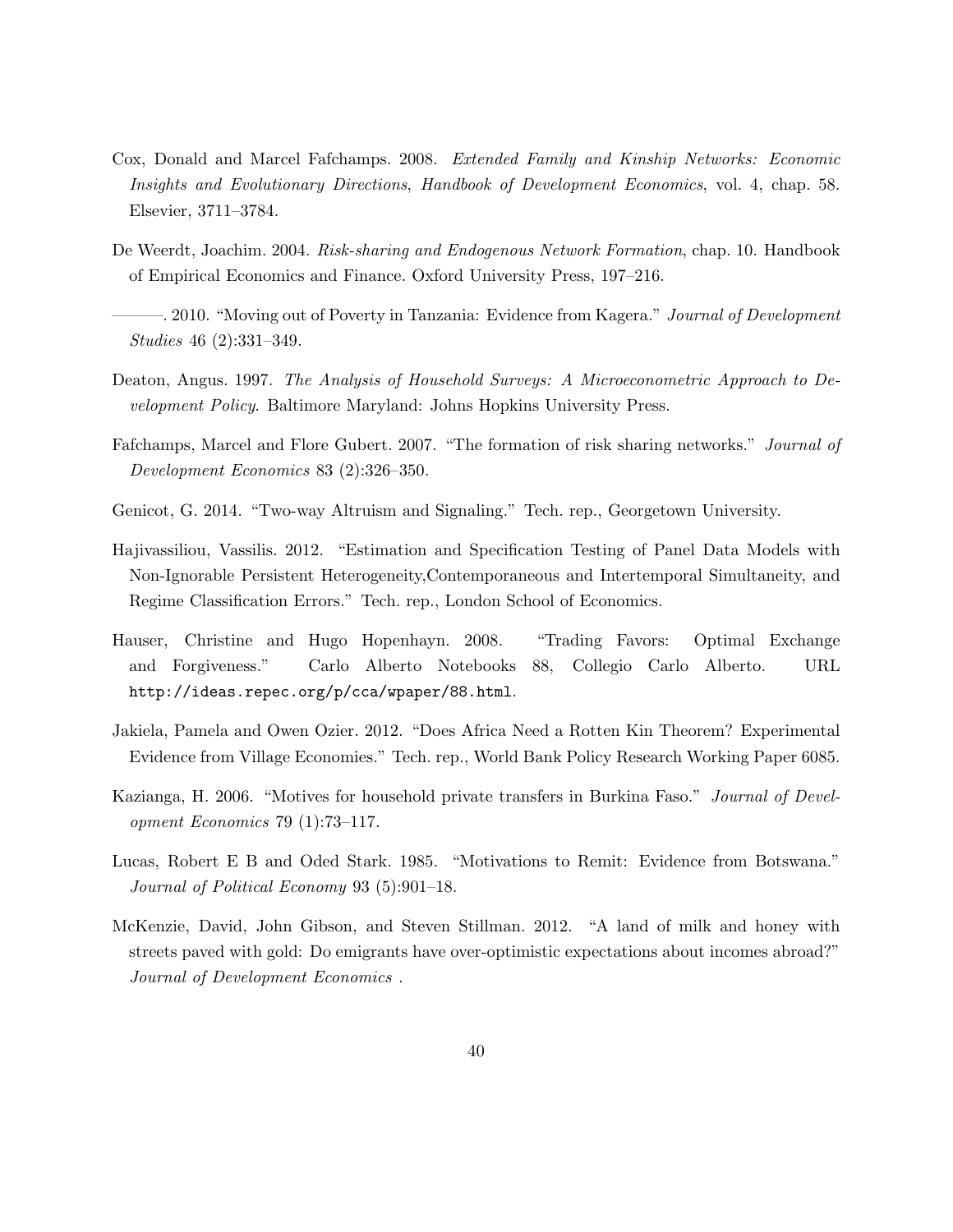- Mittag, Nikolas. 2012. "New methods to estimate models with large sets of fixed effects with an application to matched employer-employee data from Germany." FDZ Methodenreport 201201, Institut fur Arbeitsmarkt und Berufsforschung (IAB), Nurnberg [Institute for Employment Research, Nuremberg, Germany].
- Platteau, Jean-Philippe. 2012. Redistributive Pressures in Sub-Saharan Africa: Causes, Consequences, and Coping Strategies. African Development in Historical Perspective, Cambridge University Press.
- Rapoport, Hillel and Frederic Docquier. 2006. The economics of migrants' remittances, Handbook on the Economics of Giving : Reciprocity and Altruism, vol. 1, chap. 17. Elsevier, 1135–1198.
- Serror, Marlon. 2012. "Measuring Information Asymmetries and Modeling their Impact on Senegalese Migrants Remittances." Tech. rep., Master's Thesis, Paris School of Economics and UC Berkeley.
- Seshan, Ganesh. 2013. "Does Asymmetric Information Within Transnational Households Affect Remittance Flows?" Tech. rep., Georgetown University,- SFS Qatar.
- Stark, Oded. 1995. Altruism and Beyond: An Economic Analysis of Transfers and Exchanges within Families and Groups. Cambridge: Cambridge University Press.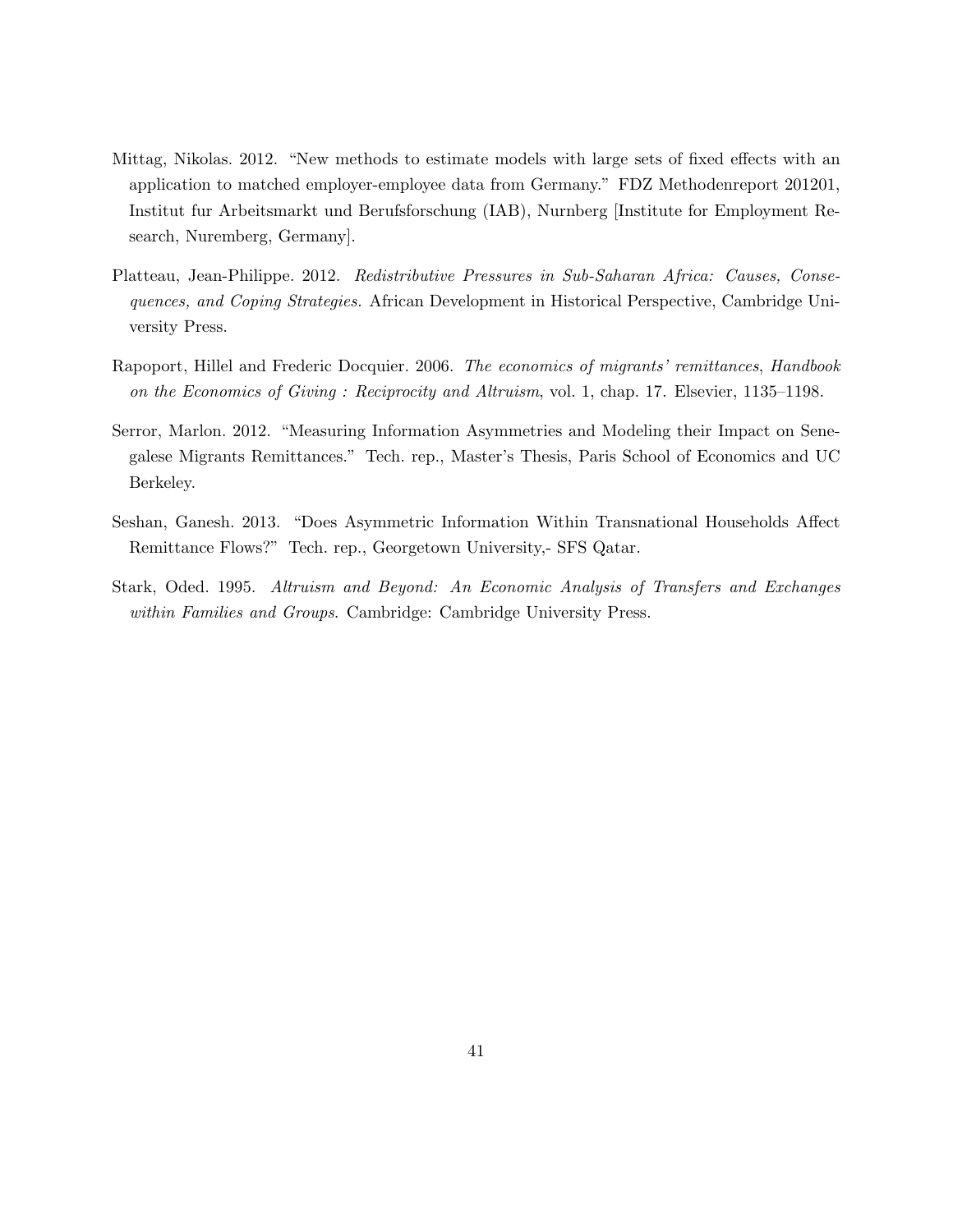## Appendix 1: Full set of recursive regressions leading to de-TERMINATION OF WEIGHTS IN  $\Omega$

|                                             | First pass  | Second pass | Final regression |
|---------------------------------------------|-------------|-------------|------------------|
| HH located in urban area                    | $0.204***$  | $0.242***$  | $0.243***$       |
|                                             | (3.317)     | (6.269)     | (6.313)          |
| Panel member finished O level               | $0.159*$    | $0.176***$  | $0.176***$       |
|                                             | (1.892)     | (5.883)     | (5.874)          |
| Panel member has a formal job               | 0.117       | $0.130**$   | $0.177***$       |
|                                             | (1.292)     | (2.029)     | (5.460)          |
| Owns house                                  | $-0.116**$  | $-0.079***$ | $-0.083***$      |
|                                             | $(-2.536)$  | $(-2.876)$  | $(-3.686)$       |
| Owns land                                   | $-0.018$    | $-0.014$    |                  |
|                                             | $(-0.261)$  | $(-0.401)$  |                  |
| Owns livestock                              | $-0.090$    | $0.146***$  | $0.146***$       |
|                                             | $(-0.567)$  | (4.920)     | (4.924)          |
| Owns phone                                  | $0.273***$  | $0.308***$  | $0.308***$       |
|                                             | (4.279)     | (14.135)    | (14.191)         |
| Owns TV, video equipment or camera          | $0.373***$  | $0.314***$  | $0.313***$       |
|                                             | (4.995)     | (12.006)    | (11.987)         |
| Owns motorbike, car, truck or other vehicle | $0.210*$    | $0.149*$    | $0.147*$         |
|                                             | (1.789)     | (1.774)     | (1.756)          |
| Urban * completed O level                   | $\,0.059\,$ |             |                  |
|                                             | (0.952)     |             |                  |
| Urban * has formal job                      | $-0.003$    |             |                  |
|                                             | $(-0.043)$  |             |                  |
| Urban * owns house                          | 0.023       |             |                  |
|                                             | (0.394)     |             |                  |
| Urban $*$ owns land                         | 0.016       |             |                  |
|                                             | (0.210)     |             |                  |
| Urban $^{\ast}$ owns livestock              | $-0.138**$  | $-0.137**$  | $-0.136**$       |
|                                             | $(-2.134)$  | $(-2.152)$  | $(-2.129)$       |
| Urban $*$ owns phone                        | $-0.099**$  | $-0.114**$  | $-0.115***$      |
|                                             | $(-2.044)$  | $(-2.561)$  | $(-2.579)$       |
| Urban $^*$ owns $\operatorname{TV}$         | $-0.043$    |             |                  |
|                                             | $(-0.778)$  |             |                  |
| Urban $^*$ owns vehicle                     | $0.132**$   | $0.139**$   | $0.141**$        |
| $Continued$ on next page                    |             |             |                  |

Table 12: Consumption Regressions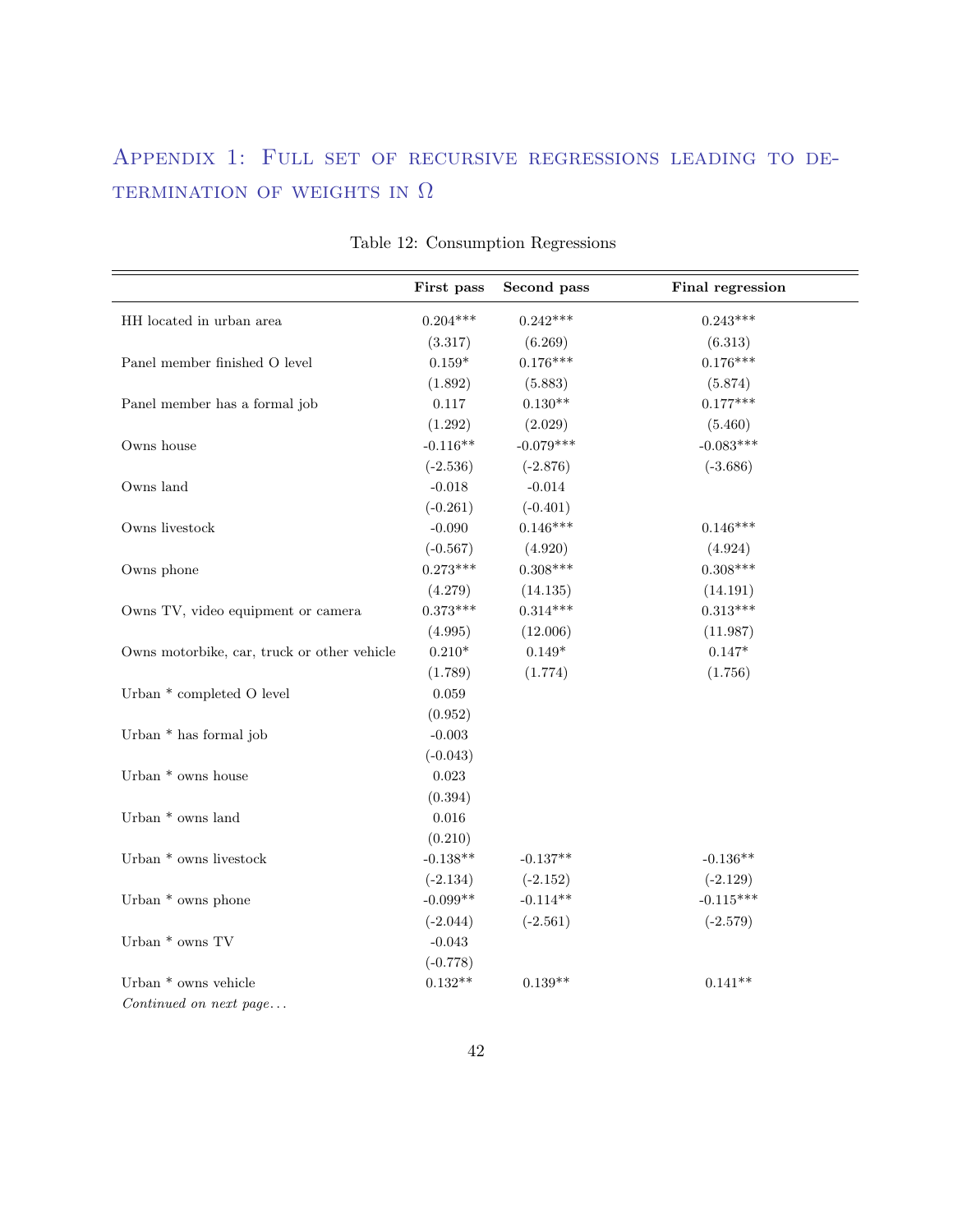|                                                 | First pass     | Second pass | Final regression |
|-------------------------------------------------|----------------|-------------|------------------|
|                                                 | (2.013)        | (2.260)     | (2.284)          |
| Owns house $\hspace{0.1mm}^*$ completed O level | $-0.006$       |             |                  |
|                                                 | $(-0.073)$     |             |                  |
| Owns house * has formal job                     | $-0.130$       |             |                  |
|                                                 | $(-1.373)$     |             |                  |
| Owns house * owns livestock                     | 0.008          |             |                  |
|                                                 | (0.088)        |             |                  |
| Owns house * owns phone                         | $\,0.032\,$    |             |                  |
|                                                 | (0.508)        |             |                  |
| Owns house $*$ owns TV                          | 0.074          |             |                  |
|                                                 | (1.016)        |             |                  |
| Owns house * owns vehicle                       | $0.257**$      | $0.235***$  | $0.237***$       |
|                                                 | (2.251)        | (2.999)     | (3.026)          |
| Owns land * completed O level                   | $-0.015$       |             |                  |
|                                                 | $(-0.154)$     |             |                  |
| Owns land * has formal job                      | $0.183^{\ast}$ | 0.060       |                  |
|                                                 | (1.648)        | (0.846)     |                  |
| Owns land * owns phone                          | 0.006          |             |                  |
|                                                 | (0.072)        |             |                  |
| Owns land * owns vehicle                        | $-0.089$       |             |                  |
|                                                 | $(-0.595)$     |             |                  |
| Owns land $*$ owns livestock                    | $0.235\,$      |             |                  |
|                                                 | (1.282)        |             |                  |
| Owns land $*$ owns TV                           | $-0.097$       |             |                  |
|                                                 | $(-1.131)$     |             |                  |
| Head is male                                    | 0.011          | 0.009       | 0.008            |
|                                                 | (0.396)        | (0.304)     | (0.300)          |
| Age of hh head                                  | $-0.007*$      | $-0.007*$   | $-0.007*$        |
|                                                 | $(-1.851)$     | $(-1.925)$  | $(-1.900)$       |
| Head age squared                                | 0.000          | 0.000       | 0.000            |
|                                                 | (1.112)        | (1.161)     | (1.135)          |
| Educ of hh head (in years)                      | $0.018***$     | $0.019***$  | $0.019***$       |
|                                                 | (5.473)        | (5.637)     | (5.615)          |
| Males 0-5 years                                 | $-0.219***$    | $-0.219***$ | $-0.219***$      |
|                                                 | $(-17.901)$    | $(-17.946)$ | $(-17.957)$      |
| Males 6-15 years                                | $-0.105***$    | $-0.105***$ | $-0.105***$      |
|                                                 | $(-10.390)$    | $(-10.431)$ | $(-10.464)$      |
| Males 16-60 years                               | $-0.000$       | $0.000\,$   | 0.000            |
|                                                 | $(-0.033)$     | (0.015)     | (0.024)          |
| Continued on next page                          |                |             |                  |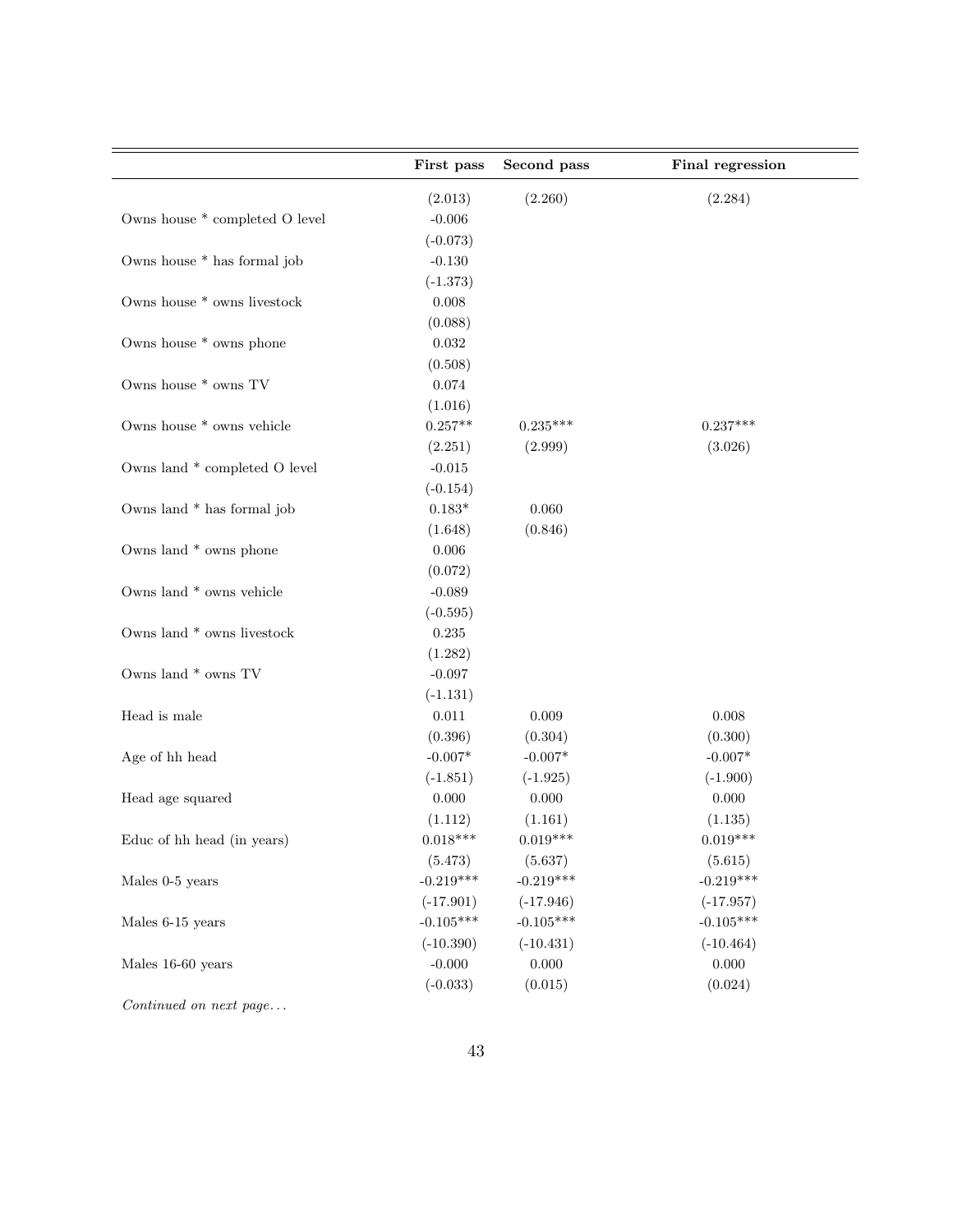|                     | First pass  | Second pass | <b>Final regression</b> |
|---------------------|-------------|-------------|-------------------------|
| Males $61+$ years   | 0.038       | 0.040       | 0.040                   |
|                     | (0.867)     | (0.911)     | (0.908)                 |
| Females 0-5 years   | $-0.206***$ | $-0.207***$ | $-0.207***$             |
|                     | $(-16.641)$ | $(-16.777)$ | $(-16.802)$             |
| Females 6-15 years  | $-0.101***$ | $-0.101***$ | $-0.101***$             |
|                     | $(-9.881)$  | $(-9.935)$  | $(-9.949)$              |
| Females 16-60 years | $-0.048***$ | $-0.048***$ | $-0.048***$             |
|                     | $(-3.697)$  | $(-3.728)$  | $(-3.723)$              |
| Females $61+$ years | $-0.090***$ | $-0.091***$ | $-0.091***$             |
|                     | $(-2.687)$  | $(-2.707)$  | $(-2.718)$              |
| Constant            | $13.301***$ | $13.272***$ | $13.260***$             |
|                     | (140.777)   | (162.610)   | (165.682)               |
| Adjusted R-squared  | 0.575       | 0.576       | 0.576                   |
| N                   | 3173        | 3173        | 3173                    |

Notes: Recursive regressions leading to estimation of Equation (3). t statistics in brackets under the coefficient. \*  $p < 0.05$ , \*\*  $p < 0.01$ , \*\*\*  $p < 0.001$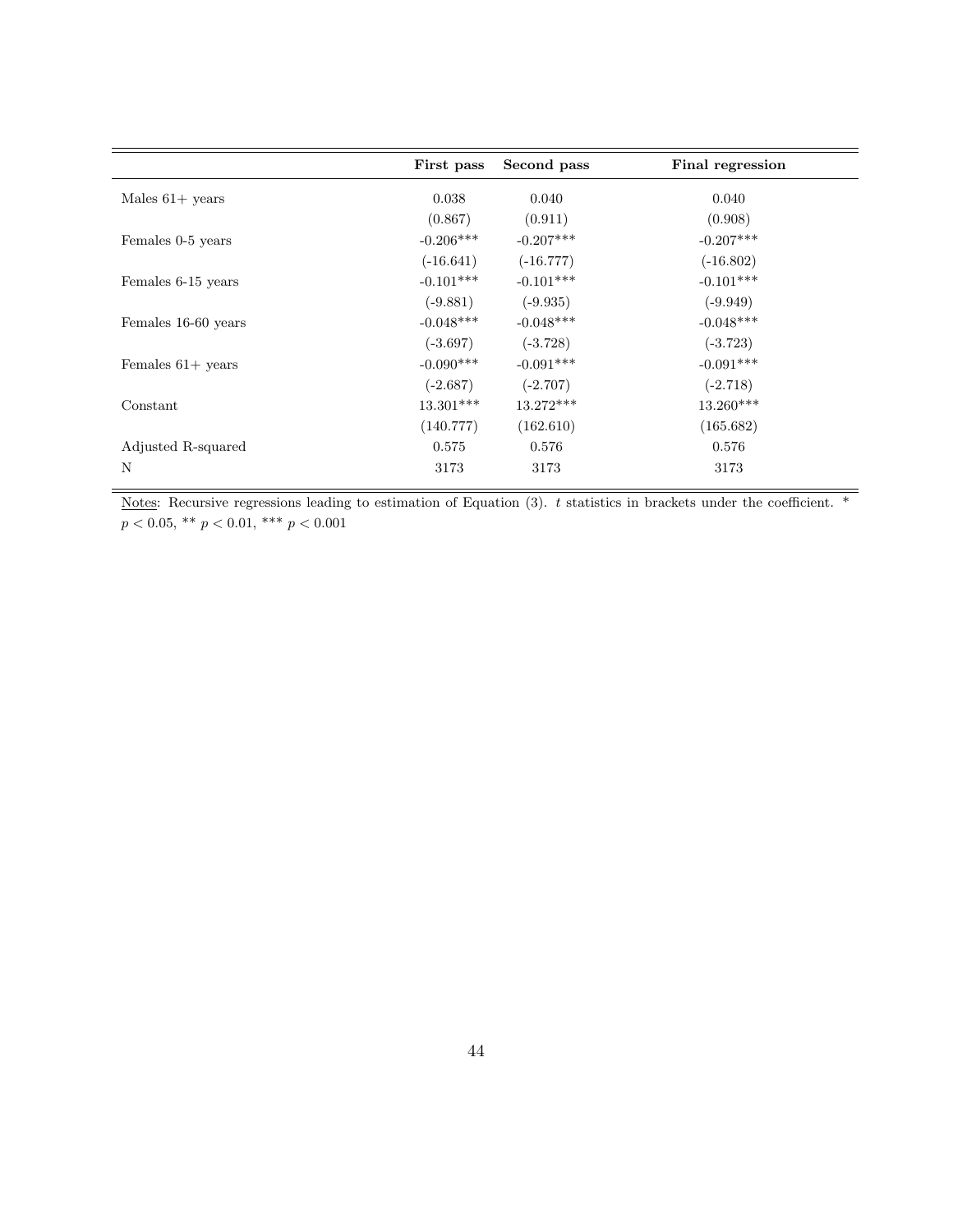## Appendix 2: Proofs

#### Model of Pressure

We can rewrite the incentive constraint for type  $L$  in (10) as

$$
u_D(L) - u_D(L - T_L) \le P - p. \tag{23}
$$

It follows then directly from the concavity of  $u_D$  that

$$
u_D(H) - u_D(H - T_L) \le P - p,
$$

so that, if  $(23)$  holds a donor of type H would prefer pretending to be a low type than make zero transfer and receive full pressure. It follows that the relevant constraint for type H is not to want to pretend to be a low type (11). We can rewrite this constraint as

$$
u_D(H - T_L) - u_D(H - T_H) \le p. \tag{24}
$$

Given his income x and the signal s received, the recipient R chooses  $p$ ,  $T_H$  and  $T_L$  to maximize

$$
\pi_s^D u_R(x + T_H) + (1 - \pi_s^D) u_R(x + T_L)
$$
\n(25)

subject to  $(23)$  and  $(24)$ .

Denoting as  $\lambda$  and  $\mu$  the Lagrange multipliers on (23) and (24) respectively, the first order conditions tell us that

$$
\pi_s^D u'_R(x + T_H) = \mu u'_D(H - T_H) \tag{26}
$$

$$
(1 - \pi_s^D)u'_R(x + T_L) = \lambda u'_D(L - T_L) - \mu u'_D(H - T_L), \qquad (27)
$$

and that  $\lambda = \mu$  if  $p \in (0, P)$ , while  $p = 0$  if  $\mu < \lambda$  and  $p = P$  if  $\mu > \lambda$ .

#### Proof of Proposition 1

Assumption S1 implies that  $\pi_s^D$  is increasing in s, while Assumption S2 implies that  $\pi_s^D$  tends to 0 when s tends to 0 and  $\pi_s^D$  tends to 1 when s tends to 1.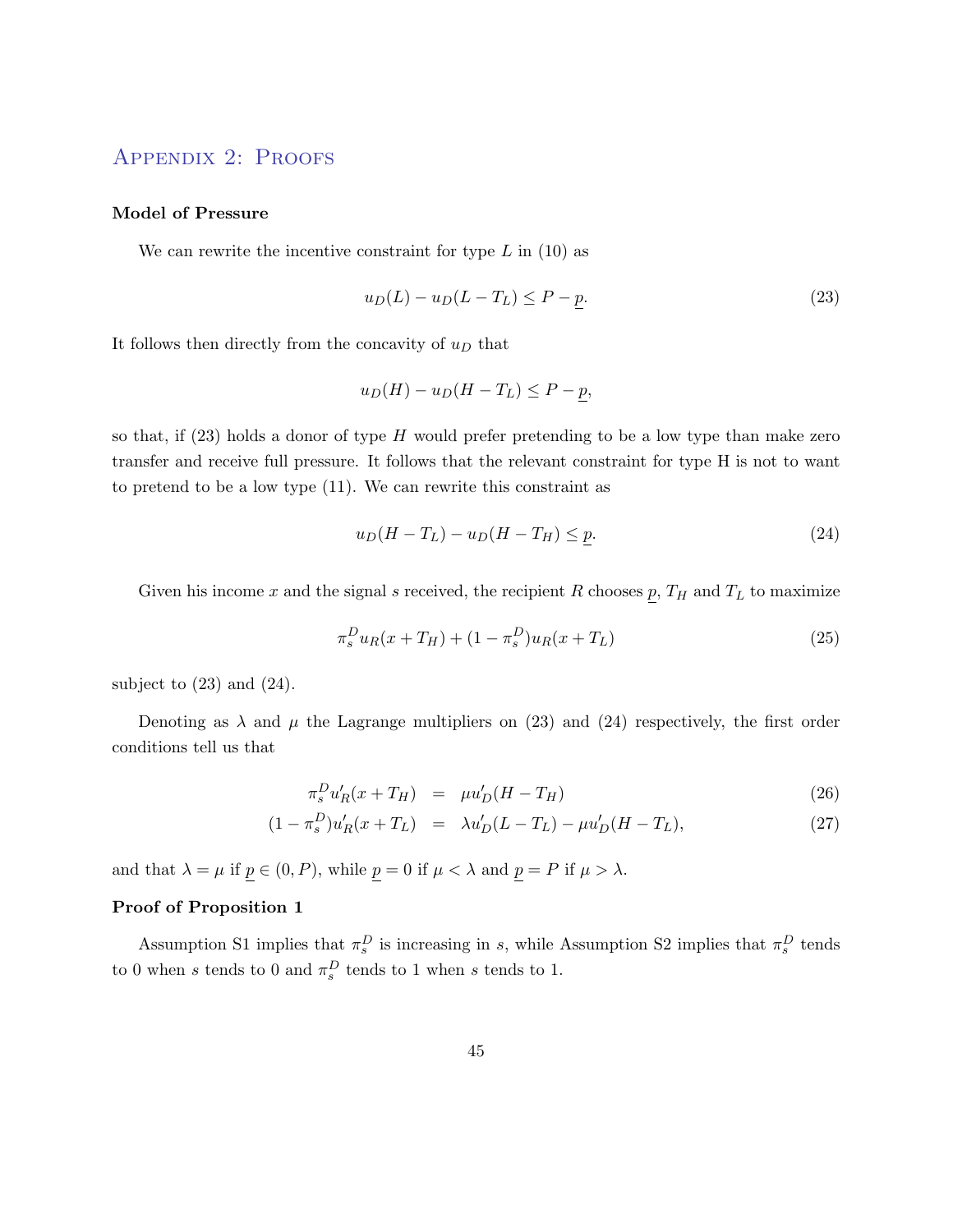For values of the signal s close to 0,  $\pi_s^D$  is close to 0. Equations (26) and (27) imply then that  $\mu$  is close to 0 while  $\lambda$  is strictly positive. It follows that p must be 0 and  $T_L = T_H$ . The recipient offers a pooling contract. It is obvious from the objective that higher values of the signal gives incentive to raise  $T_H$  and to lower  $T_L$ , thereby making a separating contract more likely. When the signal s takes values close to 1,  $(1 - \pi_s^D)$  and therefore the left hand side of (27) is close to 0. Since  $u'_{D}(L-T_{L}) > u'_{D}(H-T_{L})$  for any  $T_{L} > 0$ , it must be that  $\mu > \lambda$ . Hence,  $\underline{p} = P$  and  $T_{L} = 0$ .

Thus, there is a cutoff value of the signal  $\tilde{s} \in (0,1)$  that is such that R offers a pooling contract if  $s_D \leq \tilde{s}$  and R offers a separating contract if  $s_D > \tilde{s}$  with  $T_H$  ( $T_L$ ) increasing (decreasing) in s.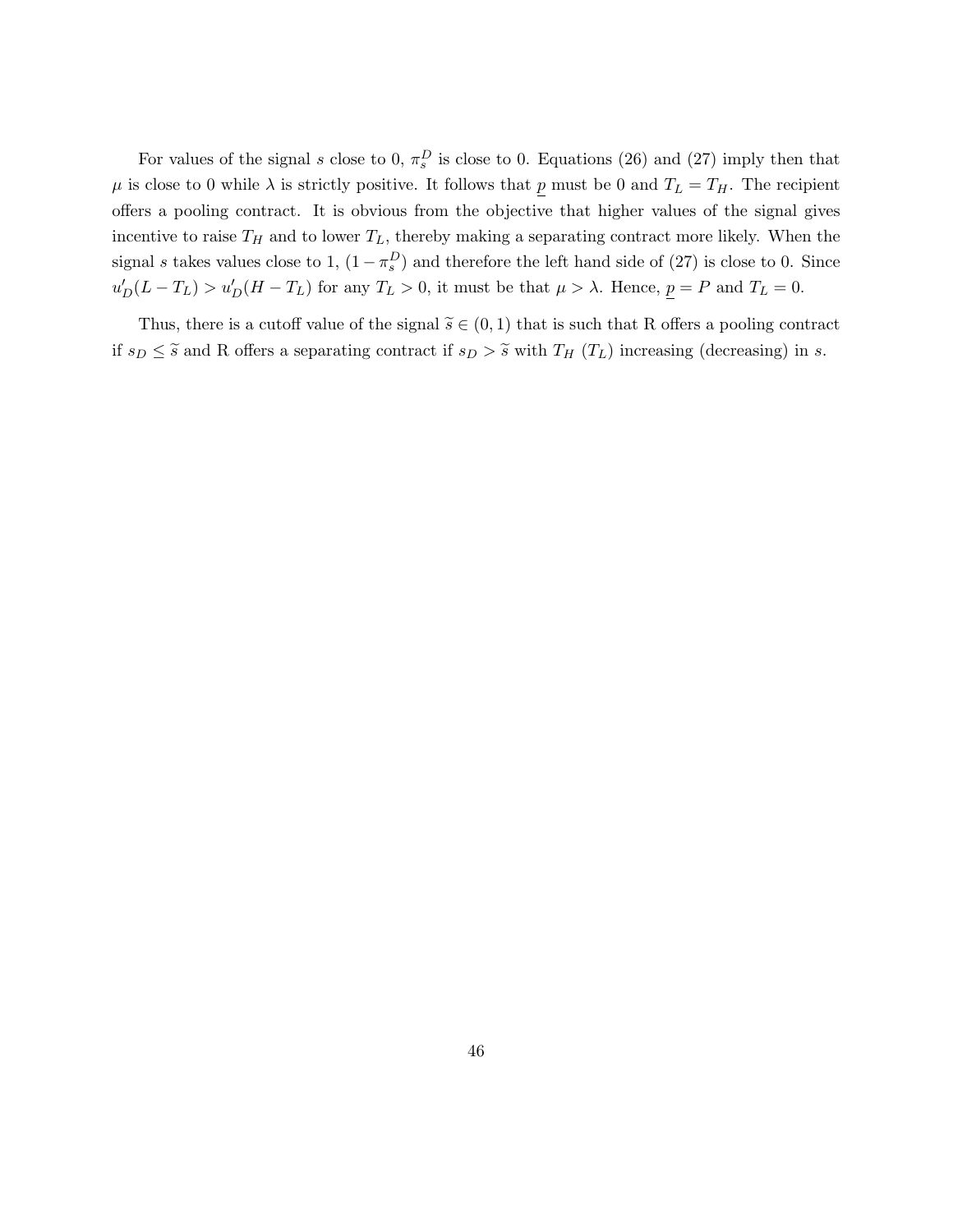## APPENDIX 3: SUMMARY STATISTICS

|                                             | Mean  | SD    |
|---------------------------------------------|-------|-------|
| Log consumption per capita                  | 13.12 | 0.70  |
| HH located in urban area                    | 0.34  | 0.47  |
| Panel member finished O level               | 0.13  | 0.33  |
| Panel member has a formal job               | 0.09  | 0.28  |
| Owns house                                  | 0.75  | 0.43  |
| Owns land                                   | 0.87  | 0.34  |
| Owns livestock                              | 0.12  | 0.33  |
| Owns phone                                  | 0.60  | 0.49  |
| Owns TV, video equipment or camera          | 0.19  | 0.39  |
| Owns motorbike, car, truck or other vehicle | 0.09  | 0.29  |
| Head is male                                | 0.80  | 0.40  |
| Age of hh head                              | 41.04 | 15.14 |
| Educ of hh head (in years)                  | 6.35  | 3.26  |
| Males 0-5 years                             | 0.50  | 0.71  |
| Males 6-15 years                            | 0.60  | 0.87  |
| Males 16-60 years                           | 1.07  | 0.73  |
| Males $61+$ years                           | 0.08  | 0.27  |
| Females 0-5 years                           | 0.49  | 0.70  |
| Females 6-15 years                          | 0.61  | 0.86  |
| Females 16-60 years                         | 1.11  | 0.74  |
| Females $61+$ years                         | 0.11  | 0.33  |
| Notes: $N = 3,173$ .                        |       |       |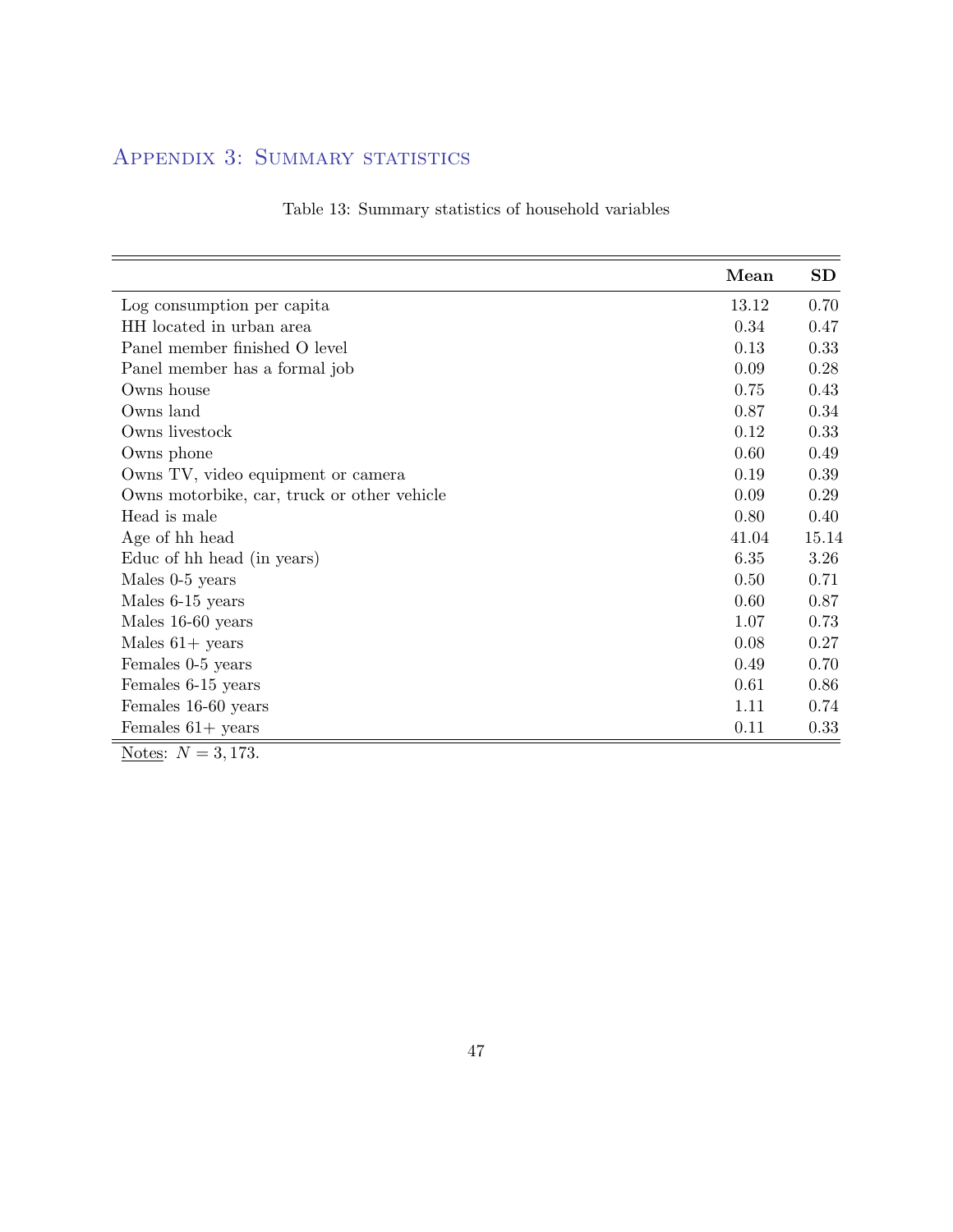|                                                 | Sample<br>$N = 9,032$ |           | Sample<br>$N = 13,808$ |        |
|-------------------------------------------------|-----------------------|-----------|------------------------|--------|
|                                                 | Mean                  | <b>SD</b> | Mean                   | SD     |
| D reports giving gift to R in past $12$ months  | 0.20                  | 0.40      | 0.24                   | 0.42   |
| $\Omega_{RD}$                                   | 0.01                  | 0.29      | 0.01                   | 0.29   |
| $\Omega_{DR}$                                   | 0.01                  | 0.29      | 0.01                   | 0.29   |
| $\Omega_{RD}'$                                  | 0.01                  | 0.52      | 0.00                   | 0.52   |
| $\Omega'_{DR}$                                  | 0.01                  | 0.52      | 0.00                   | 0.52   |
| R places D low on ladder $(\underline{L}_{RD})$ | 0.41                  | 0.49      | 0.42                   | 0.49   |
| R places D high on ladder $(\overline{L}_{RD})$ | 0.05                  | 0.21      | 0.04                   | 0.21   |
| R answers DK on ladder question about D         | 0.11                  | 0.31      | 0.09                   | 0.28   |
| D places R low on ladder $(\underline{L}_{DR})$ | 0.41                  | 0.49      | 0.42                   | 0.49   |
| D places R high on ladder $(L_{DR})$            | 0.05                  | 0.21      | 0.04                   | 0.21   |
| D answers DK on ladder question about R         | 0.11                  | 0.31      | 0.09                   | 0.28   |
| $I_R$                                           | 13.19                 | 0.72      | 13.13                  | 0.69   |
| R HH head is male                               | 0.82                  | 0.39      | 0.81                   | 0.39   |
| R HH head age                                   | 39.93                 | 14.22     | 40.51                  | 14.77  |
| R HH head years education                       | 6.74                  | 3.27      | 6.40                   | 3.23   |
| R HH No. Males 0-5 years                        | 0.49                  | 0.69      | 0.51                   | 0.71   |
| R HH No. Males 6-15 years                       | 0.60                  | 0.87      | 0.62                   | 0.89   |
| R HH No. Males 16-60 years                      | 1.08                  | 0.74      | 1.07                   | 0.71   |
| R HH No. Males 61+ years                        | 0.06                  | 0.25      | 0.07                   | 0.26   |
| R HH No. Females 0-5 years                      | 0.49                  | 0.69      | 0.50                   | 0.70   |
| R HH No. Females 6-15 years                     | 0.60                  | 0.86      | 0.62                   | 0.87   |
| R HH No. Females 16-60 years                    | 1.12                  | 0.74      | 1.12                   | 0.75   |
| R HH No. Females $61+$ years                    | 0.10                  | 0.31      | 0.11                   | 0.32   |
| Parent-child link                               | 0.17                  | 0.38      | 0.22                   | 0.41   |
| km distance                                     | 214.07                | 339.40    | 150.51                 | 295.71 |

## Table 14: Summary statistics of dyadic variables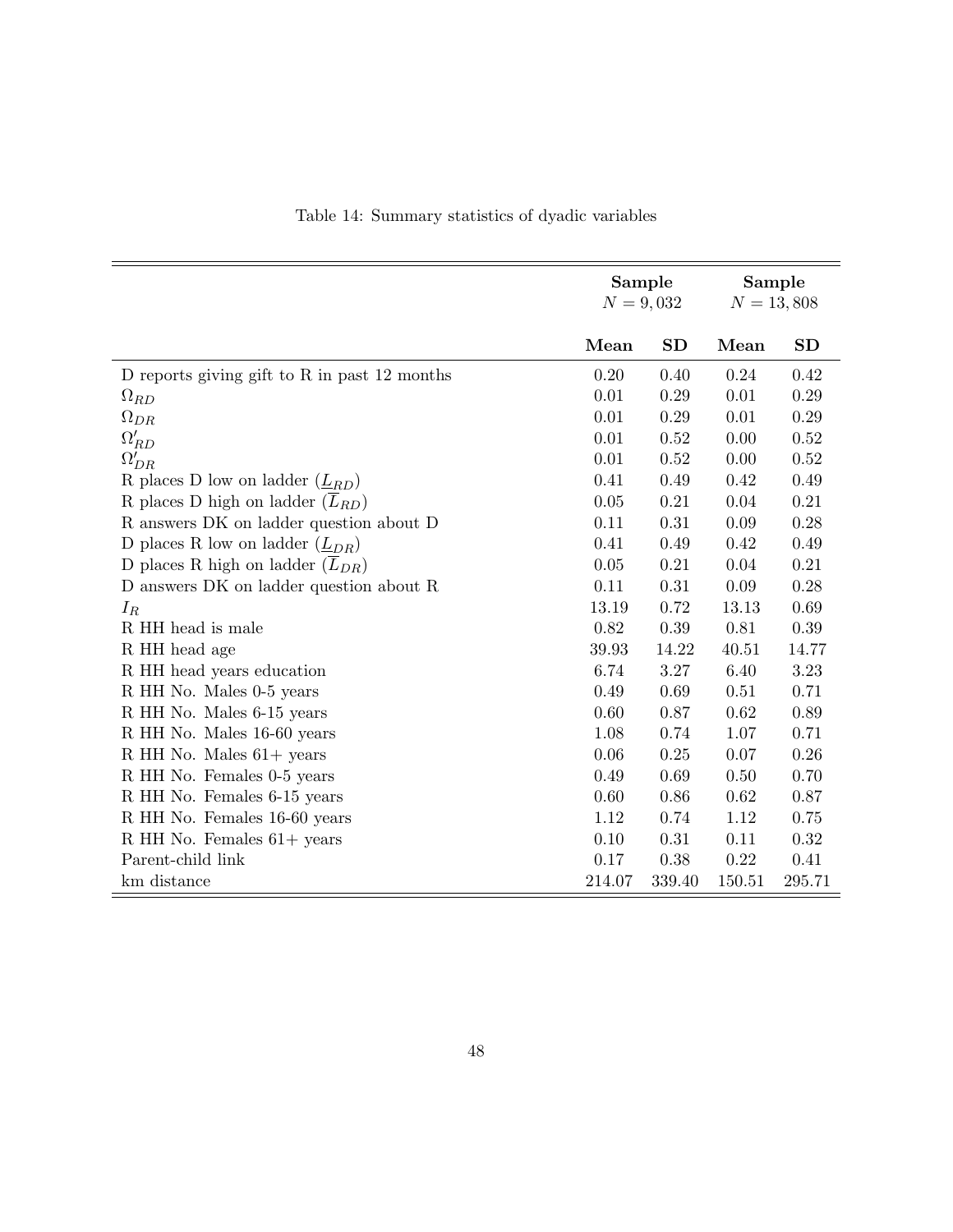## Appendix 4: Robustness Tests

|                | Equation |            |            |          |            |            |  |
|----------------|----------|------------|------------|----------|------------|------------|--|
|                | (17)     | (18)       | (19)       | (17)     | (18)       | (19)       |  |
| $\Omega_{RD}$  | $0.075*$ | $0.039**$  | $0.133***$ |          |            |            |  |
|                | (1.84)   | (2.21)     | (5.45)     |          |            |            |  |
| $\Omega_{DR}$  | 0.048    | $0.039*$   | $0.042**$  |          |            |            |  |
|                | (1.22)   | (1.76)     | (2.13)     |          |            |            |  |
| $\Omega_{RD}'$ |          |            |            | $0.075*$ | $0.129***$ | $0.132***$ |  |
|                |          |            |            | (1.84)   | (6.91)     | (5.42)     |  |
| $\Omega'_{DR}$ |          |            |            | 0.048    | $0.039*$   | $0.036*$   |  |
|                |          |            |            | (1.22)   | (1.78)     | (1.75)     |  |
| $I_D$          |          | $0.058***$ |            |          | $0.158***$ |            |  |
|                |          | (5.56)     |            |          | (8.49)     |            |  |
| $I_R$          |          |            | 0.014      |          |            | $0.038*$   |  |
|                |          |            | (1.15)     |          |            | (1.84)     |  |
| $\cal N$       | 9032     | 9032       | 9032       | 9032     | 9032       | 9032       |  |

## Table 15: Table 9 using transfers in

Notes: Fixed Effect Linear probability models with  $t$  values in parentheses under the coefficient.  $*$  $p < 0.10,$   $^{**}$   $p < 0.05,$   $^{***}$   $p < 0.01.$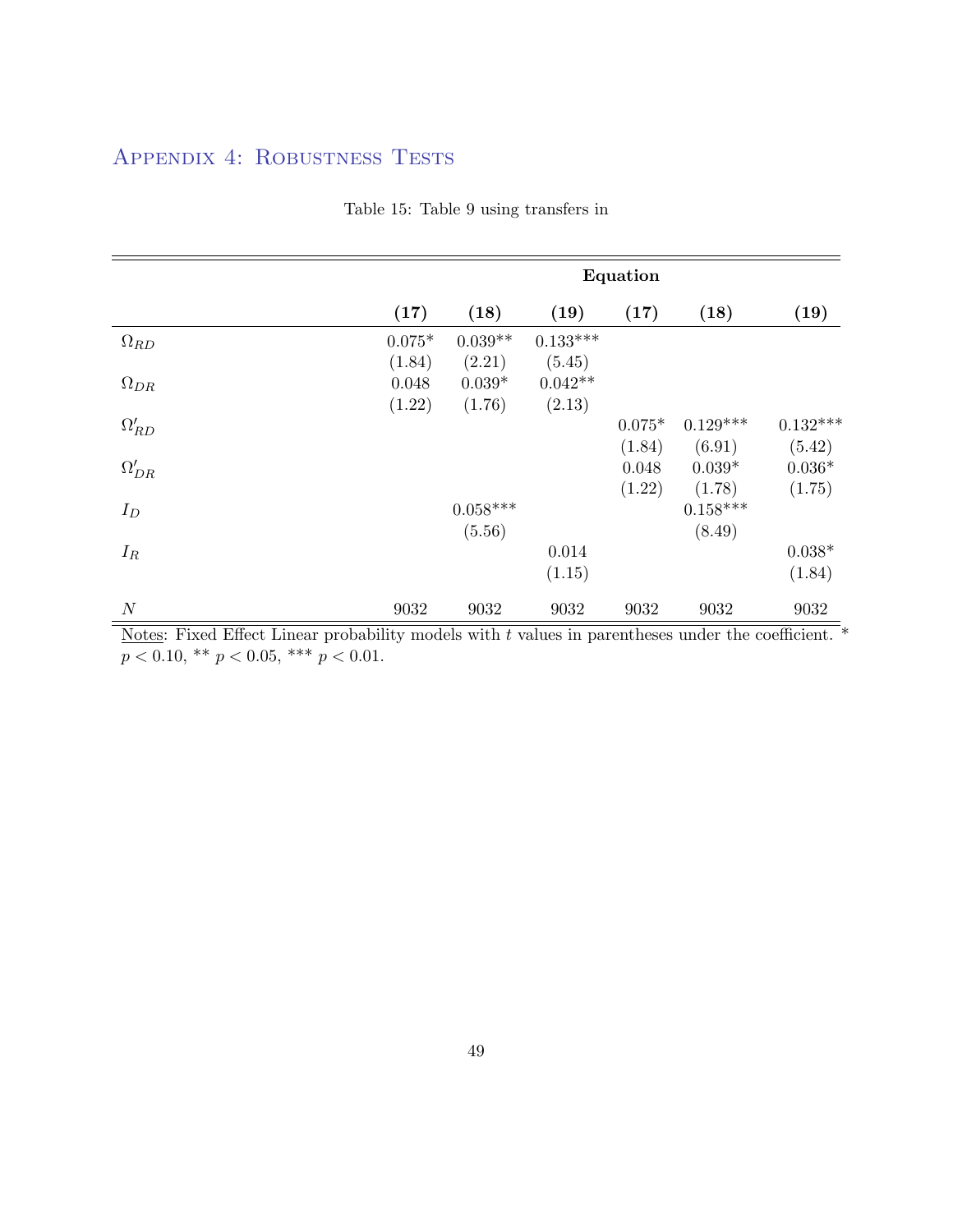|                        | Equation  |            |            |           |            |                 |
|------------------------|-----------|------------|------------|-----------|------------|-----------------|
|                        | (17)      | (18)       | (19)       | (17)      | (18)       | (19)            |
| $\Omega_{RD}$          | $0.093**$ | $0.047**$  | $0.056***$ |           |            |                 |
|                        | (2.12)    | (2.30)     | (2.71)     |           |            |                 |
| $\Omega_{DR}$          | 0.003     | $0.038*$   | 0.009      |           |            |                 |
|                        | (0.08)    | (1.70)     | (0.57)     |           |            |                 |
| $\Omega_{RD}^{\prime}$ |           |            |            | $0.093**$ | $0.101***$ | $0.056^{***}\,$ |
|                        |           |            |            | (2.12)    | (4.66)     | (2.69)          |
| $\Omega'_{DR}$         |           |            |            | 0.003     | $0.037*$   | 0.007           |
|                        |           |            |            | (0.08)    | (1.69)     | (0.40)          |
| $I_D$                  |           | $0.090***$ |            |           | $0.167***$ |                 |
|                        |           | (6.20)     |            |           | (7.25)     |                 |
| $I_R$                  |           |            | 0.007      |           |            | 0.011           |
|                        |           |            | (0.67)     |           |            | (0.72)          |
| $\boldsymbol{N}$       | 9032      | 9032       | 9032       | 9032      | 9032       | 9032            |

Table 16: Table 9, clustering at network level

Notes: Fixed Effect Linear probability models with  $t$  values in parentheses under the coefficient.  $*$  $p < 0.10,$  \*\*  $p < 0.05,$  \*\*\*  $p < 0.01$ .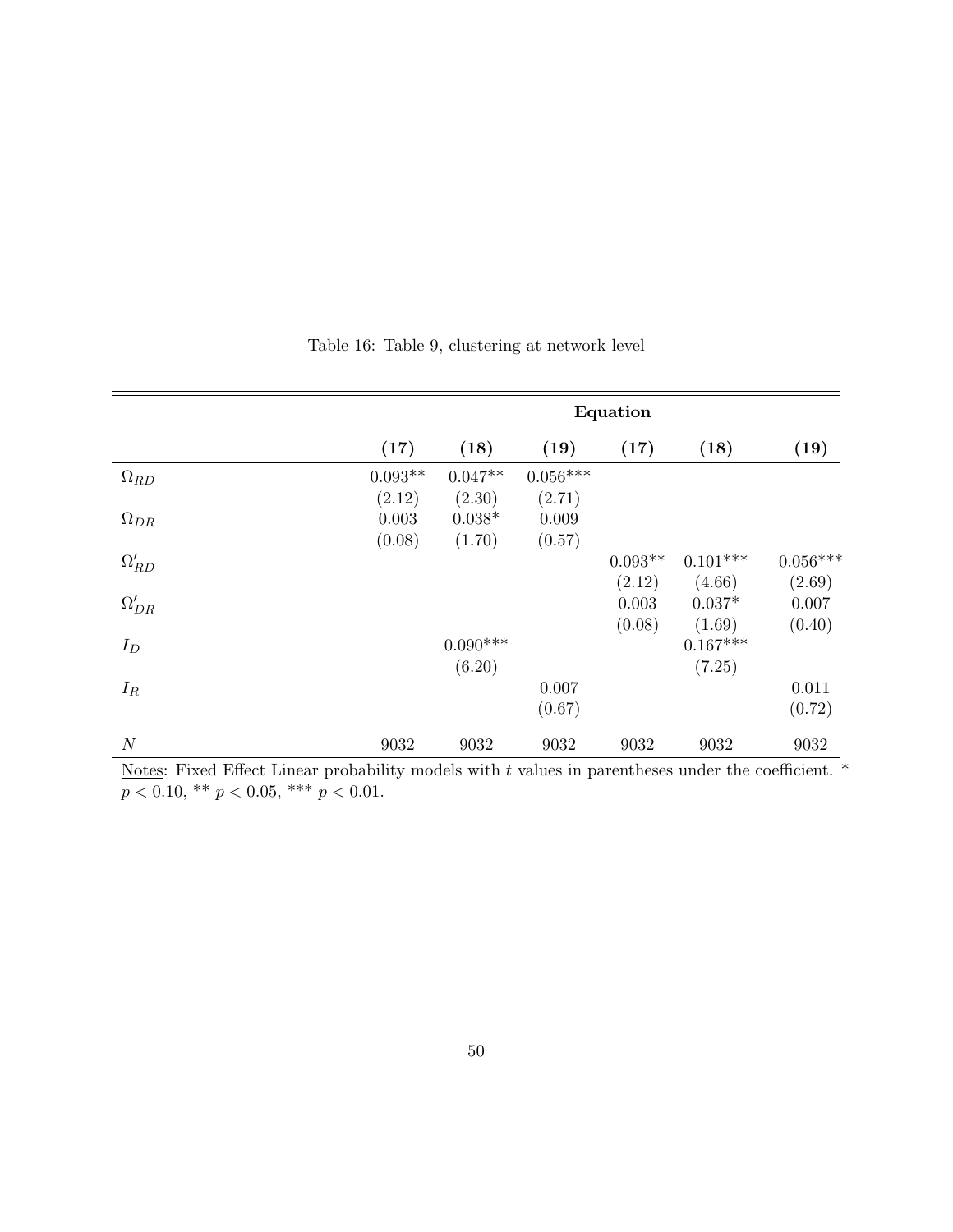|                        | Equation  |            |            |           |            |                 |
|------------------------|-----------|------------|------------|-----------|------------|-----------------|
|                        | (17)      | (18)       | (19)       | (17)      | (18)       | (19)            |
| $\Omega_{RD}$          | $0.093**$ | $0.049***$ | $0.057***$ |           |            |                 |
|                        | (2.24)    | (2.60)     | (2.75)     |           |            |                 |
| $\Omega_{DR}$          | 0.003     | 0.037      | 0.007      |           |            |                 |
|                        | (0.08)    | (1.59)     | (0.44)     |           |            |                 |
| $\Omega_{RD}^{\prime}$ |           |            |            | $0.093**$ | $0.114***$ | $0.056^{***}\,$ |
|                        |           |            |            | (2.24)    | (5.45)     | (2.73)          |
| $\Omega'_{DR}$         |           |            |            | 0.003     | 0.037      | $-0.008$        |
|                        |           |            |            | (0.08)    | (1.58)     | $(-0.43)$       |
| $I_D$                  |           | $0.095***$ |            |           | $0.182***$ |                 |
|                        |           | (7.95)     |            |           | (8.96)     |                 |
| $I_R$                  |           |            | 0.002      |           |            | $-0.005$        |
|                        |           |            | (0.16)     |           |            | $(-0.32)$       |
| $\cal N$               | 9032      | 9032       | 9032       | 9032      | 9032       | 9032            |

Table 17: Table 9 using consumption purged of transfers

Notes: Fixed Effect Linear probability models with  $t$  values in parentheses under the coefficient.  $*$  $p < 0.10,$  \*\*  $p < 0.05,$  \*\*\*  $p < 0.01$ .